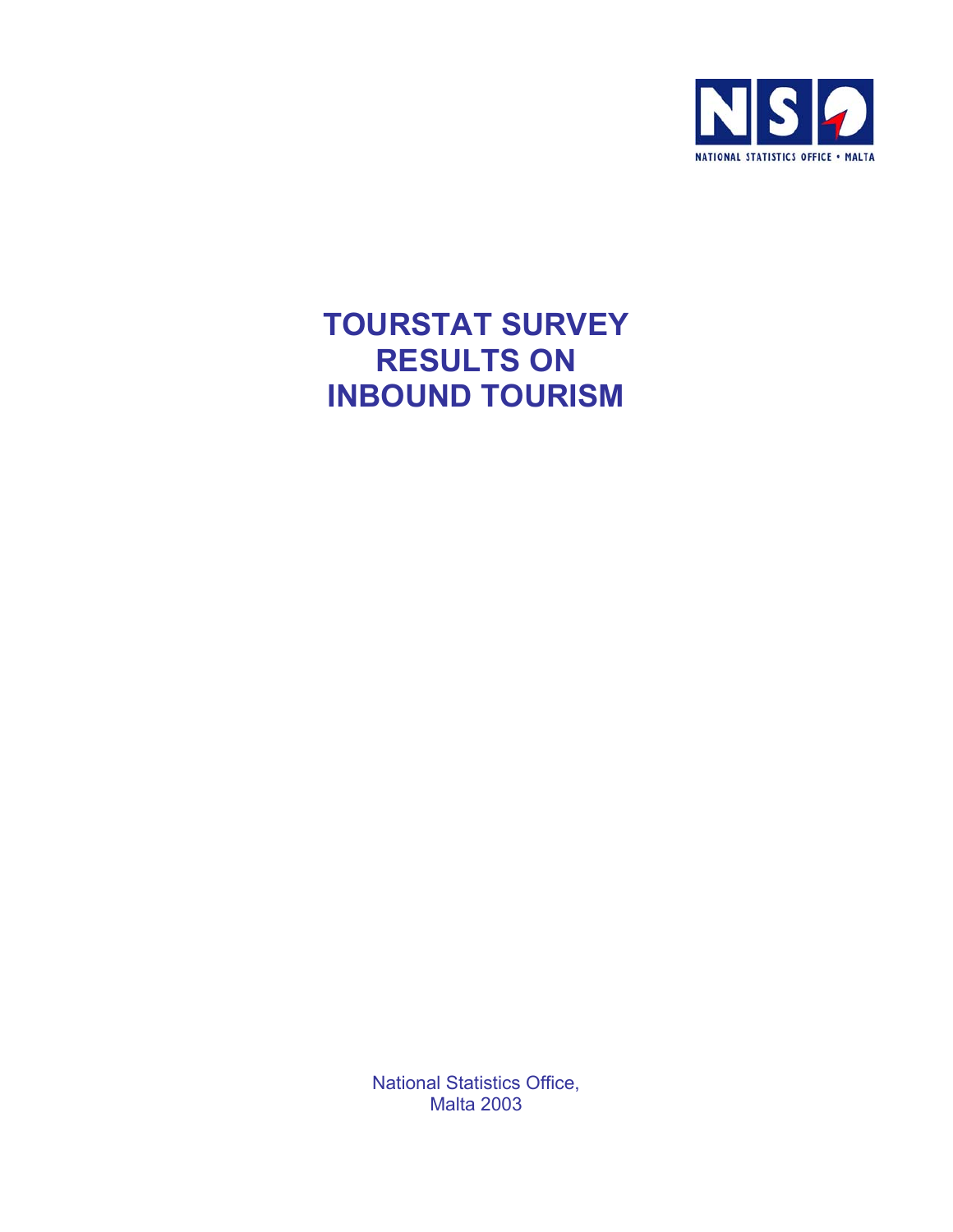Published by the National Statistics Office Lascaris Valletta Malta Tel.: (+356) 21 22 32 21/5 Fax:(+356) 21 24 98 41/ 21 24 84 83 e-mail: nso@gov.mt website: http://www.nso.gov.mt

CIP Data

Tourstat Survey Results On Inbound Tourism. – Valletta: National Statistics Office, 2003 41p.

ISBN 99909-73-02-4

For further information, please contact:

Tourism Statistics Unit National Statistics Office Lascaris Valletta CMR 02 Malta Tel: (+356) 25 99 73 20

Our publications are available from:

The Data Shop National Statistics Office Lascaris Valletta CMR 02 Tel.: (+356) 21 23 92 25 / (+356) 25 99 72 10 Fax: (+356) 21 24 98 41

Price: Lm3.00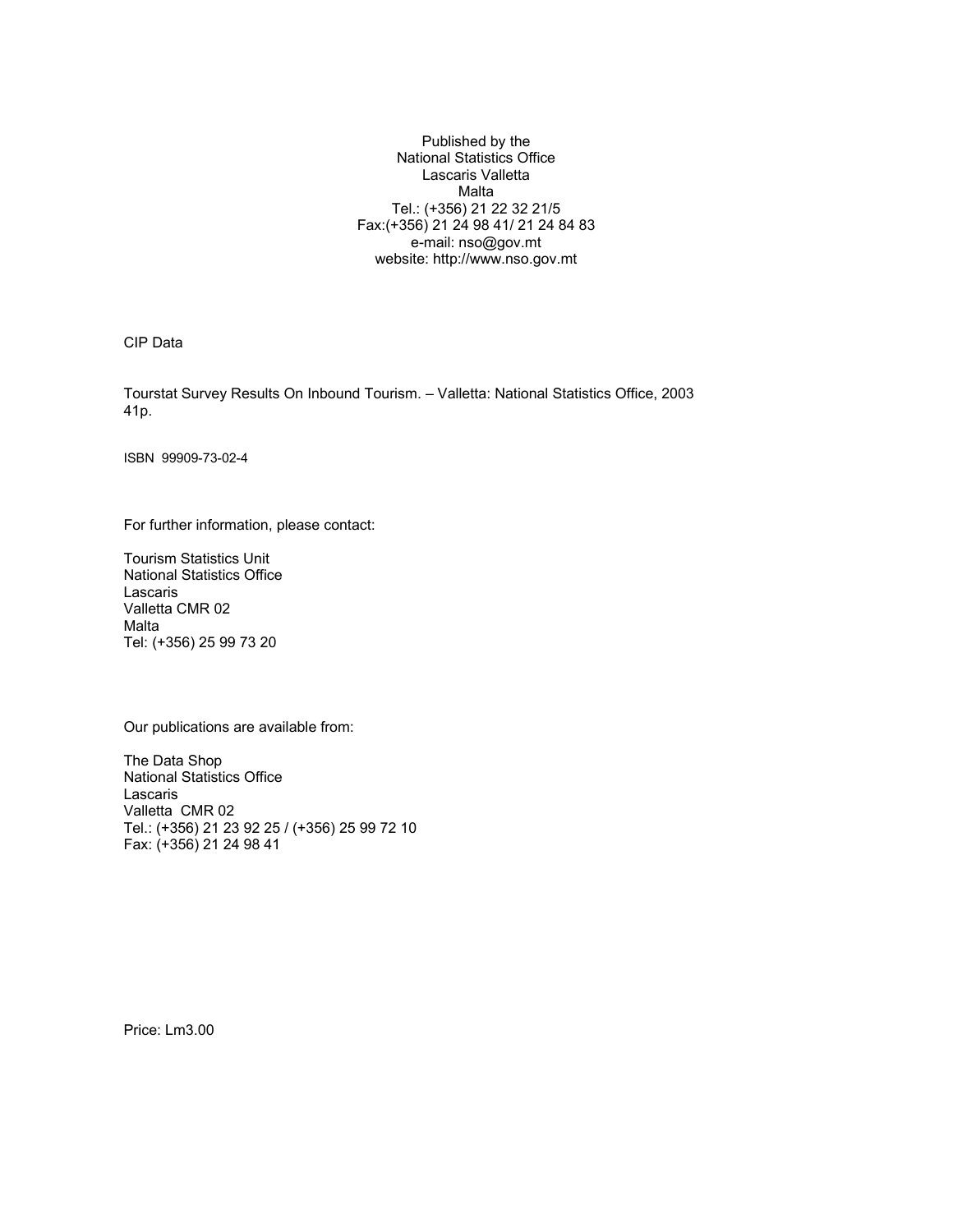## **CONTENTS**

| Table            |                                                                                                 | Page           |
|------------------|-------------------------------------------------------------------------------------------------|----------------|
| T1               | Monthly distribution of tourist air departures                                                  | 1              |
| T <sub>2</sub> A | Tourist air departures by country of residence and sex: 2001                                    | $\overline{2}$ |
| T <sub>2</sub> B | Tourist air departures by country of residence and sex: 2002                                    | $\overline{2}$ |
| T <sub>2</sub> C | Tourist air departures by country of residence and sex: 2003                                    | $\overline{c}$ |
| T <sub>3</sub> A | Tourist air departures by country of residence and age: 2001                                    | 3              |
| T <sub>3</sub> B | Tourist air departures by country of residence and age: 2002                                    | 4              |
| T <sub>3</sub> C | Tourist air departures by country of residence and age: 2003                                    | 5              |
| T <sub>4</sub> A | Tourist air departures by country of residence and purpose of visit: 2001                       | 6              |
| T <sub>4</sub> B | Tourist air departures by country of residence and purpose of visit: 2002                       | 7              |
| T <sub>4</sub> C | Tourist air departures by country of residence and purpose of visit: 2003                       | 8              |
| T <sub>5</sub> A | Number of tourist air departures by country of residence and visits to Gozo and/or Comino: 2001 | 9              |
| T <sub>5</sub> B | Number of tourist air departures by country of residence and visits to Gozo and/or Comino: 2002 | 10             |
| T <sub>5</sub> C | Number of tourist air departures by country of residence and visits to Gozo and/or Comino: 2003 | 11             |
| T <sub>6</sub> A | Number of nights spent in the Maltese Islands by month and country of residence: 2001           | 12             |
| T6B              | Number of nights spent in the Maltese Islands by month and country of residence: 2002           | 14             |
| T <sub>6</sub> C | Number of nights spent in the Maltese Islands by month and country of residence: 2003           | 16             |
| T7A              | Tourist air departures by country of residence and type of accommodation: 2001                  | 17             |
| T7B              | Tourist air departures by country of residence and type of accommodation: 2002                  | 19             |
| T <sub>7</sub> C | Tourist air departures by country of residence and type of accommodation: 2003                  | 21             |
| T <sub>8</sub> A | Locality stayed in longest by tourist's country of residence: 2001                              | 23             |
| T8B              | Locality stayed in longest by tourist's country of residence: 2002                              | 24             |
| T <sub>8</sub> C | Locality stayed in longest by tourist's country of residence: 2003                              | 25             |
| T <sub>9</sub> A | Total air departures of package/non-package tourists by country of residence: 2001              | 26             |
| T9B              | Total air departures of package/non-package tourists by country of residence: 2002              | 26             |
| T <sub>9</sub> C | Total air departures of package/non-package tourists by country of residence: 2003              | 26             |
| <b>T10A</b>      | Accommodation expenditure of non-package tourists by month and country of residence: 2001       | 27             |
| T10B             | Accommodation expenditure of non-package tourists by month and country of residence: 2002       | 28             |
| <b>T10C</b>      | Accommodation expenditure of non-package tourists by month and country of residence: 2003       | 29             |
| <b>T11A</b>      | Tourist expenditure on package tours by month and country of residence: 2001                    | 30             |
| <b>T11B</b>      | Tourist expenditure on package tours by month and country of residence: 2002                    | 31             |
| <b>T11C</b>      | Tourist expenditure on package tours by month and country of residence: 2003                    | 32             |
| <b>T12A</b>      | Other expenditure of package/non-package tourists by month and country of residence: 2001       | 33             |
| T12B             | Other expenditure of package/non-package tourists by month and country of residence: 2002       | 34             |
| <b>T12C</b>      | Other expenditure of package/non-package tourists by month and country of residence: 2003       | 35             |
| T13A             | Tourist expenditure by package/non-package tour classified by country of residence: 2001        | 36             |
| T13B             | Tourist expenditure by package/non-package tour classified by country of residence: 2002        | 37             |
| T13C             | Tourist expenditure by package/non-package tour classified by country of residence: 2003        | 38             |
| <b>T14A</b>      | Total tourist expenditure by month and country of residence: 2001                               | 39             |
| <b>T14B</b>      | Total tourist expenditure by month and country of residence: 2002                               | 40             |
| <b>T14C</b>      | Total tourist expenditure by month and country of residence: 2003                               | 41             |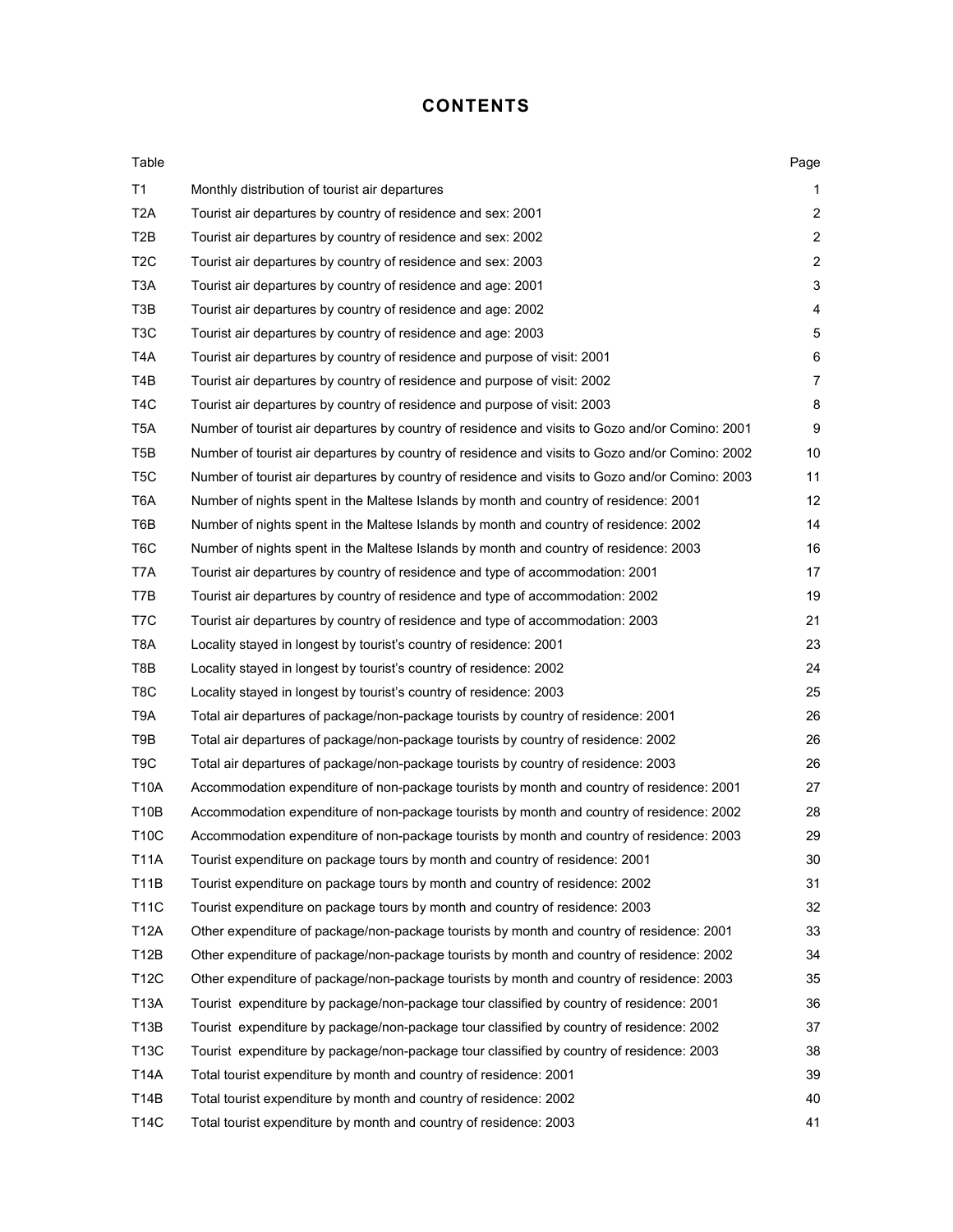| Month           |         | 2001    |             |         | 2002    |           | 2002/2001     |         | 2003    |         | 2003/2002       |
|-----------------|---------|---------|-------------|---------|---------|-----------|---------------|---------|---------|---------|-----------------|
|                 | Females | Males   | Total       | Females | Males   | Total     | シャナ           | Females | Males   | Total   | シャイ             |
| Quarter 1 Total | 82,572  | 109,094 | 191,666     | 81,408  | 91,968  | 173,376   | -9.5          | 87,988  | 82,188  | 170,176 | $\frac{8}{1}$   |
| January         | 22,544  | 33,246  | 55,790      | 21,025  | 26,280  | 47,305    | $-15.2$       | 26,541  | 22,937  | 49,478  | 4.6             |
| February        | 24,564  | 30,283  | 54,847      | 23,055  | 24,265  | 47,320    | $-13.7$       | 25,317  | 23,703  | 49,020  | 3.6             |
| March           | 35,464  | 45,565  | 81,029      | 37,328  | 41,423  | 78,751    | $-2.8$        | 36,130  | 35,548  | 71,678  | <b>.</b><br>9.0 |
| Quarter 2 Total | 163,079 | 152,313 | 15,392<br>ო | 155,754 | 132,384 | 288,138   | <u>နှ</u>     |         |         |         |                 |
| April - May     | 107,792 | 100,439 | 08,231      | 99,960  | 86,552  | 186,512   | $-10.4$       | 96,040  | 99,827  | 195,867 | 5.0             |
| April           | 51,497  | 50,811  | 02,308      | 48,392  | 42,960  | 91,352    | $-10.7$       | 46,030  | 47,257  | 93,287  | 2.1             |
| Nay             | 56,295  | 49,628  | 05,923      | 51,568  | 43,592  | 95,160    | $-10.2$       | 50,010  | 52,570  | 102,580 | 7.8             |
| June            | 55,287  | 51,874  | 07,161      | 55,794  | 45,832  | 101,626   | $-5.2$        |         |         |         |                 |
| Quarter 3 Total | 217,011 | 195,442 | 12,453<br>4 | 208,953 | 184,614 | 393,567   | 4.6           |         |         |         |                 |
| ylnr            | 65,348  | 62,171  | 127,519     | 65,795  | 55,033  | 120,828   | -5.2          |         |         |         |                 |
| August          | 80,831  | 73,951  | 154,782     | 81,450  | 68,491  | 149,941   | $-3.1$        |         |         |         |                 |
| September       | 70,832  | 59,320  | 130, 152    | 61,708  | 61,090  | 122,798   | -5.7          |         |         |         |                 |
| Quarter 4 Total | 115,314 | 110,341 | 225,655     | 118,802 | 122,943 | 241,745   | 7.1           |         |         |         |                 |
| October         | 60,766  | 54,627  | 15,393      | 63,201  | 61,259  | 124,460   | 7.9           |         |         |         |                 |
| November        | 33,653  | 33,779  | 67,432      | 36,271  | 34,012  | 70,283    | 4.2           |         |         |         |                 |
| December        | 20,895  | 21,935  | 42,830      | 19,330  | 27,672  | 47,002    | 9.7           |         |         |         |                 |
| Total           | 577,976 | 567,190 | 1,145,166   | 564,917 | 531,909 | 1,096,826 | $\frac{2}{3}$ | 184,028 | 182,015 | 366,043 |                 |

Table 1. Monthly distribution of tourist air departures **Table 1. Monthly distribution of tourist air departures**

Note that the period Jan-May is represented for year 2003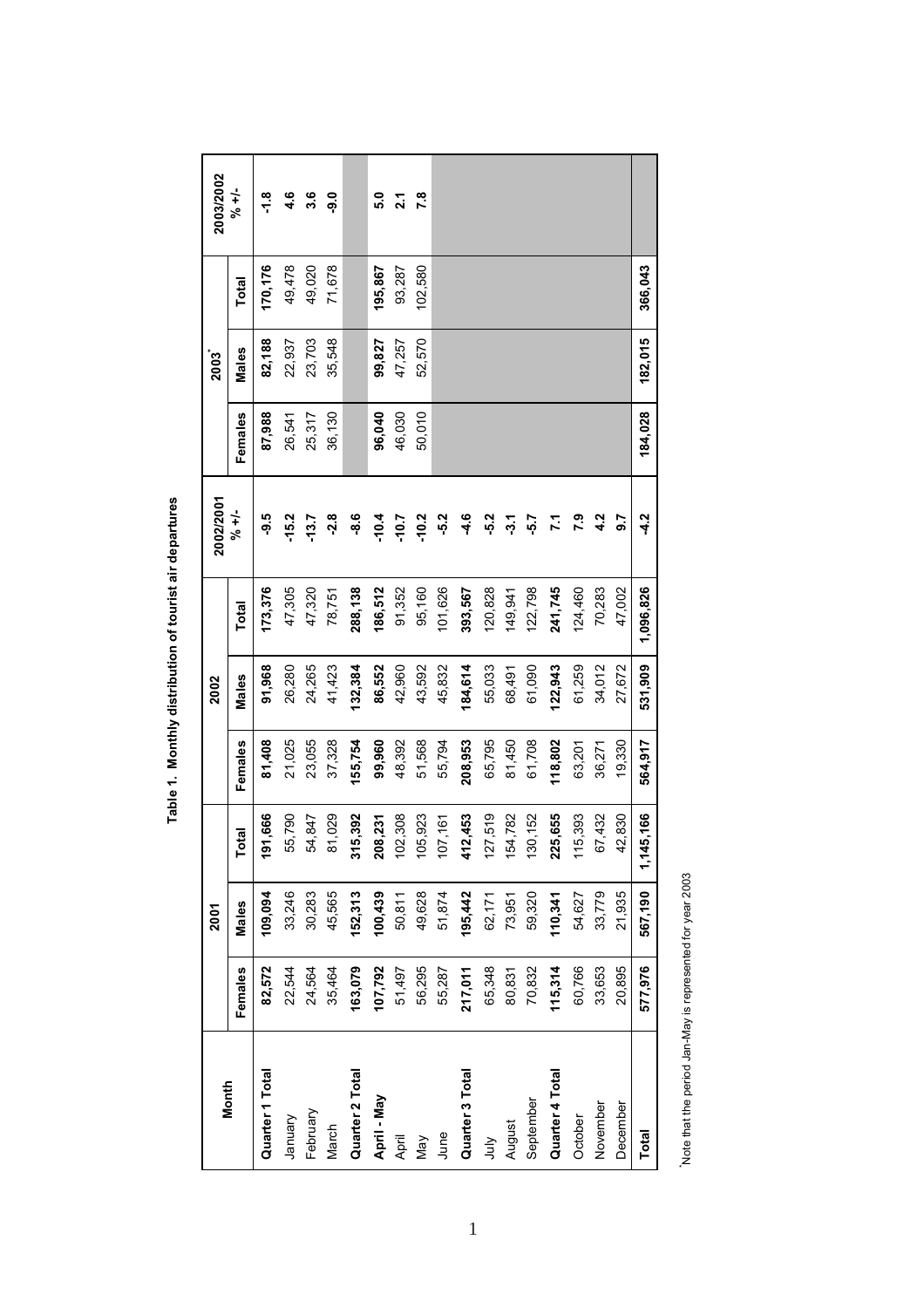Table 2C. Tourist air departures by country of residence and sex: 2003

**Table 2B. Tourist air departures by country of Table 2C. Tourist air departures by country of residence and sex: 2001 residence and sex: 2003 residence and sex: 2002**Table 2B. Tourist air departures by country of residence and sex: 2002

**Table 2A. Tourist air departures by country of** 

residence and sex: 2001

Table 2A. Tourist air departures by country of

11,318 Austria 13,123 | 13,123 | 12,517 | 12,517 | 13,73 | 18,73 | 18,73 | 18,790 | | Austria | 13,18 | 13,18 | 13,18 Belgium 10,494 10,494 11,1940 10,494 10,254 12,170 12,170 12,170 12,170 12,170 12,170 12,170 12,170 12,170 12, 6,172 Denmark 9,924 9,924 9,945 | Denmark 8,534 8,534 | 26,684 | Denmark 8,534 | 25,684 | Denmark 2,795 | 2,377 | 2,377 Find 2,972 1,787 1,787 1,787 1,787 1,787 1,787 1,787 1,787 1,787 1,787 1,787 1,787 1,787 1,8961 372 1,889 1,89 France 14,385 14,385 14,384 France 15,030,030,030 79,145 145 145 145 145 145 14,394 14,384 14,385 14,385 14,885 14,885 14,885 14,885 14,885 14,885 14,885 14,885 14,885 14,885 14,885 14,885 14,885 14,885 14,885 14,885 14,88 Germany 197,452 | 26,27.276 | 26,376 | 26,576 | 25,576 | 25,576 | 27,77,777 | 27,8535 | 27,852 | 27,552 | 27,552 | 23,518 Italy 32,364 | 46,150 | 29,504 | 29,500 | 29,480 | 29,480 | 29,500 | 29,500 | 29,500 | 29,500 | 29,500 | 29,50 Netherlands 24,347 24,441 Netherlands 18,991 23,182 18,991 18,991 18,991 42,173 Netherlands 24,347 24,552 5,951 12,503 3,595 Sweden 6,793 7,730 14,523 3,589 Sweden 5,4429 9,589 9,589 1,523 1,523 1,523 1,523 9,589 9,595 1,537 2,058 1,595 United Kingdom 250,596 | 2215,038 | 234,038 | 234,038 | 234,038 | 234,038 | 234,178 | 2534,178 | 2534,178 | 25<br>United Kingdom | 250,505 | 250,505 | 250,178 | 252,178 | 252,178 | 2534,178 | United Kingdom | 254,109 | 256,1 Norway 6,327 4,920 11,247 Norway 4,917 4,797 9,714 Norway 1,506 1,798 3,304 7,878 Switzerland 4,320 | 3,558 | 3,558 | 3,789 | 3,789 | 20,559 | 20,590 | 20,590 | 20,590 | 20,508 | 20,558 | 20,558 | 20,558 | 20,558 | 20,558 | 20,558 | 20,558 | 20,558 | 20,558 | 20,558 | 20,558 | 20,558 | 20,558 | 20,558 | 4,442 Russia 10,958 8,563 8,563 | Russia 12,847 12,847 | 24,847 22,328 | Russia 2.389 | 2.053 | 2.053 | 2.053 | 4.442 7,443 Libya 4,697 26,384 26,384 26,384 ILibya 1,290,026 19,508 19,508 6,508 19,508 19,508 19,508 1,490 1,490 7,443 1 5,128 U.S.A. 5,220 7,450 12,670 12,670 12,670 12,670 12,670 12,670 12,681 12,681 12,681 2,831 5,128 Other 6 120,426 120,426 120,426 120,426 120,536;53 120,536;53 120,536;53 127,538 127,538 127,5365 127,5364 38,280 366,043  **Total 577,976 567,190 1,145,166 Total 564,917 531,909 1,096,826 Total 184,028 182,015 366,043**  6,537 1,027 28,880 47,909 12,503 58,109 3,304 38,280 Total Country of residence Females Males Total Total Females Males Total Total (Country of Females Males Total<br>Country of residence Females Males Total residence Females Males Total residence Females Males Total 10,338 2,058 3,558 3,288 3,377 372 14,885 24,552 5,951 82,050 1,798 2,053 1,290 2,297 17,864 182,015 6,284 Males 13,995 6,153 20,416 184,028 Females 5,034 3,249 2,795 13,180 6,552 1,537 76,059 1,506 4,320 2,389 2,831 655 23,357 Country of<br>residence **Jnited Kingdom** Vetherlands Switzerland Germany Denmark Belgium Sweden Norway Finland Austria France Russia U.S.A. Libya Other Total **Vie** 42,173 9,589 18,790 24,494 16,684 3,561 79,768 69,887 466,003 9,714 22,110 22,328 25,026 11,391 1,096,826 147,770 127,538 Total 40,398 5,185 531,909 8,873 11,700 8,150 39,623 71,194 4,429 213,825 63,883 1,541 4,797 19,518 18,991 10,321 9,481 Males 9,917 12,794 8,534 40,145 76,576 5,160 5,508 6,206 Females 2,020 29,489 23,182 4,917 11,789 12,847 63,655 564,917 252,178 Country of<br>residence United Kingdom Switzerland Netherlands Germany Denmark Sweden Belgium Norway Austria Finland France Russia U.S.A. Libya Other Total taly 14,523 21,634 19,569 4,729 78,737 165,812 78,514 49,441  $11,247$ 26,508 19,521 12,670 120,372 1,145,166 25,174 465,634 31,081 **Total** 9,645 58,946 11,170 36,364 83,536 46,150 24,347 7,730 4,920 13,109 8,563 26,384 7,450 567,190 12,051 1,787 215,038 Males 13,123 10,464 9,924 2,942 42,373 82,276 6,793 13,399 10,958 5,220 61,426 577,976 Females 32,364 25,094 250,596 6,327 4,697 Country of residence **Jnited Kingdom** Netherlands Switzerland Denmark Germany Norway Sweden Belgium Finland Russia France Austria U.S.A. Libya Other Total llaly

Note that the period Jan-May is represented for year 2003 Note that the period Jan-May is represented for year 2003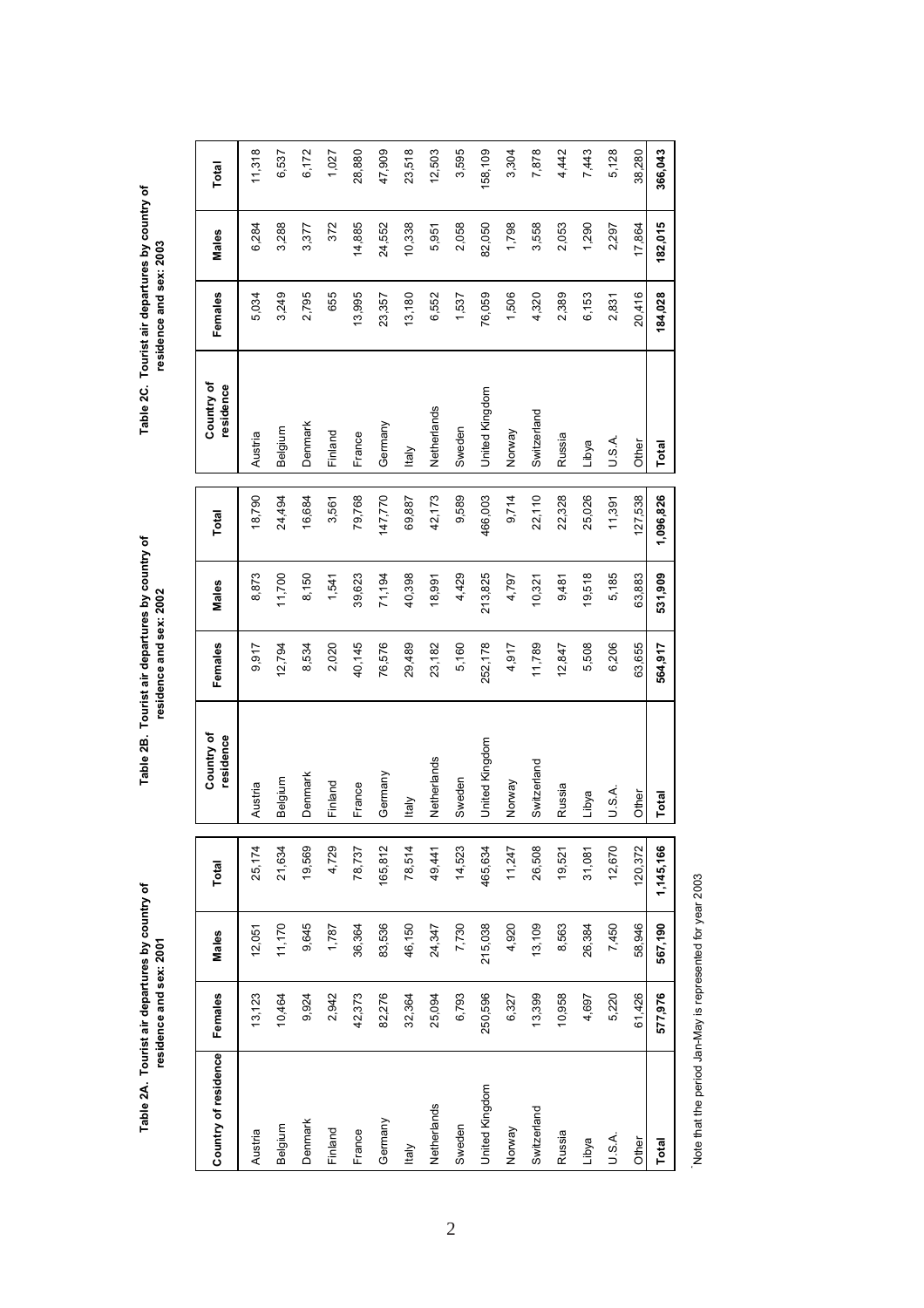| Country of     | $0 - 14$ |                       | 15-24                            |                   | $25-44$ |                  | 45-64   |                  | 55      |                       | Total     |                 |
|----------------|----------|-----------------------|----------------------------------|-------------------|---------|------------------|---------|------------------|---------|-----------------------|-----------|-----------------|
| residence      | ġ        | వ్                    | ş                                | $\infty$          | ş       | వ్               | ş       | ৡ                | ş       | న్                    | ş         | వ               |
| Austria        | 518      | 3.0                   | 864                              | 5.2               | 9,628   | $\overline{2}$ . | 8,300   | $\frac{8}{1}$    | 1,864   | $\dot{4}$             | 25,174    | 2.2             |
| Belgium        | 295      | $\ddot{ }$            | 251                              | $\frac{3}{1}$     | 10,407  | 2.3              | 8,283   | $\frac{8}{1}$    | 1,398   | $\tilde{\mathcal{L}}$ | 21,634    | $\frac{6}{1}$   |
| Denmark        | 449      | 2.6                   | .704                             | $\frac{8}{1}$     | 7,880   | $\ddot{ }$ :     | 8,053   | $\frac{8}{1}$    | 1,483   | $\frac{2}{1}$         | 19,569    | $\ddot{ }$ :    |
| Finland        | 8        | 0.4                   | 488                              | 0.5               | 1,863   | 0.4              | 1,983   | 0.4              | 333     | $0.\overline{3}$      | 4,729     | $\overline{a}$  |
| France         | 1,237    | $\overline{71}$       | <b>CR</b><br>$\infty$            | 8.5               | 32,917  | 7.3              | 31,054  | 6.9              | 5,487   | 4.3                   | 78,737    | 6.9             |
| Germany        | 1,750    | 10.1                  | 036<br>$\frac{8}{1}$             | $\overline{9}$ .1 | 74,220  | 16.4             | 58,539  | 13.0             | 13,267  | 10.3                  | 165,812   | 14.5            |
| ltaly          | 1,371    | 7.9                   | 221<br>တ                         | 9.8               | 38,580  | 8.5              | 26,181  | 5.8              | 3,161   | 2.5                   | 78,514    | 6.9             |
| Netherlands    | 793      | 4.6                   | 462<br>4                         | 4.7               | 23,565  | 5.2              | 17,759  | 3.9              | 2,862   | 2.2                   | 49,441    | 4.3             |
| Sweden         | 192      | $\tilde{\mathcal{L}}$ | 955<br>$\mathbf{\Omega}$         | 3.1               | 5,537   | 1.2              | 4,914   | $\frac{1}{2}$    | 925     | $\overline{0.7}$      | 14,523    | $\ddot{.}$      |
| United Kingdom | 7,425    | 42.9                  | 056<br>$\overline{c}$            | 21.3              | 140,064 | 30.9             | 213,226 | 47.3             | 84,863  | 65.9                  | 465,634   | 40.7            |
| Norway         | 178      | $\frac{0}{1}$         | ,389<br>$\overline{\phantom{0}}$ | 1.5               | 4,478   | $\frac{0}{1}$    | 3,802   | $\frac{8}{2}$    | 1,400   | $\tilde{\mathcal{L}}$ | 11,247    | $\frac{0}{1}$   |
| Switzerland    | 92       | 0.5                   | 076<br>ო                         | 3.3               | 12,277  | 2.7              | 9,526   | $\overline{2}$ . | 1,537   | $\frac{2}{1}$         | 26,508    | 2.3             |
| Russia         | 676      | 3.9                   | .968<br>$\mathbf{\Omega}$        | $\overline{3}$ .  | 10,635  | 2.3              | 4,686   | $\frac{0}{1}$    | 556     | 0.4                   | 19,521    | $\overline{11}$ |
| Libya          | 383      | 2.2                   | 048                              | 3.2               | 18,234  | 4.0              | 9,161   | 2.0              | 255     | 0.2                   | 31,081    | 2.7             |
| U.S.A.         | 47       | $0.\overline{3}$      | 996                              | $\tilde{\div}$    | 4,539   | $\frac{0}{1}$    | 5,088   | $\tilde{L}$      | 2,000   | $\frac{6}{1}$         | 12,670    | $\tilde{L}$     |
| Other          | 1,836    | 10.6                  | ,721<br>$\tilde{\mathcal{L}}$    | 12.4              | 58,814  | 13.0             | 40,547  | 0.6              | 7,454   | 5.8                   | 120,372   | 10.5            |
| <b>Total</b>   | 17,304   | 100.0                 | 277<br>3                         | 100.0             | 453,638 | 100.0            | 451,102 | 100.0            | 128,845 | 100.0                 | 1,145,166 | 100.0           |

Table 3A. Tourist air departures by country of residence and age: 2001 **Table 3A. Tourist air departures by country of residence and age: 2001**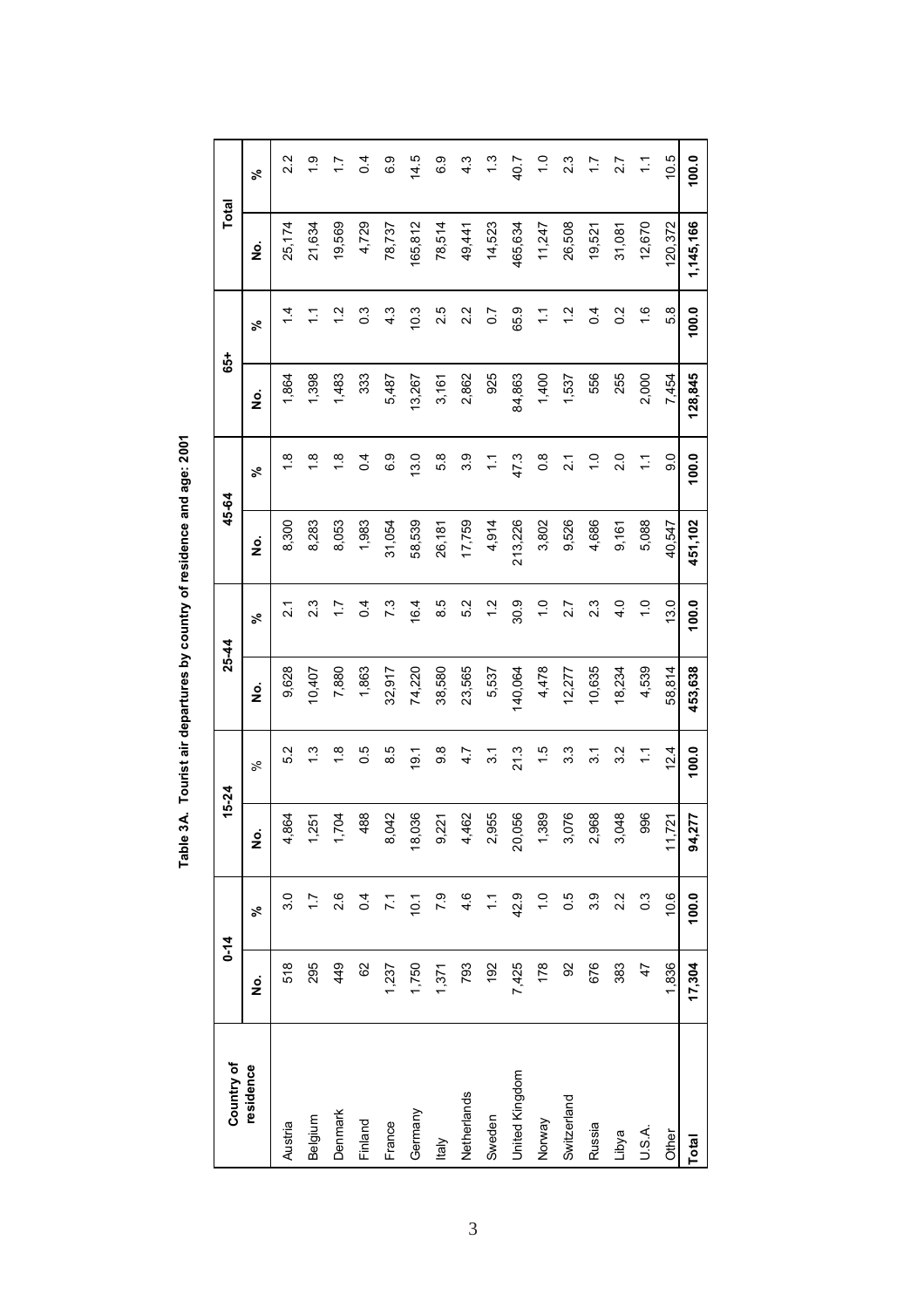| Country of     |        | $0 - 14$         | 15-24  |                  | 25-44   |                    | 45-64   |                  | $65+$   |                   | Total     |                  |
|----------------|--------|------------------|--------|------------------|---------|--------------------|---------|------------------|---------|-------------------|-----------|------------------|
| residence      | ġ      | వ్               | غ<br>ع | ಸಿ               | غ<br>ع  | వ్                 | غ<br>ع  | న్               | ş       | వ్                | غ<br>ع    | వ్               |
| Austria        | 72     | 0.6              | 2,200  | 3.0              | 7,036   | $\ddot{ }$ :       | 8,065   | 1.6              | 1,417   | $\frac{2}{1}$     | 18,790    | $\overline{1}$ . |
| Belgium        | 205    | $\ddot{ }$ :     | 1,601  | 2.2              | 9,881   | 2.5                | 11,774  | $\frac{4}{2}$    | 1,033   | $\overline{0}$ .  | 24,494    | 2.2              |
| Denmark        | 328    | 2.7              | 987    | $\frac{3}{1}$    | 6,163   | $\frac{5}{1}$      | 6,717   | 1.4              | 2,489   | $\overline{21}$   | 16,684    | $\frac{5}{1}$    |
| Finland        |        |                  | 359    | 0.5              | 1,104   | $\frac{3}{2}$      | 1,729   | 0.4              | 369     | $0.\overline{3}$  | 3,561     | $\frac{3}{2}$    |
| France         | 1,184  | 9.6              | 6,295  | 8.5              | 30,962  | 7.7                | 36,082  | 7.4              | 5,245   | $4\overline{4}$   | 79,768    | 7.3              |
| Germany        | 1,233  | 10.0             | 13,333 | 18.1             | 59,725  | 14.8               | 62,006  | 12.7             | 11,473  | $\overline{6}$    | 147,770   | 13.5             |
| <b>Italy</b>   | 579    | 4.7              | 9,955  | 13.5             | 32,673  | $\overline{\circ}$ | 23,927  | 4.9              | 2,753   | 23                | 69,887    | 6.4              |
| Netherlands    | 544    | 4.4              | 3,612  | 4.9              | 18,397  | 4.6                | 16,531  | 34               | 3,089   | 2.6               | 42,173    | 3.8              |
| Sweden         | 104    | $0.\overline{8}$ | 1,298  | $\frac{8}{1}$    | 3,989   | $\frac{0}{1}$      | 3,447   | $\overline{0}$   | 751     | 0.6               | 9,589     | 0.0              |
| United Kingdom | 6,060  | 49.2             | 14,316 | 19.4             | 130,609 | 32.5               | 236,676 | 48.3             | 78,342  | 66.2              | 466,003   | 42.5             |
| Norway         | 89     | 0.7              | 754    | $\frac{0}{1}$    | 3,210   | $\frac{8}{1}$      | 4,233   | $\overline{0}$ . | 1,428   | $\frac{2}{1}$     | 9,714     | $\frac{0}{2}$    |
| Switzerland    | 112    | $\frac{0}{2}$    | 1,979  | 2.7              | 8,859   | 2.2                | 9,610   | 2.0              | 1,550   | $\frac{3}{1}$     | 22,110    | 2.0              |
| Russia         | 225    | $\frac{8}{1}$    | 4,076  | 5.5              | 11,807  | $\frac{9}{2}$      | 5,881   | $\frac{2}{1}$    | 339     | $\overline{0}$ .3 | 22,328    | 2.0              |
| Libya          | 436    | 3.5              | 2,058  | 2.8              | 13,399  | 3.3                | 8,819   | $\frac{8}{1}$    | 314     | 3                 | 25,026    | 2.3              |
| U.S.A.         | 57     | 0.4              | 643    | $0.\overline{0}$ | 3,765   | 0.9                | 5,347   | Ξ                | 1,585   | $\frac{3}{2}$     | 11,391    | $\frac{0}{1}$    |
| Other          | 1,106  | 9.0              | 10,333 | 14.0             | 60,705  | 15.1               | 49,157  | 10.0             | 6,237   | 53                | 127,538   | 11.6             |
| Total          | 12,328 | 100.0            | 73,799 | 100.0            | 402,284 | 100.0              | 490,001 | 100.0            | 118,414 | 100.0             | 1,096,826 | 100.0            |

Table 3B. Tourist air departures by country of residence and age: 2002 **Table 3B. Tourist air departures by country of residence and age: 2002**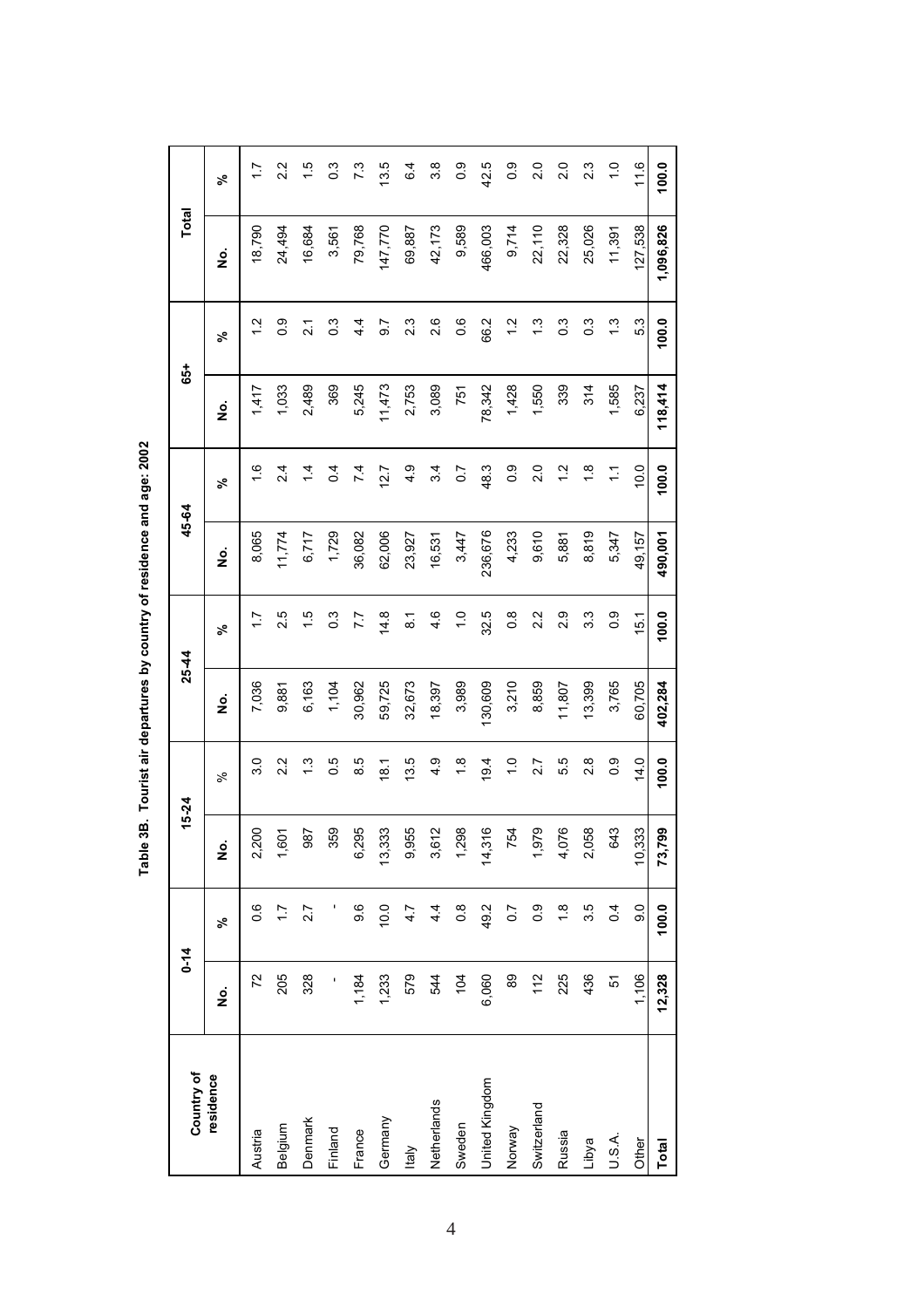| Country of     |        | $0 - 14$         | 15-24         |                  | $25 - 44$ |                  | 45-64   |                  | 65+    |                  | <b>Total</b> |                  |
|----------------|--------|------------------|---------------|------------------|-----------|------------------|---------|------------------|--------|------------------|--------------|------------------|
| residence      | ş      | వ్               | ş             | $\aleph$         | ş         | న్               | ş       | న్               | ş      | వ్               | ş            | వ్               |
| Austria        | 493    | 3.4              | 2,071         | 71               | 2,866     | 2.5              | 4,834   | 3.5              | 1,054  | 1.5              | 11,318       | 3.1              |
| Belgium        | 196    | 1.4              | 602           | $\overline{2.1}$ | 1,949     | 7.7              | 2,515   | $\frac{8}{1}$    | 1,275  | 1.8              | 6,537        | $\frac{8}{1}$    |
| Denmark        | 640    | 4.4              | 742           | 2.5              | 1,631     | $\frac{4}{4}$    | 1,986   | $\frac{5}{1}$    | 1,173  | 1.6              | 6,172        | $\overline{1.7}$ |
| Finland        |        |                  | $\frac{9}{4}$ | $\overline{0}$   | 705       | 0.6              | 125     | $\overline{0}$ . | 148    | $\frac{2}{3}$    | 1,027        | $0.\overline{3}$ |
| France         | 1,064  | 7.4              | 2,145         | 7.4              | 9,876     | $\overline{8.7}$ | 11,789  | 8.6              | 4,006  | 5.6              | 28,880       | 7.9              |
| Germany        | 1,408  | $\overline{9.7}$ | 4,440         | 15.2             | 15, 111   | 13.3             | 19,465  | 14.3             | 7,485  | 10.4             | 47,909       | 13.1             |
| ltaly          | 823    | 5.7              | 3,337         | 11.4             | 8,983     | 7.9              | 8,615   | 63               | 1,760  | 2.4              | 23,518       | 6.4              |
| Netherlands    | 623    | $4.\overline{3}$ | 1,077         | 3.7              | 4,711     | $\frac{1}{4}$    | 4,458   | 3.3              | 1,634  | 23               | 12,503       | 3.4              |
| Sweden         | 85     | $0.\overline{6}$ | 606           | $\overline{2.1}$ | 1,244     | $\frac{1}{2}$    | 1,444   | $\ddot{ }$       | 216    | $0.\overline{3}$ | 3,595        | $\frac{0}{1}$    |
| United Kingdom | 6,671  | 46.1             | 8,203         | 28.1             | 35,698    | 31.3             | 60,172  | 44.1             | 47,365 | 65.7             | 158,109      | 43.2             |
| Norway         |        |                  | 188           | 0.6              | 1,026     | $0.\overline{0}$ | 1,152   | 0.8              | 938    | $\frac{3}{2}$    | 3,304        | $0.\overline{9}$ |
| Switzerland    | 198    | 1.4              | 810           | 2.8              | 3,873     | 3.4              | 2,051   | 1.5              | 946    | $\frac{3}{2}$    | 7,878        | 2.2              |
| Russia         | 380    | 2.6              | 581           | 2.0              | 2,239     | 2.0              | 1,108   | $\frac{8}{2}$    | 134    | $\frac{2}{3}$    | 4,442        | $\frac{2}{1}$    |
| Libya          | 392    | 2.7              | 549           | $\frac{0}{1}$    | 4,320     | 3.8              | 2,129   | 1.6              | 53     | $\overline{0}$ . | 7,443        | 2.0              |
| U.S.A.         | QÞ     | $0.\overline{3}$ | 305           | $\frac{0}{1}$    | 1,736     | 1.5              | 1,844   | 1.4              | 1,194  | $\ddot{ }$ :     | 5,128        | 1.4              |
| Other          | 1,449  | 10.0             | 3,440         | 11.8             | 17,937    | 15.7             | 12,778  | $\overline{9}$   | 2,676  | 3.7              | 38,280       | 10.5             |
| Total          | 14,471 | 100.0            | 29,145        | 100.0            | 113,905   | 100.0            | 136,465 | 100.0            | 72,057 | 100.0            | 366,043      | 100.0            |

Table 3C. Tourist air departures by country of residence and age: 2003\* **Table 3C. Tourist air departures by country of residence and age: 2003\***

Note that the period Jan-May is represented for year 2003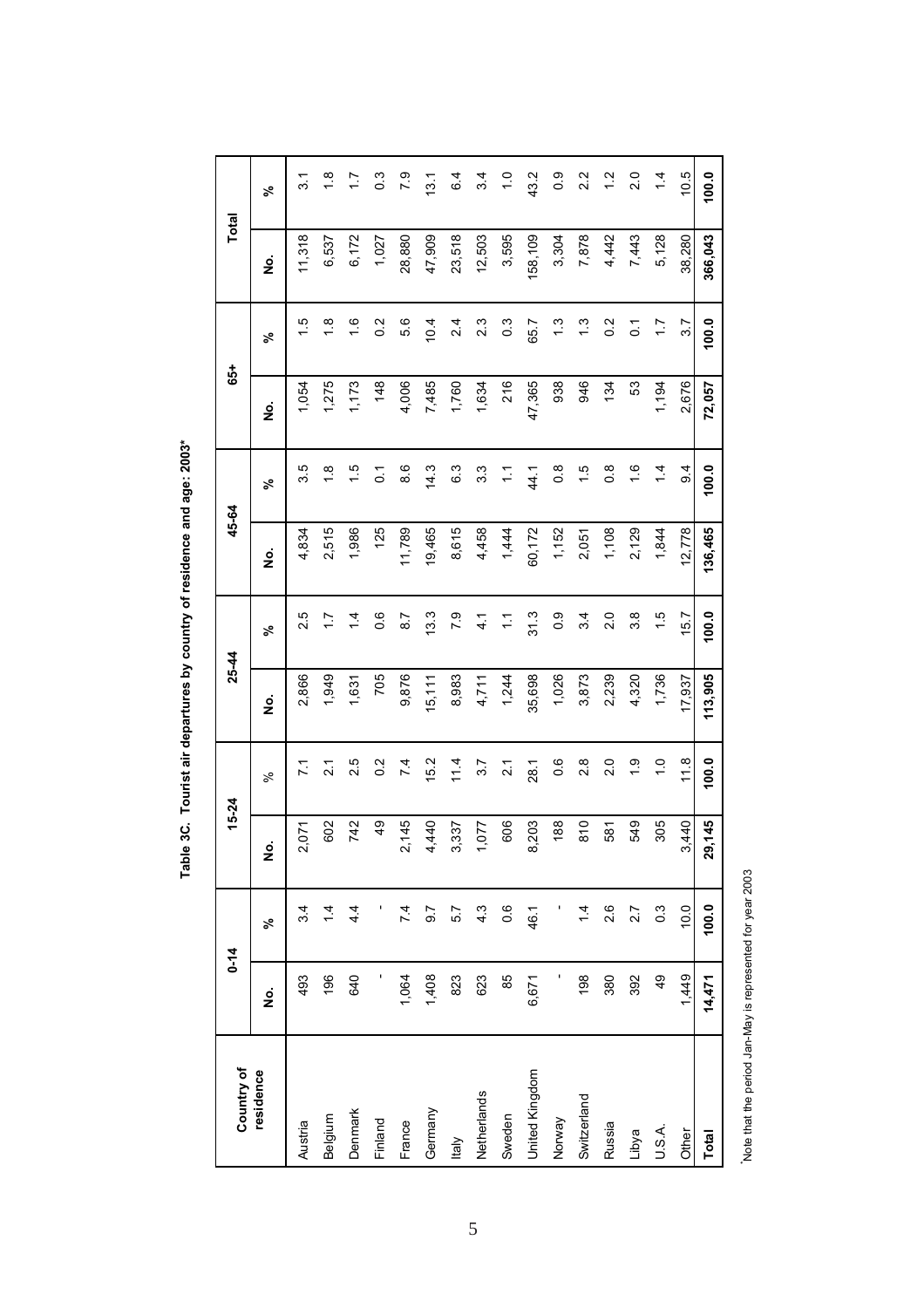| Country of     | Holiday   |                | <b>Business</b> |                  | Visiting friends/family |                  | Other  |                   | Total     |                       |
|----------------|-----------|----------------|-----------------|------------------|-------------------------|------------------|--------|-------------------|-----------|-----------------------|
| residence      | ş         | వ్             | <u>ؤ</u>        | ಸಿ               | <u>ہ</u>                | వ్               | ş      | వ్                | <u>ہ</u>  | వ్                    |
| Austria        | 20,800    | 2.0            | 1,588           | $\tilde{2}$      | 178                     | 0.9              | 2,608  | $\frac{8}{3}$     | 25,174    | 2.2                   |
| Belgium        | 19,927    | 2.0            | 1,351           | $\frac{8}{1}$    | 192                     | $\frac{0}{1}$    | 164    | 0.5               | 21,634    | $\frac{0}{1}$         |
| Denmark        | 17,724    | 17             | 1,384           | $\frac{8}{1}$    | 142                     | $\overline{0.7}$ | 319    | $\overline{1}$ .0 | 19,569    | $\ddot{ }$            |
| Finland        | 3,772     | $\overline{6}$ | 513             | $\overline{0.7}$ | ľ                       |                  | 444    | $\overline{4}$    | 4,729     | 0.4                   |
| France         | 68,849    | 8<br>0         | 7,237           | 9.6              | 361                     | $\frac{8}{1}$    | 2,290  | 7.0               | 78,737    | 6.9                   |
| Germany        | 148,724   | 14.6           | 7,169           | 9.6              | 848                     | 4.3              | 9,071  | 27.8              | 165,812   | 14.5                  |
| <b>Italy</b>   | 60,910    | C.O            | 12,320          | 16.4             | 1,662                   | 8.5              | 3,622  | 111               | 78,514    | 6.9                   |
| Netherlands    | 45,775    | 4.5            | 2,792           | 3.7              | 350                     | $\frac{8}{1}$    | 524    | 1.6               | 49,441    | $4.\overline{3}$      |
| Sweden         | 11,488    | こ              | 1,529           | 2.0              | $\frac{5}{2}$           | 0.5              | 1,405  | 4.3               | 14,523    | ت<br>ب                |
| United Kingdom | 441,001   | 43.3           | 12,919          | 17.2             | 8,909                   | 45.6             | 2,805  | 8.6               | 465,634   | 40.7                  |
| Norway         | 10,240    | $\frac{0}{1}$  | 475             | 0.6              | $\frac{44}{3}$          | 0.7              | 388    | 1.2               | 11,247    | $\frac{0}{1}$         |
| Switzerland    | 23,032    | 23             | 1,488           | 2.0              | 298                     | 1.5              | 1,690  | 5.2               | 26,508    | 2.3                   |
| Russia         | 16,118    | $\frac{6}{1}$  | 1,676           | $\frac{2}{3}$    | 235                     | $\frac{2}{1}$    | 1,492  | 4.6               | 19,521    | 77                    |
| Libya          | 21,938    | 2.2            | 7,447           | თ<br>თ           | 687                     | 3.5              | 1,009  | 31                | 31,081    | 2.7                   |
| U.S.A.         | 9,098     | 0.9            | 2,458           | 3.3              | 778                     | $\frac{0}{4}$    | 336    | $\frac{0}{1}$     | 12,670    | $\tilde{\mathcal{L}}$ |
| Other          | 98,536    | 5.6            | 12,681          | 16.9             | 4,673                   | 23.9             | 4,482  | 13.7              | 120,372   | 10.5                  |
| <b>Total</b>   | 1,017,932 | 0.001          | 75,027          | 100.0            | 19,558                  | 100.0            | 32,649 | 100.0             | 1,145,166 | 100.0                 |

Table 4A. Tourist air departures by country of residence and purpose of visit: 2001 **Table 4A. Tourist air departures by country of residence and purpose of visit: 2001**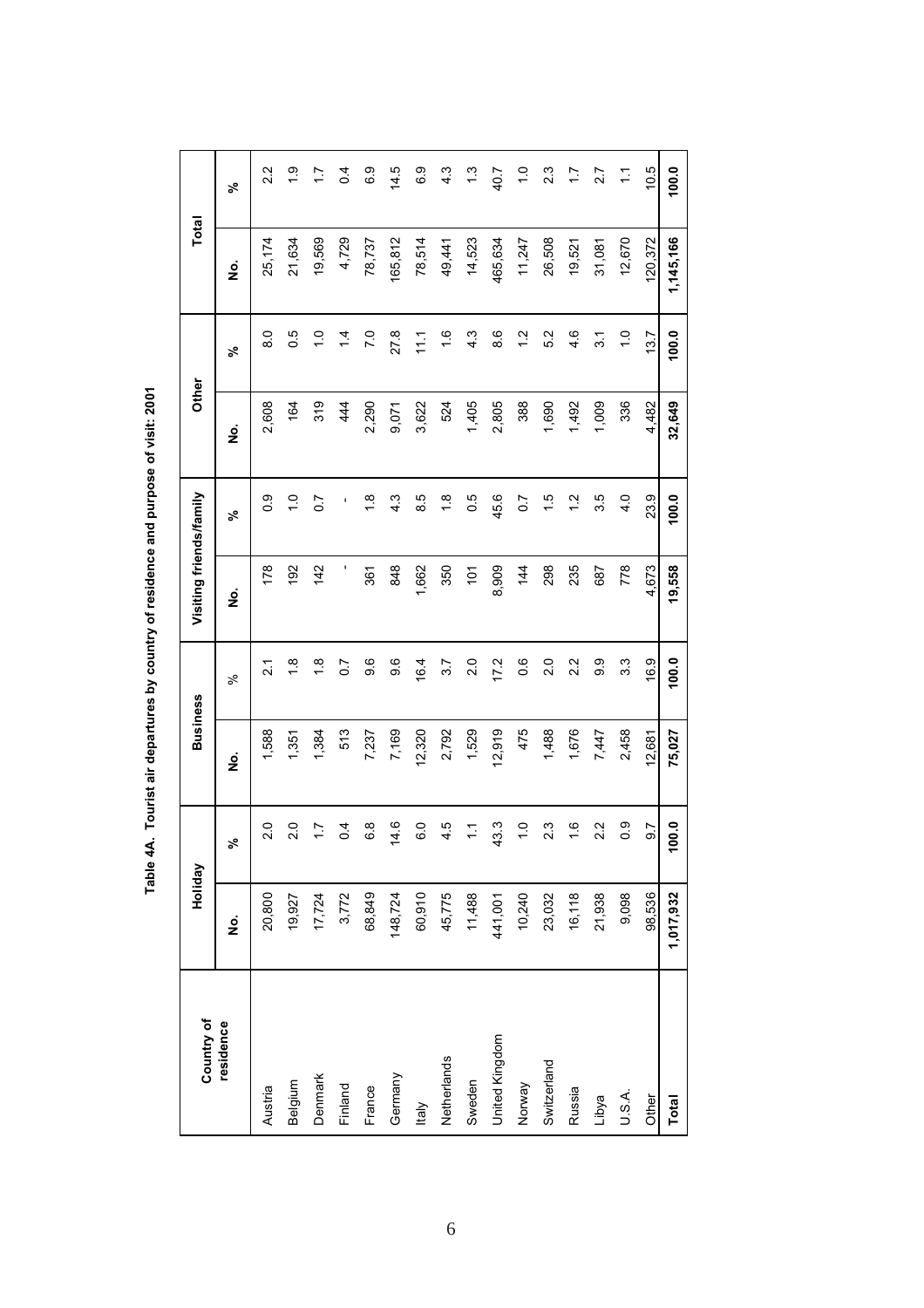| Country of     | Holiday |               | <b>Business</b> |                   | Visiting friends/family |                   | Other         |                  | Total     |                  |
|----------------|---------|---------------|-----------------|-------------------|-------------------------|-------------------|---------------|------------------|-----------|------------------|
| residence      | ġ       | వ్            | <u>ہ</u>        | వ్                | ş                       | వ్                | $\frac{1}{2}$ | వ్               | g         | వ్               |
| Austria        | 16,271  | $\frac{6}{1}$ | 1,272           | $\overline{21}$   | 147                     | $\frac{0}{1}$     | 1,100         | 4.2              | 18,790    | $\frac{1}{2}$    |
| Belgium        | 23,035  | 23            | 1,291           | $\overline{21}$   | $\frac{4}{3}$           | $\overline{0}$ .3 | 124           | 0.5              | 24,494    | 2.2              |
| Denmark        | 15,800  | $\frac{6}{1}$ | 583             | $\frac{0}{\tau}$  |                         |                   | 301           | $\sum$           | 16,684    | $\frac{5}{1}$    |
| Finland        | 3,115   | 0.3           | 222             | $\overline{0.4}$  | 46                      | $0.\overline{3}$  | 178           | $\overline{0}$ . | 3,561     | $0.\overline{3}$ |
| France         | 72,360  | 73            | 4,989           | 8.3               | 291                     | $\frac{6}{1}$     | 2,128         | $\overline{8.1}$ | 79,768    | 7.3              |
| Germany        | 133,200 | 13.4          | 7,391           | 12.3              | 842                     | 5.6               | 6,337         | 24.2             | 147,770   | 13.5             |
| <b>Italy</b>   | 54,951  | 5.5           | 9,951           | 16.5              | 1,324                   | 8.7               | 3,661         | 14.0             | 69,887    | 6.4              |
| Netherlands    | 40,383  | 1<br>4        | 1,021           | $\ddot{ }$ :      | 312                     | $\overline{2}$    | 457           | $\ddot{ }$ :     | 42,173    | 3.8              |
| Sweden         | 7,613   | $\frac{8}{1}$ | 1,368           | 23                | 221                     | 1.5               | 387           | 1.5              | 9,589     | 0.9              |
| United Kingdom | 444,757 | 44.7          | 11,103          | 18.5              | 8,116                   | 53.6              | 2,027         | 7.7              | 466,003   | 42.5             |
| Norway         | 8,250   | $\frac{8}{1}$ | 873             | 1.5               | ı                       |                   | 591           | 23               | 9,714     | 0.9              |
| Switzerland    | 19,584  | 2.0           | 866             | $\dot{4}$         | 342                     | $2.\overline{3}$  | 1,318         | 5.0              | 22,110    | 2.0              |
| Russia         | 19,628  | $\frac{0}{2}$ | 1,159           | $\frac{0}{1}$     | 211                     | 4.                | 1,330         | 5.1              | 22,328    | 2.0              |
| Libya          | 19,820  | 20            | 4,153           | 6.9               | 444                     | 2.9               | 609           | 2.3              | 25,026    | 2.3              |
| U.S.A.         | 9,267   | 0.0           | 1,234           | $\overline{2}$ .1 | 574                     | $3.\overline{8}$  | 316           | 1.2              | 11,391    | $\frac{0}{\tau}$ |
| Other          | 107,260 | 10.8          | 12,700          | 21.1              | 2,235                   | 14.8              | 5,343         | 20.4             | 127,538   | 11.6             |
| Total          | 995,294 | 0.001         | 60,176          | 100.0             | 15,149                  | 100.0             | 26,207        | 100.0            | 1,096,826 | 100.0            |

Table 4B. Tourist air departures by country of residence and purpose of visit: 2002 **Table 4B. Tourist air departures by country of residence and purpose of visit: 2002**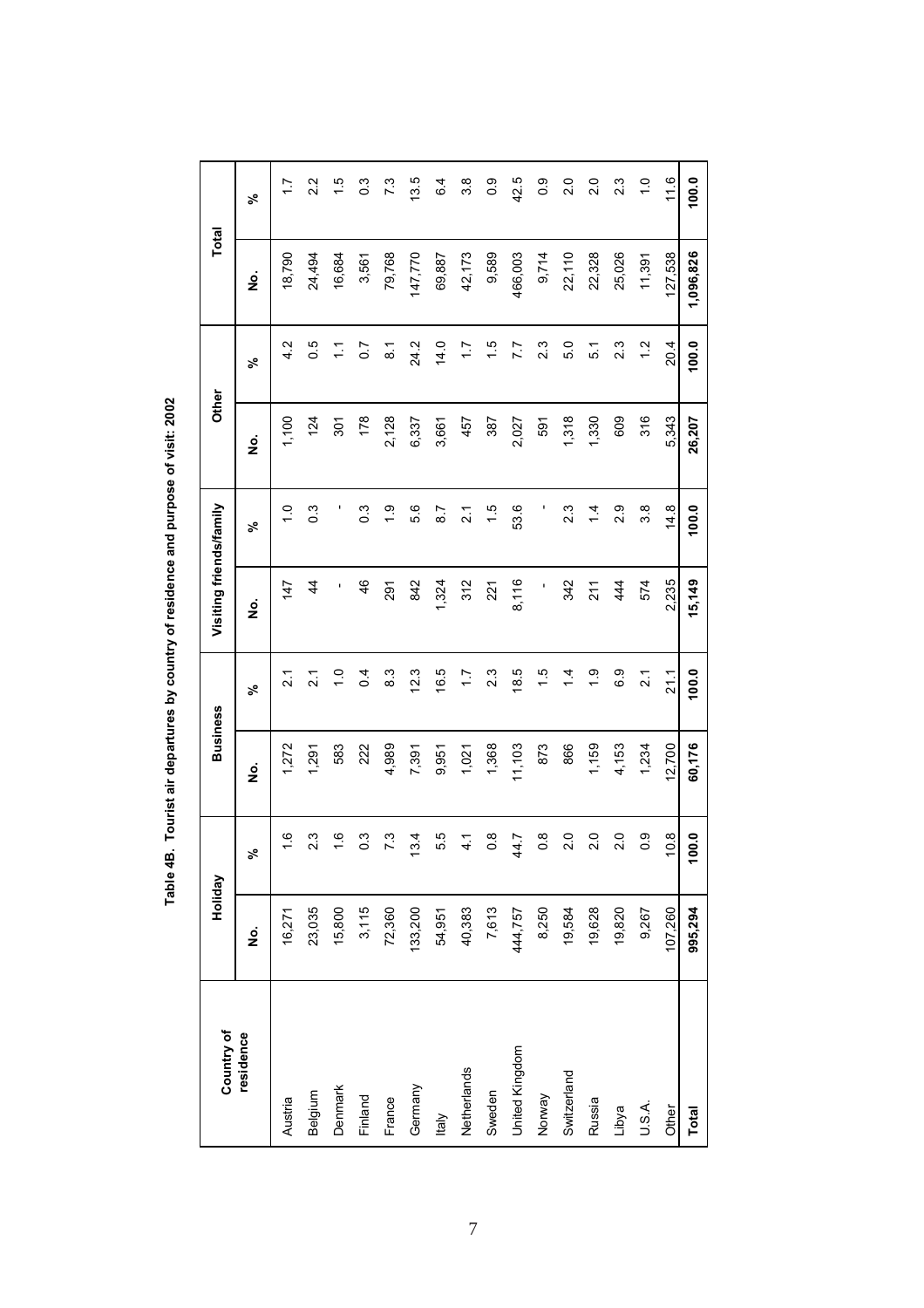Table 4C. Tourist air departures by country of residence and purpose of visit: 2003\* **Table 4C. Tourist air departures by country of residence and purpose of visit: 2003\***

| Country of     | Holiday |                  | <b>Business</b> |                  | Visiting friends/family |               | Other         |                       | Total   |                   |
|----------------|---------|------------------|-----------------|------------------|-------------------------|---------------|---------------|-----------------------|---------|-------------------|
| residence      | ġ       | వ్               | ş               | వ్               | ş                       | న్            | ş             | వ                     | ş       | వ్                |
| Austria        | 8,791   | 2.9              | 892             | 2.5              | 5                       | $\frac{3}{1}$ | 1,538         | 8.8                   | 11,318  | 31                |
| Belgium        | 5,605   | $\frac{8}{1}$    | 883             | 2.5              |                         |               | $\frac{4}{9}$ | $0.\overline{3}$      | 6,537   | $\frac{8}{1}$     |
| Denmark        | 5,273   | $\ddot{ }$ :     | 521             | 1.5              | 85                      | $\tilde{=}$   | 293           | 17                    | 6,172   | $\ddot{ }$ :      |
| Finland        | 793     | $\frac{3}{2}$    | 184             | 0.5              | ı                       |               | 50            | $0.\overline{3}$      | 1,027   | $\overline{0}$ .3 |
| France         | 25,506  | လ္ပဲ             | 2,193           | 6.2              | 219                     | 2.8           | 962           | 5.5                   | 28,880  | 7.9               |
| Germany        | 40,463  | 32               | 4,021           | 11.4             | 317                     | 4.1           | 3,108         | 17.8                  | 47,909  | 13.1              |
| ltaly          | 15,639  | 5.1              | 4,262           | 12.1             | 679                     | 8.8           | 2,938         | 16.8                  | 23,518  | 6.4               |
| Netherlands    | 10,736  | 3.5              | 985             | $\frac{8}{2}$    | 292                     | 3.8           | 490           | 2.8                   | 12,503  | 3.4               |
| Sweden         | 2,151   | $\overline{0.7}$ | 970             | 2.7              | 48                      | 0.6           | 426           | 2.4                   | 3,595   | $\frac{0}{1}$     |
| United Kingdom | 144,961 | 17.4             | 6,449           | 18.3             | 4,264                   | 55.2          | 2,435         | 14.0                  | 158,109 | 43.2              |
| Norway         | 2,128   | 0.7              | 951             | 2.7              | 102                     | 1.3           | 123           | $\overline{0}$ .      | 3,304   | $\frac{0}{2}$     |
| Switzerland    | 6,475   | $\overline{21}$  | 561             | 1.6              | 148                     | $\frac{0}{1}$ | 694           | 4.0                   | 7,878   | 2.2               |
| Russia         | 3,516   | $\frac{2}{1}$    | 681             | $\frac{0}{1}$    | $\frac{4}{9}$           | 0.6           | 196           | $\tilde{\mathcal{L}}$ | 4,442   | $\frac{2}{1}$     |
| Libya          | 3,694   | $\frac{2}{1}$    | 2,155           | $\overline{6}$ . | 208                     | 2.7           | 1,386         | 7.9                   | 7,443   | $\frac{0}{2}$     |
| U.S.A.         | 3,599   | $\frac{2}{1}$    | 1,123           | 3.2              | 269                     | 3.5           | 137           | $\frac{8}{2}$         | 5,128   | $\overline{4}$    |
| Other          | 26,222  | 8.6              | 8,484           | 24.0             | 949                     | 12.3          | 2,625         | 15.0                  | 38,280  | 10.5              |
| Total          | 305,552 | 100.0            | 35,315          | 100.0            | 7,726                   | 100.0         | 17,450        | 100.0                 | 366,043 | 100.0             |

Note that the period Jan-May is represented for year 2003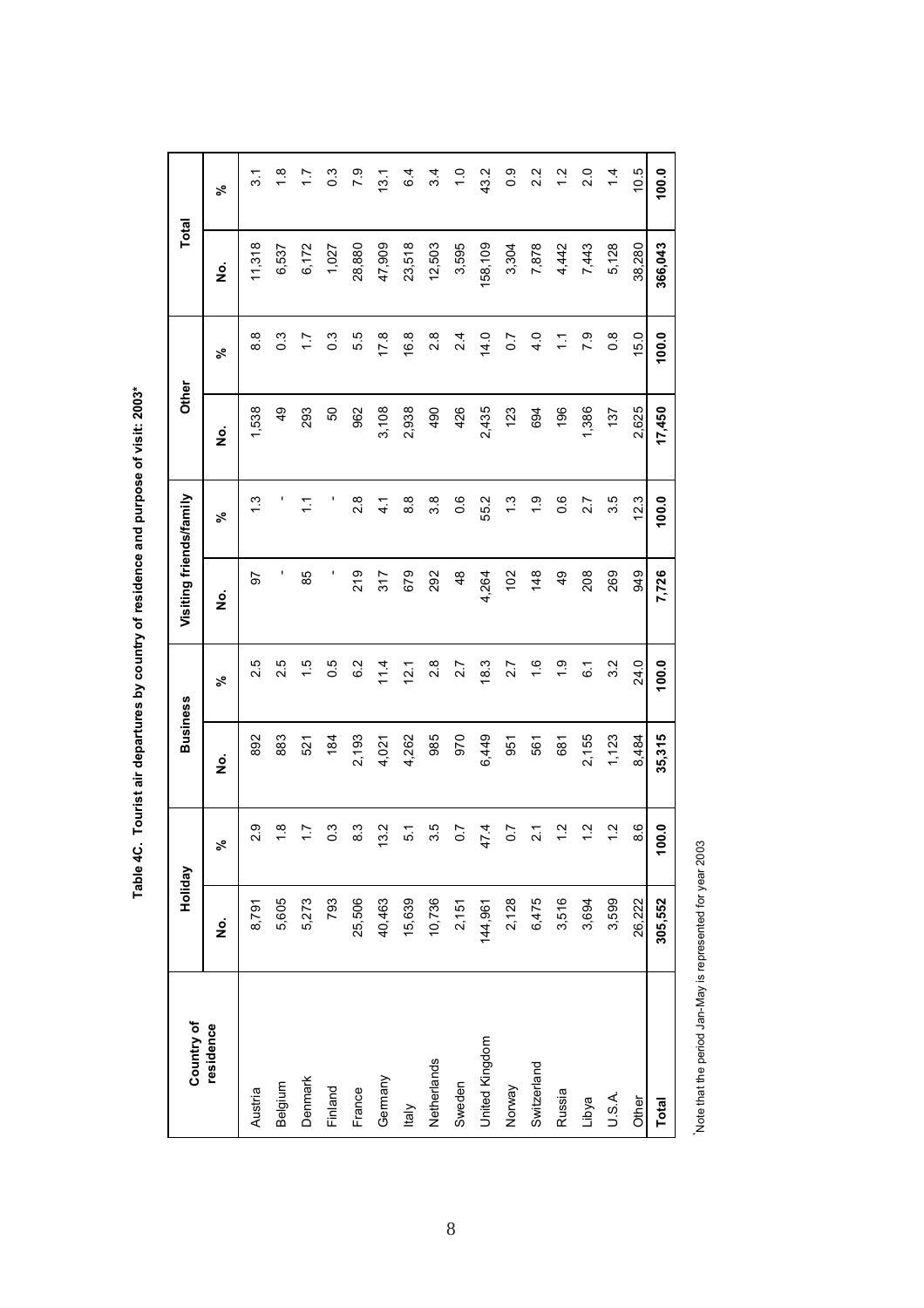| $\ddot{\cdot}$                                      |
|-----------------------------------------------------|
|                                                     |
| <b>とこでとう ヘリヘリ くそ くそうこ てくらく くうとうてこうしょう こうそうこうりょう</b> |
|                                                     |
|                                                     |
|                                                     |
|                                                     |
|                                                     |
|                                                     |
|                                                     |
|                                                     |
|                                                     |
| $\ddot{\phantom{a}}$                                |
|                                                     |
| nan m                                               |
| 7<br>7<br>7<br>7<br>7<br>7<br>7<br>7<br>7<br>7      |
|                                                     |
|                                                     |
|                                                     |
|                                                     |
|                                                     |
| j                                                   |

| Country of     | Both Gozo and | Comino                     | Gozo only          |                       | Comino only |                   | Neither |                  | Total     |                       |
|----------------|---------------|----------------------------|--------------------|-----------------------|-------------|-------------------|---------|------------------|-----------|-----------------------|
| residence      | <u>ş</u>      | $\mathcal{S}_{\mathbf{c}}$ | $\dot{\mathsf{z}}$ | వి                    | ş           | వి                | ş       | వి               | ş         | వ్                    |
| Austria        | 4,798         | 2.2                        | 9,992              | 2.4                   | 264         | $\overline{0}$    | 10,120  | 2.2              | 25,174    | 2.2                   |
| Belgium        | 6,024         | 2.7                        | 8,224              | 2.0                   | 735         | $\frac{0}{1}$     | 6,651   | 1.4              | 21,634    | $\frac{0}{1}$         |
| Denmark        | 4,139         | $\frac{0}{1}$              | 6,474              | 1.5                   | 753         | $\frac{0}{1}$     | 8,203   | $\frac{8}{1}$    | 19,569    | 17                    |
| Finland        | 494           | $\overline{0}$             | 2,007              | 0.5                   | 277         | $\overline{0.7}$  | 1,951   | $\overline{0}$   | 4,729     | $\overline{0}$        |
| France         | 14,649        | 6.6                        | 37,319             | $\frac{8}{6}$         | 1,825       | 4.7               | 24,944  | 54               | 78,737    | 6.9                   |
| Germany        | 31,163        | 14.1                       | 67,171             | 16.0                  | 5,871       | 15.1              | 61,607  | 13.3             | 165,812   | 14.5                  |
| <b>Italy</b>   | 15,906        | 7.2                        | 22,433             | 5.3                   | 2,957       | 7.6               | 37,218  | $\frac{0}{8}$    | 78,514    | 6.9                   |
| Netherlands    | 9,884         | 4.5                        | 18,974             | 4.5                   | 1,885       | 4.8               | 18,698  | 4.0              | 49,441    | 4.3                   |
| Sweden         | 2,500         | $\mathbf{1}$               | 4,735              | $\frac{1}{2}$         | 547         | $\overline{4}$    | 6,741   | 1.4              | 14,523    | $\frac{3}{2}$         |
| United Kingdom | 87,979        | 39.9                       | 169,412            | 40.3                  | 18,366      | 47.2              | 189,877 | 40.8             | 465,634   | 40.7                  |
| Norway         | 2,074         | $\frac{0}{2}$              | 4,533              | $\tilde{\mathcal{L}}$ | 581         | $\frac{1}{1}$     | 4,059   | $0.\overline{0}$ | 11,247    | $\frac{0}{1}$         |
| Switzerland    | 4,590         | $\overline{21}$            | 10,105             | 2.4                   | 989         | 2.5               | 10,824  | 23               | 26,508    | 2.3                   |
| Russia         | 5,139         | 23                         | 7,654              | $\frac{8}{1}$         | 501         | $\ddot{.}$        | 6,227   | 13               | 19,521    | 17                    |
| Libya          | 3,587         | $\frac{6}{1}$              | 3,111              | $\overline{0}$        |             |                   | 24,383  | 5.2              | 31,081    | 2.7                   |
| U.S.A.         | 1,389         | 0.6                        | 5,195              | $\frac{2}{1}$         | 239         | 0.6               | 5,847   | 1.3              | 12,670    | $\tilde{\mathcal{L}}$ |
| Other          | 26,239        | 11.9                       | 43,442             | 10.3                  | 3,105       | $\overline{8}$ .0 | 47,586  | 10.2             | 120,372   | 10.5                  |
| Total          | 220,554       | 100.0                      | 420,781            | 100.0                 | 38,895      | 100.0             | 464,936 | 100.0            | 1,145,166 | 100.0                 |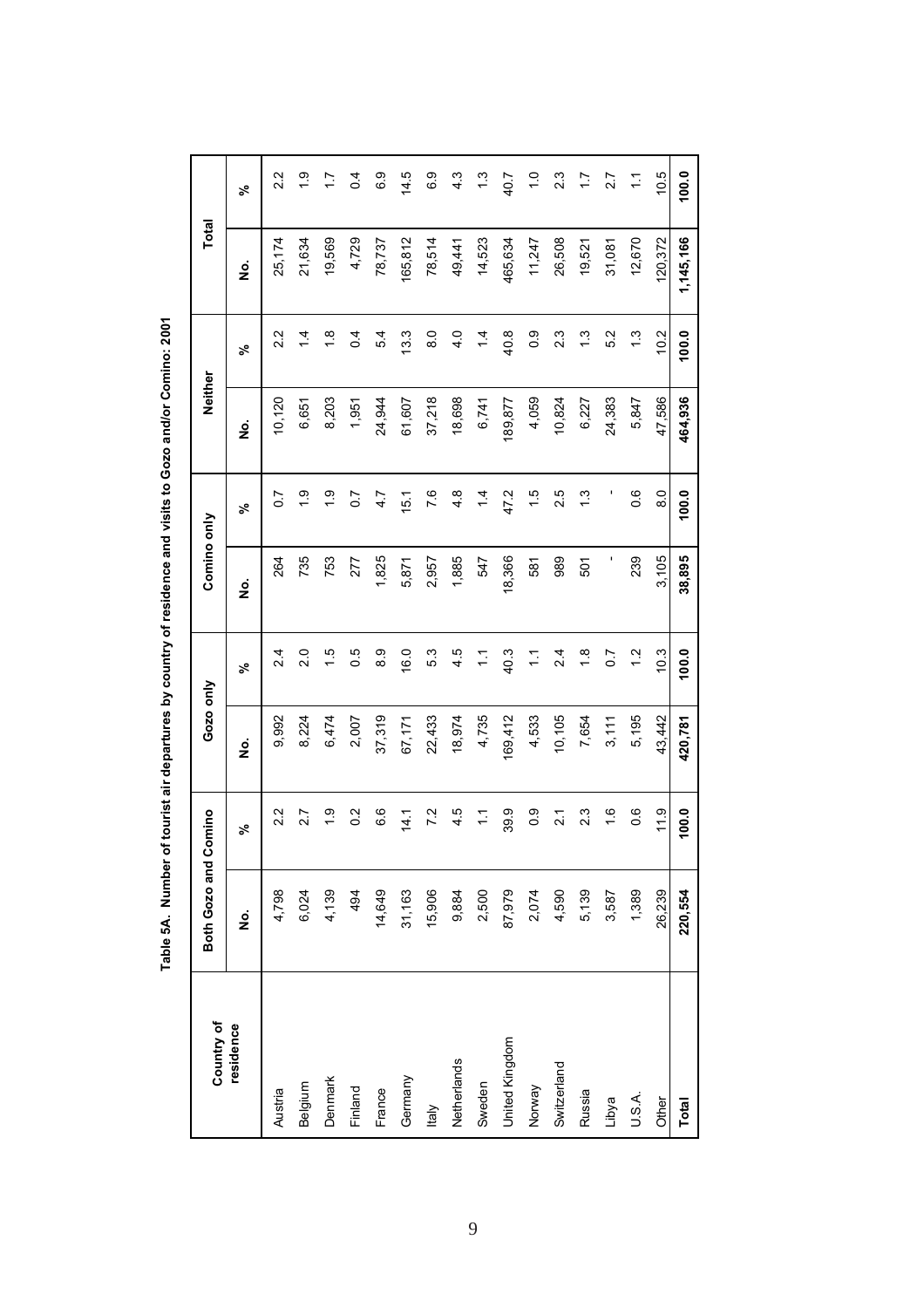Table 5B. Number of tourist air departures by country of residence and visits to Gozo and/or Comino: 2002 **Table 5B. Number of tourist air departures by country of residence and visits to Gozo and/or Comino: 2002**

| Country of     | Both Gozo and Comino |                   | Gozo only |                  | Comino only |                   | Neither |                       | Total     |               |
|----------------|----------------------|-------------------|-----------|------------------|-------------|-------------------|---------|-----------------------|-----------|---------------|
| residence      | ġ                    | వ్                | ş         | వ్               | غ<br>ع      | న్                | غ<br>ع  | వ్                    | ş         | వ్            |
| Austria        | 2,760                | $\frac{4}{4}$     | 8,989     | 2.3              | 626         | $\frac{4}{4}$     | 6,415   | $\frac{4}{4}$         | 18,790    | $\ddot{ }$ :  |
| Belgium        | 4,704                | 2.5               | 10,747    | 2.7              | 620         | $\overline{4}$    | 8,423   | $\frac{8}{1}$         | 24,494    | 2.2           |
| Denmark        | 2,355                | $\frac{2}{1}$     | 7,623     | $\frac{0}{1}$    | 281         | 0.6               | 6,425   | $\dot{4}$             | 16,684    | 1.5           |
| Finland        | 547                  | $0.\overline{3}$  | 525       | $\overline{0}$   | 117         | $\frac{3}{2}$     | 2,372   | 0.5                   | 3,561     | <b>ვ</b>      |
| France         | 18,240               | 5.6               | 37,617    | $\overline{9}$ . | 2,712       | $\frac{2}{6}$     | 21,199  | 4.6                   | 79,768    | 7.3           |
| Germany        | 22,052               | 11.5              | 68,344    | 171              | 5,071       | 11.7              | 52,303  | 11.3                  | 147,770   | 13.5          |
| <b>Italy</b>   | 14,965               | $\overline{7}$ .8 | 14,284    | 3.6              | 3,032       | $\overline{7.0}$  | 37,606  | $\overline{8}$ .      | 69,887    | 6.4           |
| Netherlands    | 8,701                | 4.5               | 18,429    | 4.6              | 1,303       | 3.0               | 13,740  | 3.0                   | 42,173    | 3.8           |
| Sweden         | 1,489                | $\frac{8}{2}$     | 2,311     | 0.6              | 811         | $\ddot{0}$        | 4,978   | $\tilde{\mathcal{L}}$ | 9,589     | 0.0           |
| United Kingdom | 74,846               | 39.0              | 158,229   | 39.7             | 21,407      | 49.3              | 211,521 | 45.7                  | 466,003   | 42.5          |
| Norway         | 1,300                | $\overline{0.7}$  | 4,088     | $\frac{0}{1}$    | 467         | $\frac{1}{2}$     | 3,859   | $\frac{8}{2}$         | 9,714     | $\frac{0}{2}$ |
| Switzerland    | 4,355                | 2.3               | 7,887     | $\frac{0}{2}$    | 645         | 1.5               | 9,223   | 2.0                   | 22,110    | 2.0           |
| Russia         | 4,765                | 2.5               | 7,446     | $\frac{0}{1}$    | 1,158       | 2.7               | 8,959   | $\frac{6}{1}$         | 22,328    | 2.0           |
| Libya          | 3,768                | 2.0               | 1,916     | 0.5              | 118         | $\overline{0}$ .3 | 19,224  | 4.2                   | 25,026    | 23            |
| U.S.A.         | 2,298                | $\frac{2}{1}$     | 4,672     | $\frac{2}{1}$    | 224         | 0.5               | 4,197   | 0.0                   | 11,391    | $\frac{0}{1}$ |
| Other          | 24,558               | 12.8              | 45,708    | 11.5             | 4,834       | 11.1              | 52,438  | 11.3                  | 127,538   | 11.6          |
| <b>Total</b>   | 191,703              | 100.0             | 398,815   | 100.0            | 43,426      | 100.0             | 462,882 | 100.0                 | 1,096,826 | 100.0         |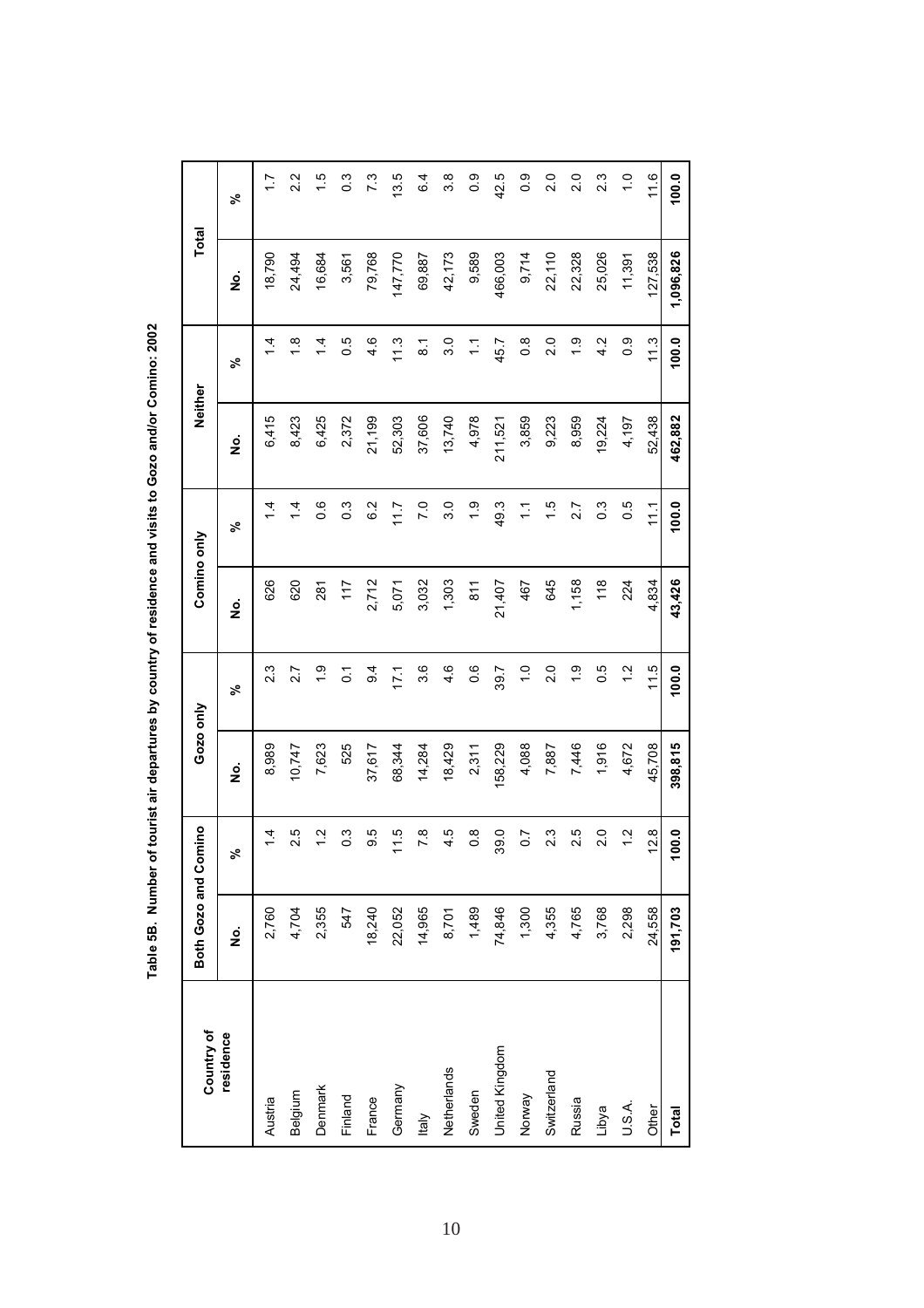| ;<br>;<br>;                           |
|---------------------------------------|
|                                       |
|                                       |
| $\vdots$<br><b>Sec. 2017</b>          |
|                                       |
| i<br>5<br>2<br>2<br>2                 |
|                                       |
|                                       |
|                                       |
|                                       |
|                                       |
|                                       |
| <b>A</b><br>Table EC<br>$\frac{3}{5}$ |

| Country of     | Both Gozo and Comino |                | Gozo only |                  | Comino only   |                  | Neither |                   | Total   |                   |
|----------------|----------------------|----------------|-----------|------------------|---------------|------------------|---------|-------------------|---------|-------------------|
| residence      | $\dot{\mathbf{z}}$   | వ్             | ş         | ಸಿ               | ġ             | వ్               | ş       | వ్                | ş       | వ్                |
| Austria        | 2,125                | 5.3            | 5,707     | 3.6              | 5             | 1.5              | 3,389   | $\overline{2}$ .1 | 11,318  | 3.1               |
| Belgium        | 1,090                | 2.7            | 2,927     | $\ddot{0}$       | 147           | 2.2              | 2,373   | 1.5               | 6,537   | $\frac{8}{1}$     |
| Denmark        | <b>POL</b>           | $\frac{8}{1}$  | 2,249     | $\dot{4}$        | 148           | 22               | 3,074   | $\frac{6}{1}$     | 6,172   | $\ddot{ }$ :      |
| Finland        | 35                   | $\overline{0}$ | 336       | 0.2              |               |                  | 656     | $\overline{0}$    | 1,027   | $0.\overline{3}$  |
| France         | 5,067                | 12.7           | 16,043    | 10.2             | 233           | 3.5              | 7,537   | 4.6               | 28,880  | 7.9               |
| Germany        | 4,948                | 12.4           | 24,753    | 15.8             | 1,036         | 15.7             | 17,172  | 10.6              | 47,909  | 13.1              |
| ltaly          | 3,649                | <u>ნ</u>       | 6,497     | 4.1              | 428           | 6.5              | 12,944  | $\frac{0}{8}$     | 23,518  | 6.4               |
| Netherlands    | 1,485                | 5.7            | 7,366     | 4.7              | 232           | 3.5              | 3,420   | $\overline{2}$ .1 | 12,503  | 3.4               |
| Sweden         | 494                  | $\frac{2}{1}$  | 1,022     | $\overline{0}$ . | 216           | 3.3              | 1,863   | $\frac{1}{2}$     | 3,595   | $\overline{1}$ .0 |
| United Kingdom | 15,115               | 37.8           | 64,238    | 41.0             | 2,882         | 43.8             | 75,874  | 46.7              | 158,109 | 43.2              |
| Norway         | 197                  | 0.5            | 1,264     | $\frac{8}{2}$    | $\frac{8}{3}$ | $\overline{0.7}$ | 1,795   | $\tilde{=}$       | 3,304   | 0.0               |
| Switzerland    | 741                  | $\frac{0}{1}$  | 4,033     | 2.6              | 147           | 2.2              | 2,957   | $\frac{8}{1}$     | 7,878   | 2.2               |
| Russia         | 232                  | 0.6            | 1,397     | $\frac{0}{2}$    | 257           | 3.9              | 2,556   | $\frac{6}{1}$     | 4,442   | $\frac{2}{1}$     |
| Libya          |                      |                | 755       | 0.5              | 99            | 1.5              | 6,589   | $\frac{1}{4}$     | 7,443   | 2.0               |
| U.S.A.         | 597                  | 1.5            | 2,498     | $\frac{6}{1}$    | 48            | $\overline{0}$   | 1,985   | $\frac{2}{1}$     | 5,128   | $\dot{4}$         |
| Other          | 3,537                | $\frac{8}{8}$  | 15,763    | 10.0             | 564           | 8.6              | 18,416  | 11.3              | 38,280  | 10.5              |
| <b>Total</b>   | 40,013               | 100.0          | 156,848   | 100.0            | 6,582         | 100.0            | 162,600 | 100.0             | 366,043 | 100.0             |

Note that the period Jan-May is represented for year 2003 \* Note that the period Jan-May is represented for year 2003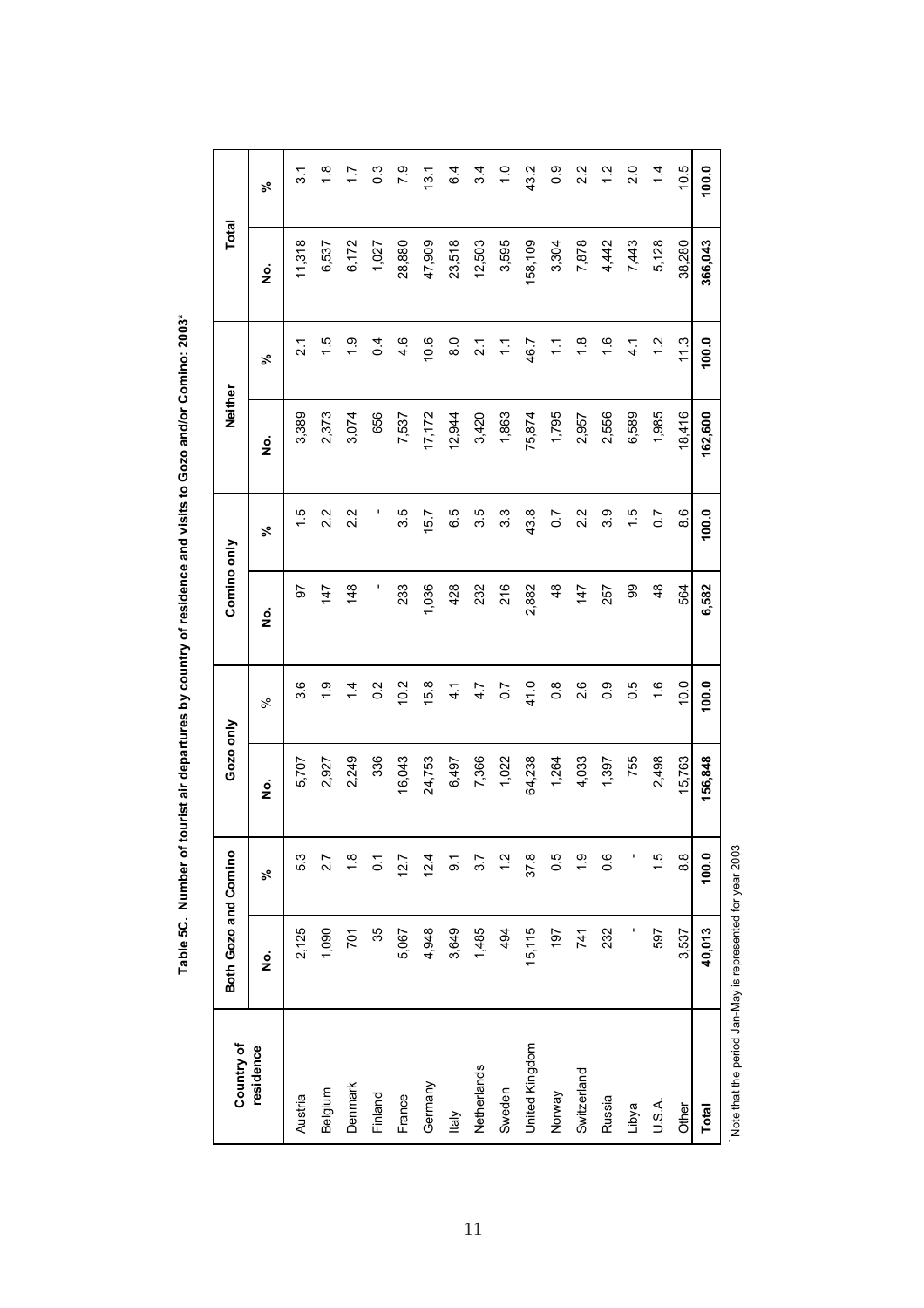Table 6A. Number of nights spent in the Maltese Islands by month and country of residence: 2001 ... **Table 6A. Number of nights spent in the Maltese Islands by month and country of residence: 2001 …**

| Country of     |                  | <b>Jan</b> |                  | Feb     |                    | Nar     |                  | Apr     |                  | Nay     |                  | $\frac{5}{2}$ |
|----------------|------------------|------------|------------------|---------|--------------------|---------|------------------|---------|------------------|---------|------------------|---------------|
| residence      | Avr.             | Total      | Avr.             | Total   | Avr.               | Total   | Дvг.             | Total   | Avr.             | Total   | Аvг.             | Total         |
| Austria        | 8.3              | 10,238     | $\overline{6}$ . | 4,872   | 8.6                | 20,386  | 7.5              | 31,953  | 7.0              | 28,729  | 7.5              | 22,361        |
| Belgium        | 7.6              | 3,937      | $\frac{9}{4}$    | 2,405   | $\frac{8}{4}$      | 3,890   | $\overline{7.1}$ | 14,798  | 6.7              | 11,138  | 8.3              | 20,978        |
| Denmark        | $\overline{9}$ . | 7,543      | 9.9              | 6,599   | 6.6                | 18,240  | 7.6              | 10,914  | 8.2              | 18,366  | 8.3              | 14,119        |
| Finland        |                  |            |                  | ı       | c.o                | 1,527   | စိ               | 5,720   | 6.7              | 4,492   | က<br>ထ           | 1,951         |
| France         | 53               | 10,919     | 8.9              | 23,941  | $6\overline{4}$    | 26,564  | 7.0              | 65,708  | 6.5              | 59,186  | G.G              | 68,354        |
| Germany        | 7.7              | 53,537     | 7.9              | 90,358  | $\overline{8.4}$   | 136,538 | 8.8              | 147,801 | 8.5              | 127,055 | 8.7              | 120,222       |
| <b>Italy</b>   | 6.0              | 38,032     | 4.4              | 13,577  | 7.7                | 33,609  | $\overline{6}$ . | 36,558  | 5.6              | 39,793  | 6.2              | 35,559        |
| Netherlands    | $\overline{6}$   | 13,203     | 8.4              | 11,286  | 8.5                | 26,734  | $\frac{0}{8}$    | 23,848  | 6.9              | 38,479  | $\frac{0}{8}$    | 56,492        |
| Sweden         | 16.1             | 6,420      | 7.0              | 2,202   | 5.1                | 5,210   | $\overline{7.1}$ | 11,632  | 6.2              | 11,823  | $\overline{8}$ . | 12,725        |
| United Kingdom | 10.6             | 210,330    | $\frac{1}{2}$    | 251,891 | 12.0               | 390,082 | 5.7              | 364,942 | 9.5              | 414,319 | 9.3              | 407,845       |
| Norway         | 7.0              | 484        | $\frac{8}{6}$    | 3,293   | 14.4               | 12,681  | $\frac{8}{8}$    | 16,429  | 8.5              | 5,731   | $\overline{9}$   | 11,612        |
| Switzerland    | 5.8              | 6,851      | 7.8              | 10,549  | 6.9                | 12,100  | 7.4              | 27,872  | 7.7              | 25,231  | 7.5              | 16,779        |
| Russia         | 30.9             | 19,428     | 8.2              | 2,720   | 5.7                | 2,930   | 6.7              | 3,877   | $\frac{8}{3}$    | 15,024  | 6.8              | 9,071         |
| Libya          | 5.6              | 16,666     | 4.6              | 9,929   | 6.5                | 17,593  | 5.4              | 16,390  | 53               | 10,243  | $6\overline{4}$  | 10,375        |
| U.S.A.         | 9.8              | 10,889     | $\frac{8}{8}$    | 8,480   | $\overline{\circ}$ | 12,175  | 8.5              | 10,769  | 9.0              | 10,699  | 10.3             | 11,537        |
| Other          | 11.4             | 116,649    | 7.9              | 42,126  | 72                 | 43,055  | 7.3              | 63,055  | $\overline{8}$ . | 50,308  | 8.5              | 86,046        |
| Total          | 9.4              | 525,126    | 8.8              | 484,228 | 9.4                | 763,314 | 8.3              | 852,266 | 8.2              | 870,616 | 8.5              | 906,026       |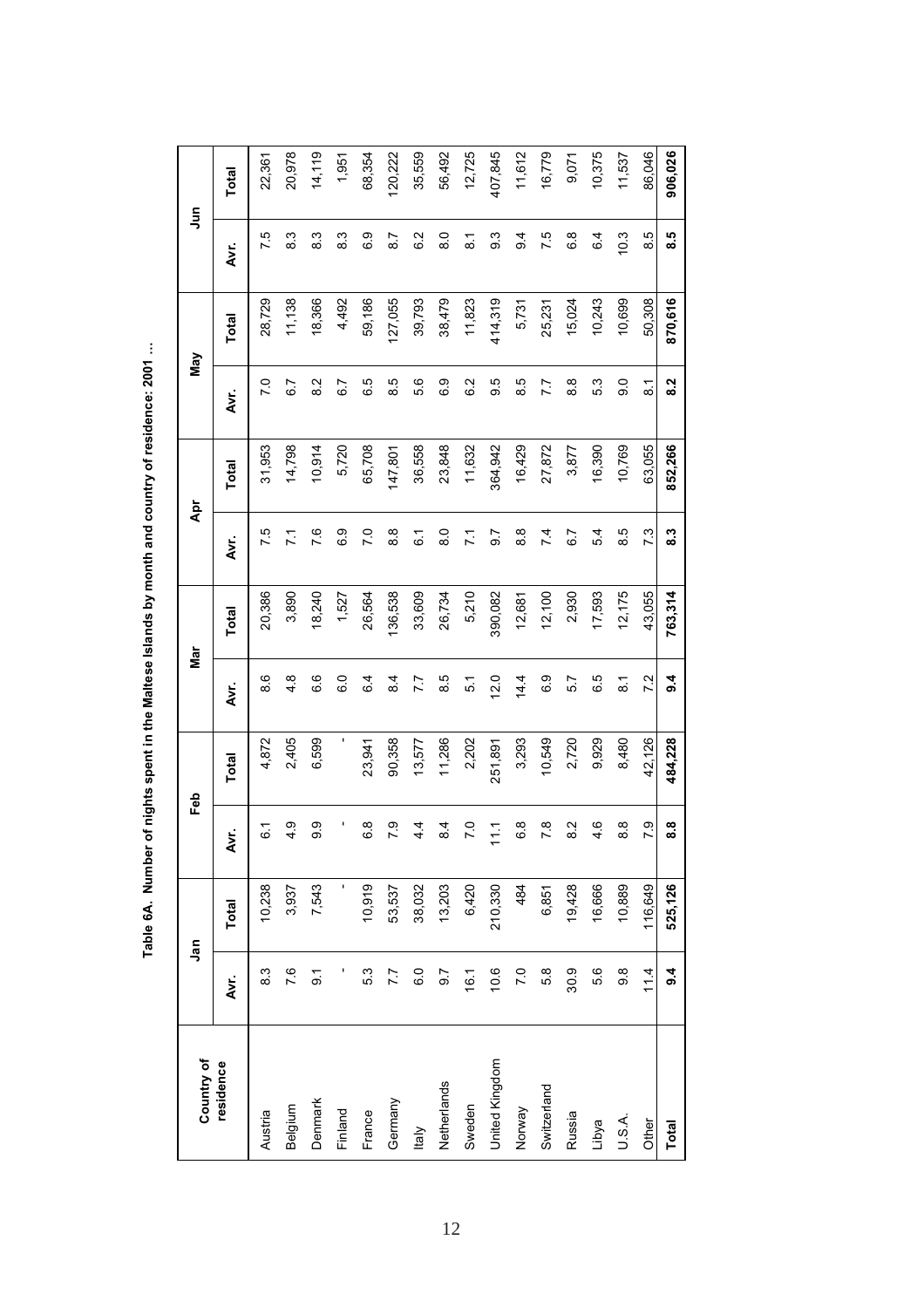| Country of     |                  | ミ         |      | Aug          |                 | Sep       |                   | ö            |                | $\frac{5}{2}$ |               | Dec     |            |
|----------------|------------------|-----------|------|--------------|-----------------|-----------|-------------------|--------------|----------------|---------------|---------------|---------|------------|
| residence      | Avr.             | Total     | Avr. | <b>Total</b> | Ž۳.             | Total     | Ä۷۲.              | <b>Total</b> | Ä۷۲.           | Total         | Ä۷۲.          | Total   | Total      |
| Austria        | თ<br>თ           | 17,933    | 10.0 | 12,767       | 79              | 19,457    | <b>့</b> ၁        | 15,571       | 5.             | 9,998         | 7.7           | 4,229   | 198,494    |
| Belgium        | $\frac{8}{8}$    | 29,293    | 9.6  | 33,051       | $\frac{2}{8}$   | 24,795    | $\frac{8}{8}$     | 19,781       | $\frac{2}{8}$  | 7,705         | 14.4          | 7,874   | 179,645    |
| Denmark        | $\frac{0}{8}$    | 18,591    | 12.0 | 21,492       | 8.9             | 13,180    | 8.7               | 18,110       | $\frac{8}{8}$  | 6,783         | 7.7           | 11,348  | 165,285    |
| Finland        | 14.9             | 6,703     | 12.3 | 1,011        | 8.7             | 682       | $\overline{8}$ .0 | 12,289       | 7.1            | 2,748         | 45.5          | 8,845   | 45,968     |
| France         | 8.9              | 70,412    | 8.5  | 103,631      | 7.2             | 69,100    | 7.3               | 41,570       | 7.0            | 22,814        | 7.7           | 15,595  | 577,794    |
| Germany        | $\overline{9.7}$ | 175,344   | 10.2 | 171,819      | 8.5             | 143,297   | 8.7               | 152,145      | 7.6            | 74,638        | $\frac{8}{8}$ | 58,304  | 1,451,058  |
| ltaly          | 8.4              | 78,010    | 10.1 | 181,614      | $\overline{74}$ | 72,459    | $\overline{8}$ .7 | 29,647       | 7.2            | 18,743        | 9.9           | 27,442  | 605,043    |
| Netherlands    | 8.7              | 48,982    | 9.3  | 70,183       | 7.3             | 44,650    | $\overline{8}$ .  | 44,918       | 8.7            | 18,618        | 7.3           | 7,219   | 404,612    |
| Sweden         | 13.2             | 32,552    | 10.0 | 12,681       | $\overline{74}$ | 9,310     | P.9               | 16,545       | 15.2           | 5,053         | 23.0          | 5,031   | 131,184    |
| United Kingdom | 10.1             | 501,667   | 10.5 | 602,897      | 10.0            | 531,222   | 9.7               | 518,310      | 10.2           | 341,456       | 12.1          | 224,361 | 4,759,322  |
| Norway         | 11.0             | 22,185    | 12.3 | 10,049       | 10.5            | 5,445     | 8.7               | 15,233       | 9.0            | 6,093         | 7.5           | 1,995   | 111,230    |
| Switzerland    | $\overline{9}$   | 20,729    | 11.4 | 31,718       | 7.6             | 16,653    | 8.7               | 32,281       | 10.4           | 14,466        | $\frac{0}{8}$ | 3,803   | 219,032    |
| Russia         | 10.2             | 29,959    | 12.0 | 57,431       | 6.7             | 23,986    | $\overline{9}$ .2 | 15,546       | $\frac{4}{6}$  | 8,895         | 22.6          | 8,248   | 197,115    |
| Libya          | 74               | 19,051    | 8.7  | 33,136       | $\overline{74}$ | 30,172    | 7.5               | 18,454       | 9.3            | 19,466        | 8.4           | 13,488  | 214,963    |
| U.S.A.         | 9.5              | 11,903    | 13.1 | 11,661       | 12.0            | 12,830    | 12.0              | 11,112       | 13.4           | 12,783        | 12.1          | 5,311   | 130,149    |
| Other          | 9.5              | 148,320   | 10.3 | 224,031      | 10.0            | 51,621    | $\frac{2}{9}$     | 86,191       | $\overline{8}$ | 54,728        | 13.8          | 78,191  | 1,144,321  |
| Total          | 9.7              | 1,231,634 | 10.2 | 1,579,172    | 9.0             | 1,168,859 | $\overline{9}$ .  | 1,047,703    | 9.3            | 624,987       | 11.2          | 481,284 | 10,535,215 |

... Table 6A. Number of nights spent in the Maltese Islands by month and country of residence: 2001 **… Table 6A. Number of nights spent in the Maltese Islands by month and country of residence: 2001**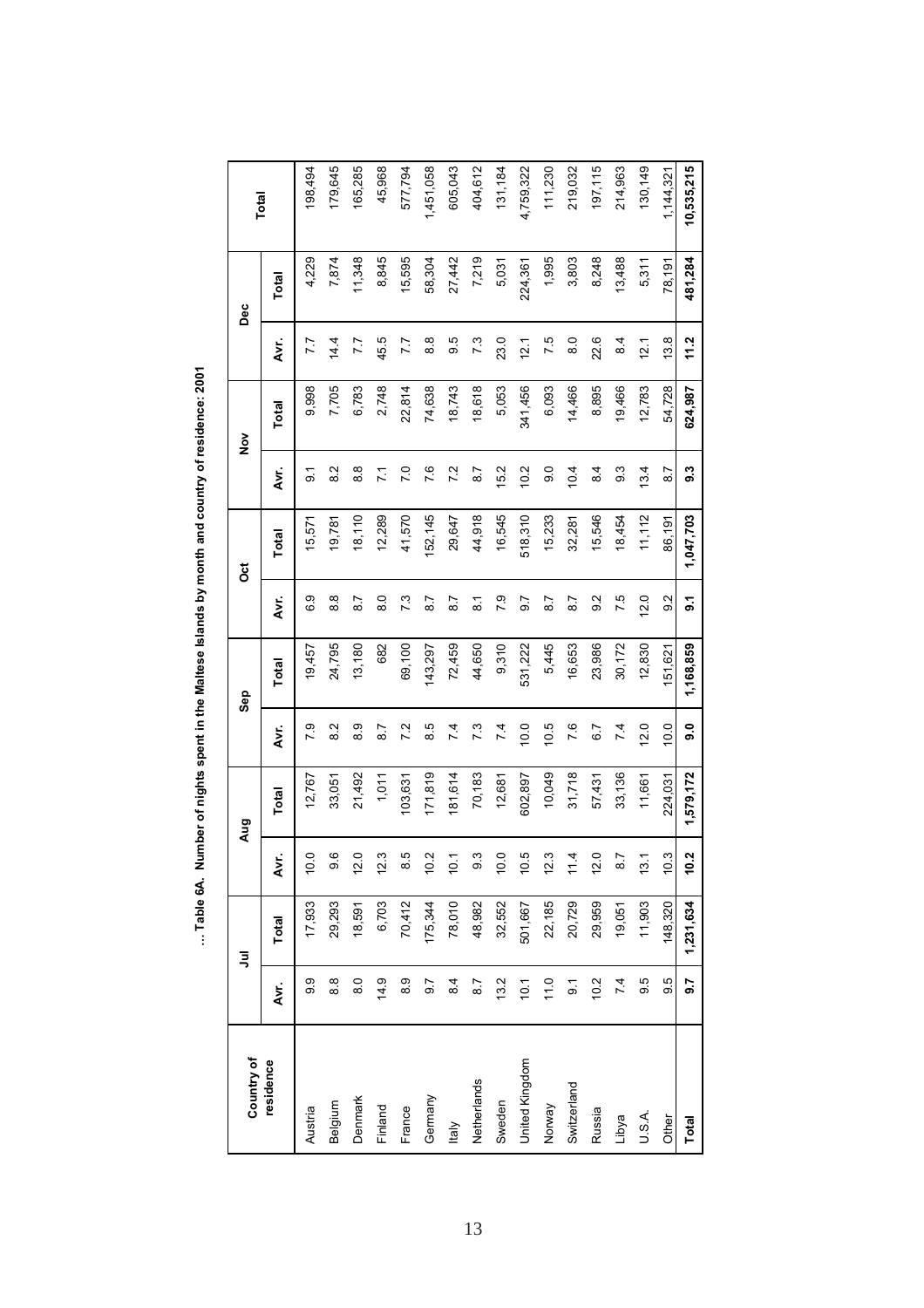Table 6B. Number of nights spent in the Maltese Islands by month and country of residence: 2002 ... **Table 6B. Number of nights spent in the Maltese Islands by month and country of residence: 2002 ...**

| Country of     |                 | ງສຸ          |                    | Feb     |                   | Nar     |                  | Ā       |                | Nay     |                  | Ę       |
|----------------|-----------------|--------------|--------------------|---------|-------------------|---------|------------------|---------|----------------|---------|------------------|---------|
| residence      | Avr.            | <b>Total</b> | Avr.               | Total   | Avr.              | Total   | Avr.             | Total   | Avr.           | Total   | Avr.             | Total   |
| Austria        | 6.8             | 3,833        | 6.9                | 6,309   | <u>ू</u>          | 16,172  | $\frac{8}{6}$    | 13,430  | 6.9            | 20,476  | 7.9              | 14,496  |
| Belgium        | 5.8             | 2,011        | 61                 | 3,895   | $\overline{71}$   | 6,576   | 6.8              | 8,538   | 6.6            | 15,017  | 8.6              | 18,512  |
| Denmark        | တ္ပ             | 7,127        | 73                 | 6,494   | $\overline{6}$    | 17,138  | 10.7             | 16,225  | 7.7            | 11,973  | თ<br>თ           | 14,594  |
| Finland        | 21.0            | 964          | 5.8                | 1,039   | 6.9               | 2,612   | 27.3             | 4,882   | 4.9            | 2,385   |                  | ı       |
| France         | 7.4             | 14,854       | c<br>c             | 21,165  | 6.4               | 31,233  | 7.4              | 67,279  | 6.8            | 81,212  | 7.2              | 58,482  |
| Germany        | 8.3             | 45,355       | 7.9                | 64,797  | $\frac{8}{6}$     | 102,934 | $\overline{8}$ . | 118,646 | 8.5            | 108,065 | $\frac{8}{6}$    | 116,443 |
| <b>Italy</b>   | 6.3             | 36,522       | 6.4                | 19,908  | 6.6               | 29,468  | ი<br>ბ           | 44,275  | 7.2            | 29,369  | 2<br>8           | 49,455  |
| Netherlands    | $\overline{9}$  | 8,968        | 7.5                | 7,644   | 8.0               | 19,784  | 7.2              | 24,527  | 8.4            | 39,643  | 10.0             | 42,593  |
| Sweden         | 9.8             | 1,790        | 29.5               | 5,328   | 5.7               | 2,751   | 7.0              | 7,252   | 7.3            | 3,585   | $\frac{8}{8}$    | 9,896   |
| United Kingdom | 12.4            | 235,653      | $\frac{2}{2}$      | 257,544 | 12.3              | 415,996 | 10.3             | 388,826 | 10.5           | 392,305 | 10.1             | 476,725 |
| Norway         | 7.0             | 1,821        | 7.2                | 3,536   | $\frac{8}{8}$     | 10,043  | <u>ვ</u>         | 11,346  | 9.8            | 9,065   | 7.9              | 7,061   |
| Switzerland    | $\overline{71}$ | 11,655       | $\frac{8}{2}$      | 7,315   | $\overline{7}$ .0 | 10,700  | 12.9             | 25,516  | 6.9            | 10,247  | $\overline{7.0}$ | 14,223  |
| Russia         | 7.3             | 5,061        | 8.3                | 4,480   | 6.3               | 2,563   | 10.4             | 5,899   | $\overline{8}$ | 21,034  | 14.4             | 20,760  |
| Libya          | 6.7             | 16,017       | 7.8                | 8,898   | 7.6               | 13,653  | 7.2              | 13,260  | 9.5            | 15,779  | 7.5              | 14,021  |
| U.S.A.         | 5               | 6,419        | $\tilde{L}$        | 6,471   | 8.9               | 10,033  | 10.1             | 10,269  | 8.5            | 8,359   | $\frac{2}{9}$    | 10,243  |
| Other          | $\frac{2}{8}$   | 53,464       | $\overline{\circ}$ | 34,380  | 7.8               | 77,769  | 7.7              | 59,125  | 7.9            | 70,574  | 10.4             | 90,928  |
| Total          | 9.5             | 451,514      | 9.7                | 459,203 | 9.8               | 769,425 | 0.6              | 819,295 | 8.8            | 839,088 | $3\overline{4}$  | 958,432 |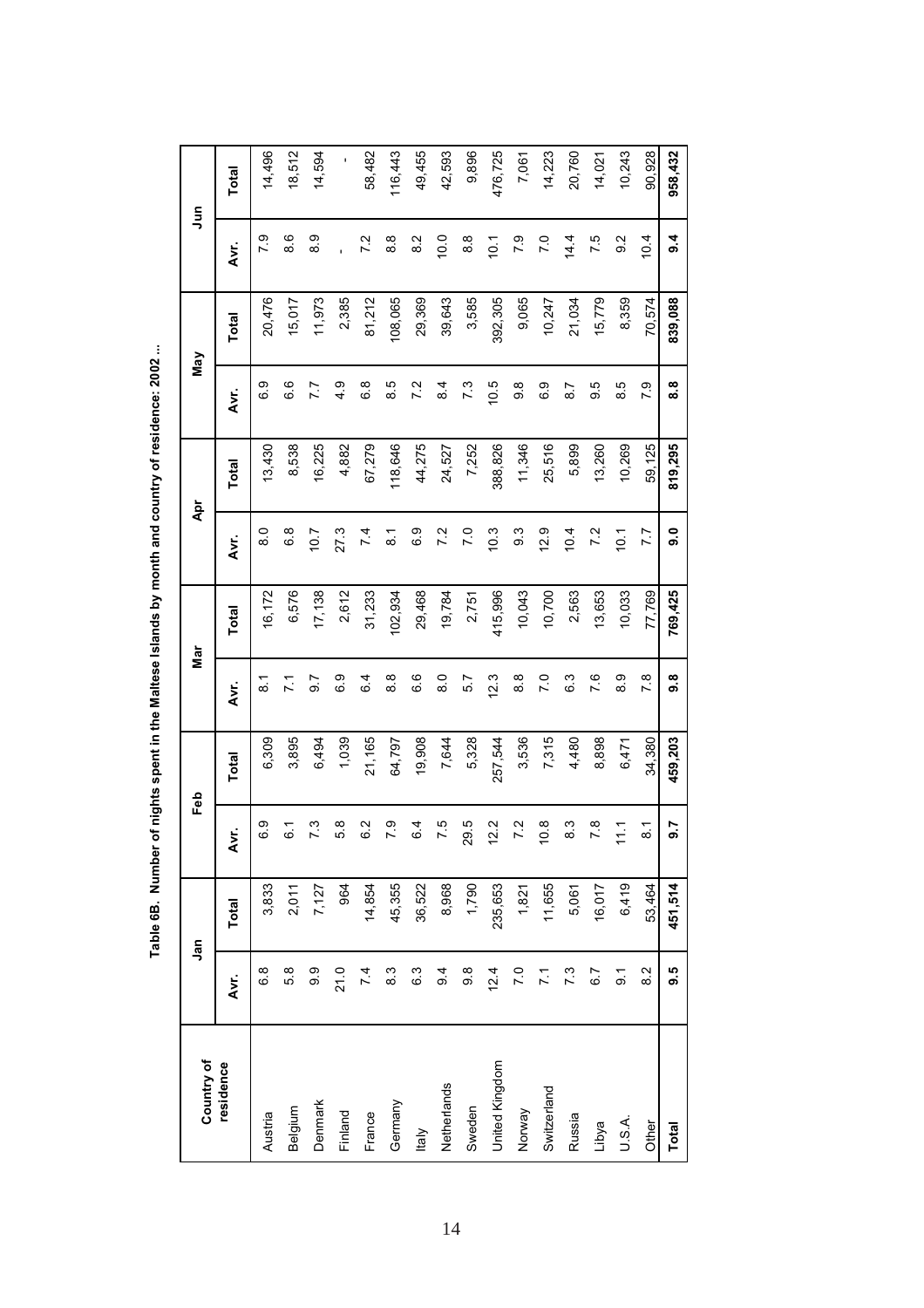| Country of     |                  | ミ         |               | Aug       |               | Sep       |                  | ö         |                 | $\frac{8}{2}$ |                 | Dec     | Total      |
|----------------|------------------|-----------|---------------|-----------|---------------|-----------|------------------|-----------|-----------------|---------------|-----------------|---------|------------|
| residence      | Дvr.             | Total     | Avr.          | Total     | ŽУ.           | Total     | ÄУr.             | Total     | Д.<br>К         | Total         | ÄУr.            | Total   |            |
| Austria        | $\overline{9}$   | 15,115    | 10.1          | 18,109    | 10.7          | 18,019    | 7.3              | 17,431    | 11.5            | 12,557        | 2.5             | 739     | 156,686    |
| Belgium        | 8.5              | 41,442    | 9.5           | 37,417    | 8.2           | 27,761    | 0.<br>ග          | 16,192    | 6.7             | 11,601        | $\overline{74}$ | 5,271   | 194,233    |
| Denmark        | 9.6              | 16,636    | 8.5           | 11,592    | 7.4           | 13,623    | $\frac{2}{8}$    | 13,357    | 8.6             | 7,289         | 10.9            | 12,858  | 148,906    |
| Finland        | 11.0             | 3,060     | 14.9          | 4,588     | 73            | 1,829     | 7.2              | 4,854     | 6.3             | 4,882         |                 |         | 31,095     |
| France         | 10.0             | 83,974    | $\frac{4}{9}$ | 103,354   | 7.6           | 72,043    | 7.4              | 41,272    | <u>:</u>        | 23,073        | 11.8            | 22,214  | 620,155    |
| Germany        | 11.4             | 138,838   | 9.9           | 149,937   | 8.3           | 54,749    | 8.2              | 174,816   | $\frac{2}{8}$   | 73,906        | 11.6            | 65,509  | 1,313,995  |
| ltaly          | 10.0             | 85,267    | 5.6           | 139,126   | $\frac{8}{1}$ | 60,860    | 7.2              | 25,892    | 54              | 14,296        | 7.9             | 24,228  | 558,666    |
| Netherlands    | 9.9              | 55,192    | 10.6          | 82,227    | 8.7           | 29,359    | 7.6              | 48,527    | 7.5             | 13,691        | 22.6            | 8,758   | 380,913    |
| Sweden         | 14.8             | 16,655    | 13.0          | 15,277    | 6.3           | 4,428     | 6.3              | 3,773     | 6.5             | 11,215        | 20.3            | 15,762  | 97,712     |
| United Kingdom | 10.4             | 506,844   | 11.0          | 632,165   | 9.6           | 485,837   | $\overline{9.2}$ | 546,108   | $\overline{6}$  | 313,918       | 12.7            | 277,802 | 4,929,723  |
| Norway         | 12.5             | 19,597    | 9.6           | 6,889     | 7.9           | 4,210     | 8.9              | 9,734     | 8.9             | 5,368         | 5.7             | 1,516   | 90,186     |
| Switzerland    | 8.7              | 17,276    | 12.2          | 23,044    | $\frac{8}{8}$ | 23,113    | 8.4              | 29,628    | $\frac{0}{8}$   | 13,314        | 10.9            | 11,306  | 197,337    |
| Russia         | 11.5             | 54,562    | 11.0          | 49,023    | 7.9           | 25,752    | 7.7              | 17,371    | 10.3            | 13,869        | 10.5            | 2,511   | 222,885    |
| Libya          | $\overline{9.2}$ | 21,120    | 11.7          | 39,019    | o o           | 28,195    | 6.7              | 21,996    | 5.4             | 5,381         | 14.2            | 18,401  | 215,740    |
| U.S.A.         | 10.7             | 9,559     | $\frac{8}{8}$ | 14,802    | 22.1          | 20,536    | c.o              | 4,261     | $\frac{2}{8}$   | 7,209         | 19.6            | 14,998  | 123,159    |
| Other          | 10.8             | 179,226   | 10.2          | 238,563   | 11.4          | 167,933   | 9.3              | 92,688    | $\overline{71}$ | 64,929        | 9.9             | 75,599  | 1,205,178  |
| Total          | 10.5             | 1,264,363 | 10.4          | 1,565,132 | <b>ვ.</b>     | 1,138,247 | 8.6<br>8         | 1,067,900 | 6.5             | 596,498       | 11.9            | 557,472 | 10,486,569 |

... Table 6B. Number of nights spent in the Maltese Islands by month and country of residence: 2002 **… Table 6B. Number of nights spent in the Maltese Islands by month and country of residence: 2002**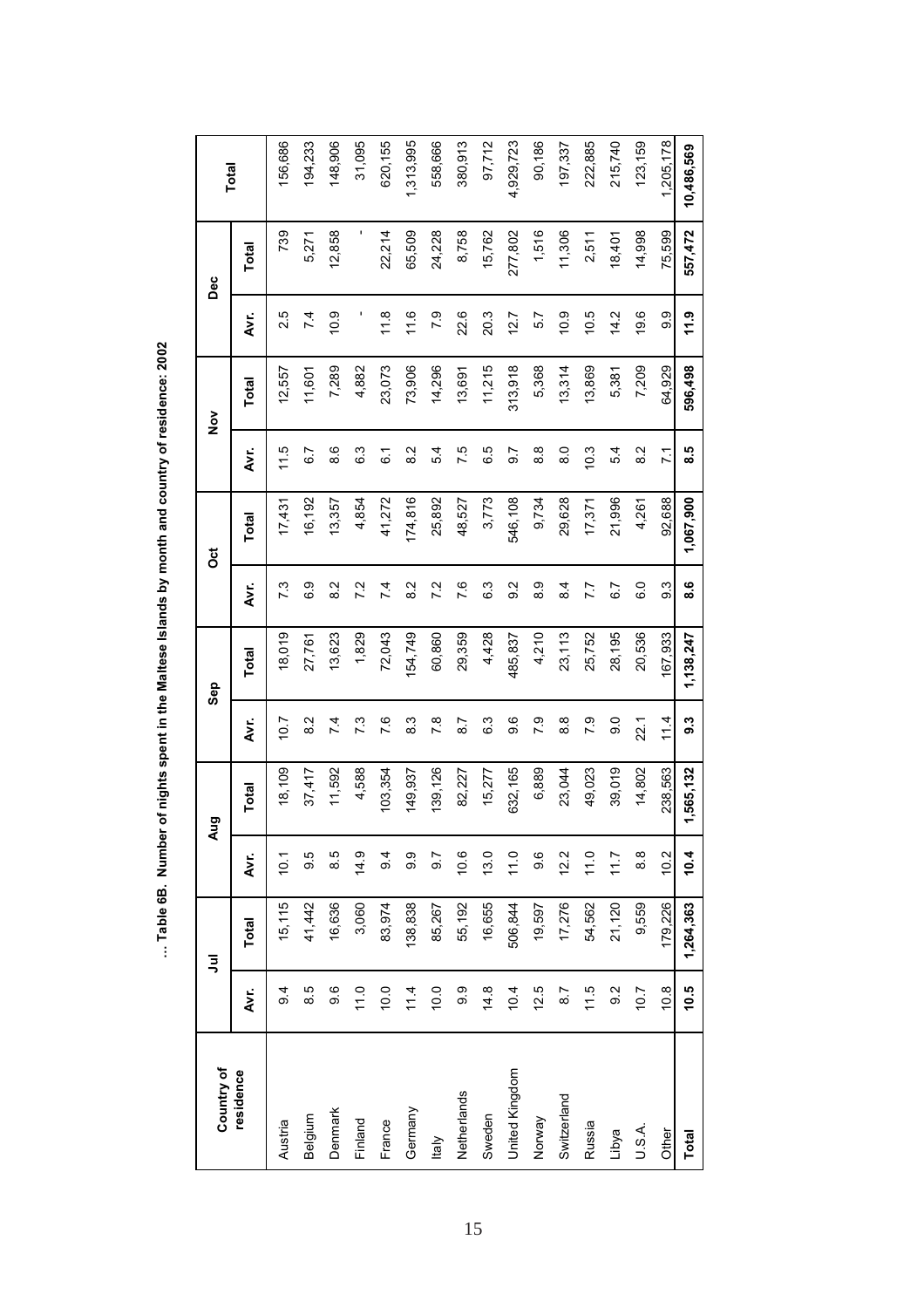|                         |                  | ງສຸ     |      | ය<br>ਜ  |                  | Nar     |                   | Āpr     |                    | Nay     |           |
|-------------------------|------------------|---------|------|---------|------------------|---------|-------------------|---------|--------------------|---------|-----------|
| Country of<br>residence | Avr.             | Total   | Avr. | Total   | Аvг.             | Total   | Avr.              | Total   | ξ.                 | Total   | Total     |
| Austria                 | 6.9              | 5,420   | 11.0 | 7,586   | 6.3              | 5,595   | 6.5               | 28,839  | 7.0                | 31,851  | 79,291    |
| Belgium                 | $\overline{6.7}$ | 2,699   | 5.6  | 2,877   | 6.5              | 7,062   | $\frac{0}{8}$     | 11,509  | 7.2                | 22,196  | 46,343    |
| Denmark                 | 9.9              | 4,211   | 6.3  | 2,255   | 7.5              | 7,788   | 11.0              | 18,099  | $\overline{74}$    | 19,972  | 52,325    |
| Finland                 |                  |         | 5.5  | 588     | $4.\overline{8}$ | 885     | $\overline{9}$ .0 | 4,425   | 40.6               | 10,010  | 15,908    |
| France                  | $\frac{2}{8}$    | 16,591  | 6.9  | 15,971  | 6.0              | 25,151  | 7.5               | 60,269  | 6.6                | 78,731  | 196,713   |
| Germany                 | 10.8             | 46,093  | 8.5  | 48,034  | 7.4              | 91,876  | 8.5               | 122,656 | $\overline{\circ}$ | 89,465  | 398,124   |
| $\frac{y}{x}$           | $\frac{2}{3}$    | 30,974  | 6.5  | 16,985  | 5.9              | 25,694  | 5.1               | 29,818  | 5.6                | 31,969  | 135,440   |
| Netherlands             | 8.6              | 6,944   | 10.3 | 9,153   | 7.3              | 20,592  | 7.4               | 26,130  | 8.5                | 37,857  | 100,676   |
| Sweden                  | 11.4             | 3,479   | 63   | 926     | $\frac{0}{9}$    | 5,305   | 13.9              | 13,351  | 16.1               | 25,774  | 48,835    |
| United Kingdom          | 11.3             | 264,343 | 13.4 | 334,909 | 12.6             | 384,305 | 10.3              | 403,040 | 10.8               | 431,151 | 1,817,748 |
| Norway                  | 3.7              | 1,343   | 12.5 | 7,686   | 17.1             | 12,593  | 22.8              | 9,895   | $\frac{2}{8}$      | 9,471   | 40,988    |
| Switzerland             | 5.8              | 6,713   | 10.9 | 10,958  | 7.4              | 13,711  | 6.5               | 16,876  | 0<br>ග             | 16,877  | 65,135    |
| Russia                  | 83               | 4,588   | 8.6  | 4,405   | 16.6             | 12,163  | 11.6              | 9,381   | 8.6                | 16,263  | 46,800    |
| Libya                   | 4.5              | 7,641   | 5.1  | 7,908   | 10.4             | 14,015  | 11.6              | 14,313  | 4.6                | 7,467   | 51,344    |
| U.S.A.                  | 9.3              | 10,186  | 7.5  | 3,795   | 10.1             | 12,381  | 10.8              | 9,002   | 94                 | 13,740  | 49,104    |
| Other                   | 9.6              | 69,345  | 11.5 | 69,980  | 12.0             | 93,277  | 10.4              | 82,573  | σ<br>တ             | 91,197  | 406,372   |
| Total                   | 9.7              | 480,570 | 11.1 | 544,016 | 10.2             | 732,393 | 9.2               | 860,176 | $5\overline{1}$    | 933,991 | 3,551,146 |

Table 6C. Number of nights spent in the Maltese Islands by month and country of residence: 2003\* **Table 6C. Number of nights spent in the Maltese Islands by month and country of residence: 2003\***

Note that the period Jan-May is represented for year 2003 Note that the period Jan-May is represented for year 2003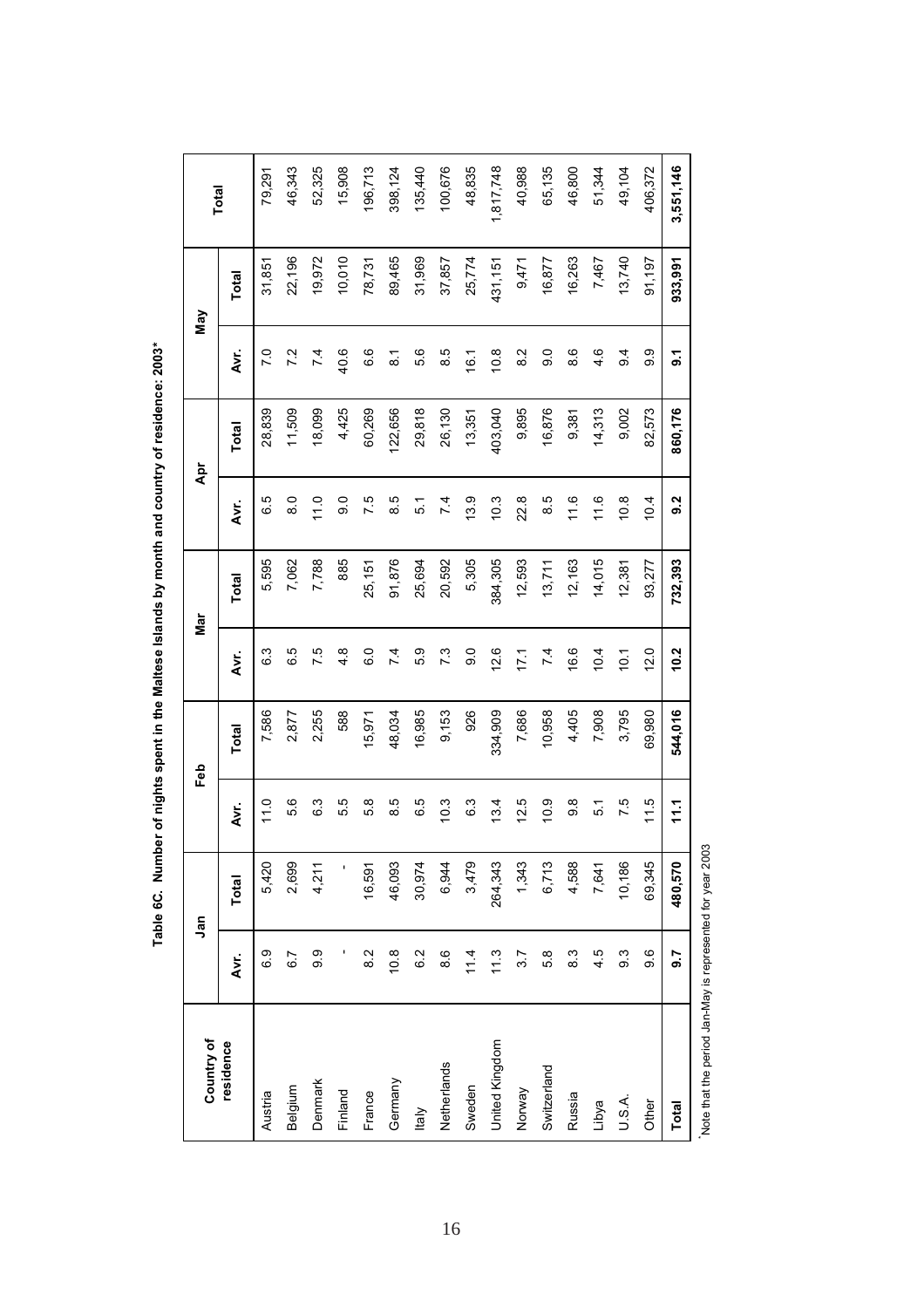| $\ddot{\phantom{a}}$ |
|----------------------|
|                      |
|                      |
|                      |
| ّ<br>ہ               |
|                      |
| ຸ<br>ŗ               |
|                      |
|                      |
|                      |
|                      |
| I                    |
| l                    |

| Country of<br>residence | Hotel   |                       | Guesthouse               |                  |        | Tourist village  | Holiday complex |                  | Aparthotel |                  | Hostel        |               |
|-------------------------|---------|-----------------------|--------------------------|------------------|--------|------------------|-----------------|------------------|------------|------------------|---------------|---------------|
|                         | ş       | వ్                    | <u>o</u>                 | వ్               | ş      | న్               | <u>ہ</u>        | న్               | <u>ہ</u>   | వి               | ş             | వి            |
| Austria                 | 18,928  | 2.4                   | 72                       | 0.6              | 8      | $\overline{0.4}$ | 657             | $\frac{8}{2}$    | 1,275      | $\frac{6}{1}$    | 503           | 15.4          |
| Belgium                 | 18,160  | 2.3                   | 69                       | 0.6              | 203    | 0.9              | 607             | $\overline{0}$ . | 697        | 0.9              |               |               |
| Denmark                 | 7,062   | $0.\overline{9}$      |                          |                  | 2,221  | 9.5              | 8,727           | 10.4             | 480        | 0.6              | 45            | 4             |
| Finland                 | 3,329   | 0.4                   | $\frac{9}{4}$            | 0.4              |        |                  | 179             | 0.2              | 943        | $\ddot{c}$       | 52            | 1.6           |
| France                  | 56,446  | 7.2                   | 405                      | 3.3              | 7,808  | 33.3             | 3,040           | 3.6              | 4,760      | 61               | 130           | $\frac{1}{4}$ |
| Germany                 | 117,152 | 14.9                  | 283<br>ო                 | 26.5             | 2,646  | 11.3             | 10,046          | 12.0             | 12,316     | 15.8             | 1,172         | 35.9          |
| <b>Italy</b>            | 58,431  | 7.4                   | 276                      | 2.2              | 945    | 4.0              | 3,497           | 4.2              | 2,816      | 3.6              | 403           | 12.3          |
| Netherlands             | 26,881  | 34                    | 214                      | $\ddot{ }$ :     | 1,499  | 6.4              | 5,140           | $\overline{6}$ . | 8,544      | 11.0             | 89            | $\frac{1}{2}$ |
| Sweden                  | 9,272   | $\ddot{ }$            | 129                      | $\frac{0}{1}$    | යි     | $0.\overline{3}$ | 745             | 0.9              | 918        | $\frac{2}{1}$    | $\frac{9}{4}$ | 1.5           |
| United Kingdom          | 317,254 | 40.3                  | 863<br>$\mathbf{\Omega}$ | 23.1             | 3,781  | 16.1             | 41,536          | 49.5             | 31,425     | 40.4             | 341           | 10.4          |
| Norway                  | 6,524   | $0.\overline{8}$      | 228                      | $\frac{8}{1}$    | 1,022  | $4\frac{4}{1}$   | 985             | 1.2              | 1,236      | 1.6              | 35            | $\tilde{=}$   |
| Switzerland             | 20,239  | 2.6                   | 363                      | 2.9              | 812    | 3.5              | 231             | $0.\overline{3}$ | 1,125      | $\dot{4}$        |               |               |
| Russia                  | 14,263  | $\frac{8}{1}$         | 90                       | $\overline{0}$ . | 82     | $0.\overline{3}$ | 1,486           | $\frac{8}{1}$    | 823        | $\sum$           | 47            | 1.4           |
| Libya                   | 21,468  | 2.7                   | 558<br>$\mathbf{\Omega}$ | 20.6             | 629    | 2.7              | 916             | $\sum$           | 2,029      | 2.6              |               |               |
| U.S.A.                  | 9,013   | $\tilde{\mathcal{L}}$ | 138                      | $\tilde{\cdot}$  | 43     | 0.2              | 278             | $0.\overline{3}$ | 645        | $0.\overline{8}$ | ı             |               |
| Other                   | 82,807  | 10.5                  | 672                      | 13.5             | 1,610  | 6.9              | 5,784           | 6.9              | 7,776      | 10.0             | 422           | 12.9          |
| Total                   | 787,229 | 100.0                 | 001<br>$\mathbf{5}$      | 100.0            | 23,456 | 100.0            | 83,854          | 100.0            | 77,808     | 100.0            | 3,268         | 100.0         |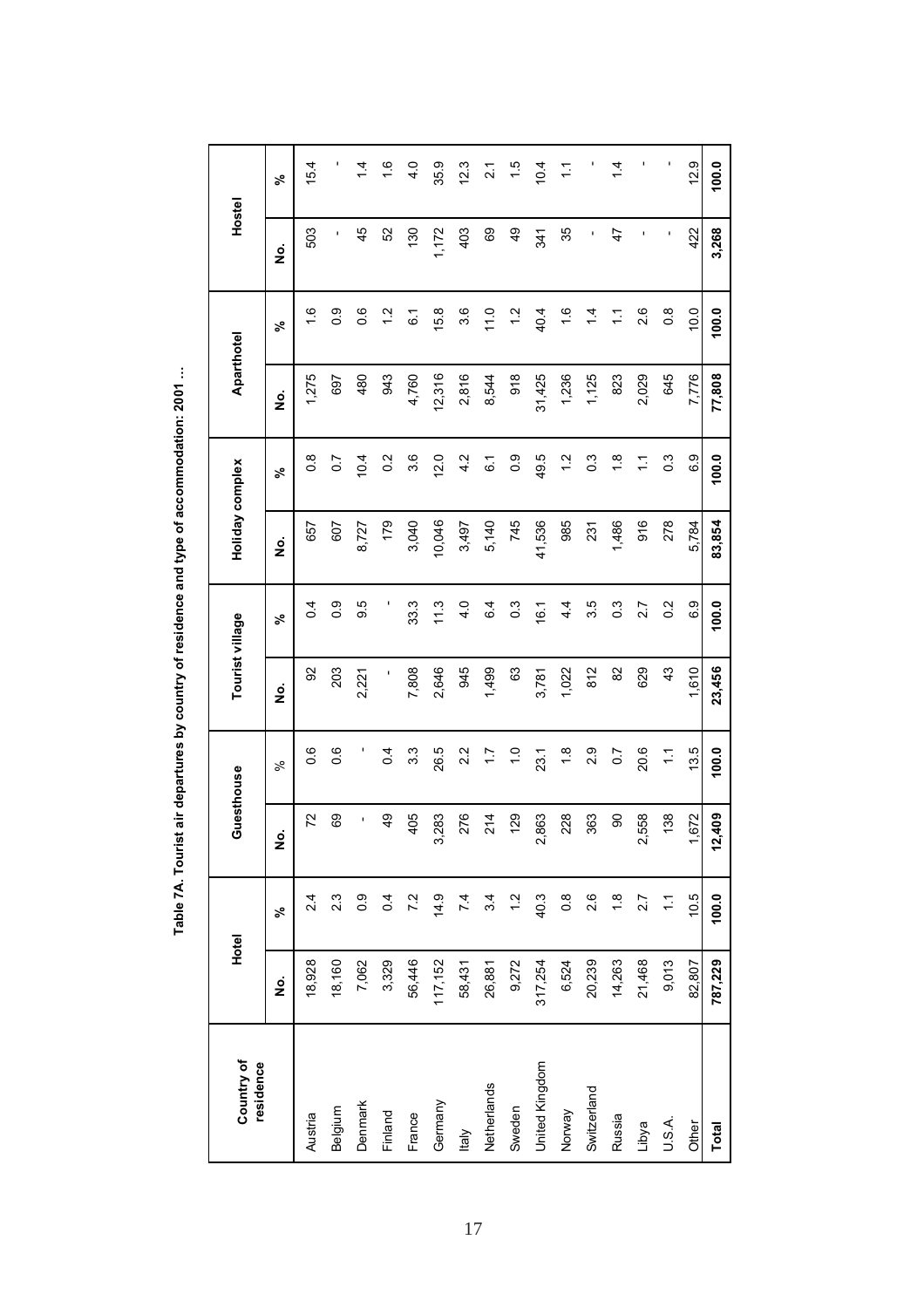| Country of<br>residence |        | Furnished<br>premises | Staying with<br>host family     |                  | friends/relatives<br>Staying with |                  | Own private<br>residence |                   | Other  |                    | Total     |                       |
|-------------------------|--------|-----------------------|---------------------------------|------------------|-----------------------------------|------------------|--------------------------|-------------------|--------|--------------------|-----------|-----------------------|
|                         | ş      | వ్                    | <u>ş</u>                        | న్               | غ<br>ع                            | న్               | ş                        | న్                | ş      | వి                 | ġ         | $\epsilon$            |
| Austria                 | 452    | $\frac{0}{1}$         | 405<br>$\mathbf{\Omega}$        | 11.5             | 383                               | $\overline{0}$   | 120                      | 0.6               | 287    | $\overline{1}$     | 25,174    | 2.2                   |
| Belgium                 | 490    | $\tilde{\mathcal{L}}$ | $\frac{4}{1}$                   | $\overline{0}$ . | 589                               | $\frac{1}{2}$    | 232                      | $\frac{2}{1}$     | 446    | 2.6                | 21,634    | $\frac{6}{1}$         |
| Denmark                 | 327    | $0.\overline{8}$      | ı                               | ı                | 161                               | $0.\overline{3}$ | 320                      | $\frac{6}{1}$     | 226    | $\frac{3}{1}$      | 19,569    | $\ddot{ }$            |
| Finland                 | 76     | 0.2                   | $\overline{5}$                  | 0.5              | ı                                 | ٠                | ı                        |                   | ı      |                    | 4,729     | 0.4                   |
| France                  | 1,028  | 24                    | 357<br>$\mathbf{\Omega}$        | 11.3             | 1,787                             | 3.2              | 188                      | $\overline{1}$ .0 | 788    | 4.5                | 78,737    | 6.9                   |
| Germany                 | 5,919  | 13.7                  | ,133<br>Ю                       | 24.6             | 3,294                             | 5.9              | 2,835                    | 14.3              | 2,016  | 11.6               | 165,812   | 14.5                  |
| ltaly                   | 2,341  | 5.4                   | 349<br>$\mathbf{\Omega}$        | 11.3             | 5,617                             | 10.0             | 622                      | $\overline{3}$    | 1,217  | 7.0                | 78,514    | G.G                   |
| Netherlands             | 3,173  | 7.4                   | 721                             | 3.5              | 1,298                             | 2.3              | 491                      | 2.5               | 1,411  | $\overline{\circ}$ | 49,441    | 4.3                   |
| Sweden                  | 471    | $\tilde{\cdot}$       | 173<br>$\overline{\phantom{0}}$ | 5.6              | 1,207                             | 2.2              | 347                      | $\frac{8}{1}$     | 149    | $\frac{0}{2}$      | 14,523    | $\frac{3}{1}$         |
| United Kingdom          | 21,215 | 49.2                  | 863                             | 8.9              | 27,242                            | 48.6             | 11,114                   | 56.2              | 7,000  | 40.4               | 465,634   | 40.7                  |
| Norway                  | 453    | $\tilde{\cdot}$       | 244                             | $\frac{2}{1}$    | 113                               | $\overline{0}$   | 207                      | $\frac{0}{1}$     | 200    | $\frac{2}{1}$      | 11,247    | $\frac{0}{1}$         |
| Switzerland             | 741    | $\ddot{ }$ :          | 087                             | 5.2              | 1,252                             | 2.2              | 151                      | $\frac{8}{2}$     | 507    | 2.9                | 26,508    | 2.3                   |
| Russia                  | 230    | 0.5                   | 026                             | $\frac{9}{4}$    | 766                               | $\frac{1}{4}$    | 210                      | $\overline{C}$    | 498    | 2.9                | 19,521    | 17                    |
| Libya                   | 1,176  | 27                    | 237                             | $\tilde{=}$      | 714                               | 1.3              | 640                      | 32                | 714    | $\frac{1}{4}$      | 31,081    | 27                    |
| U.S.A.                  | 420    | $\frac{0}{1}$         | ı                               | ı                | 1,547                             | 2.8              | 363                      | $\frac{8}{1}$     | 223    | $\frac{3}{1}$      | 12,670    | $\tilde{\mathcal{L}}$ |
| Other                   | 4,571  | 10.6                  | $\overline{000}$<br>$\mathbf 2$ | 9.6              | 10,124                            | 18.0             | 1.946                    | 9.8               | 1,660  | 9.6                | 120,372   | 10.5                  |
| Total                   | 43,083 | 100.0                 | ,837<br>$\overline{20}$         | 100.0            | 56,094                            | 100.0            | 19,786                   | 100.0             | 17,342 | 100.0              | 1,145,166 | 100.0                 |

... Table 7A. Tourist air departures by country of residence and type of accommodation: 2001 **… Table 7A. Tourist air departures by country of residence and type of accommodation: 2001**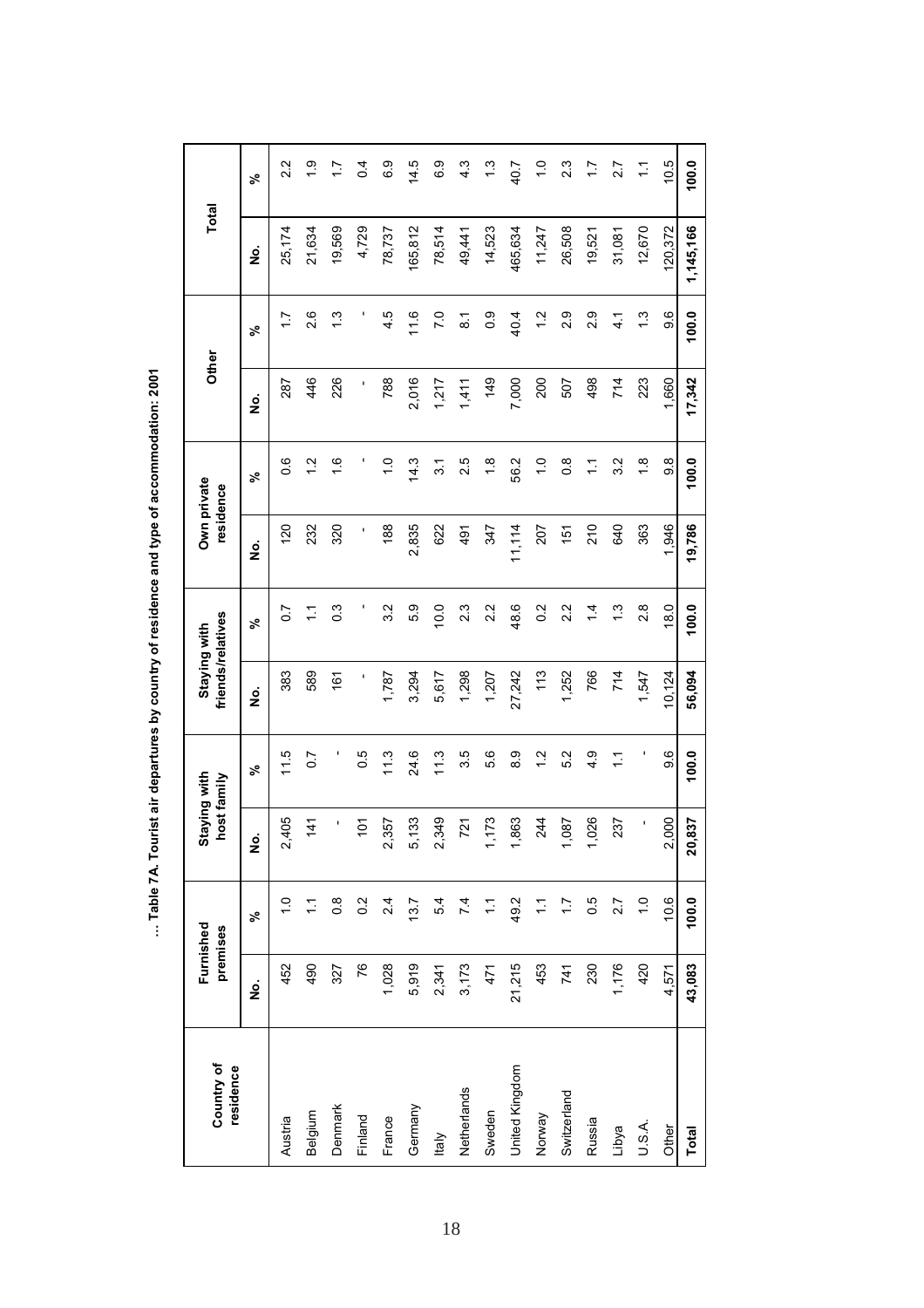| Country of<br>residence | Hotel   |                   | Guesthouse          |                  | Tourist | village          | Holiday | complex          | Aparthotel |                   | Hostel |        |
|-------------------------|---------|-------------------|---------------------|------------------|---------|------------------|---------|------------------|------------|-------------------|--------|--------|
|                         | ş       | వి                | <u>ş</u>            | వి               | ş       | వ్               | ş       | న్               | ş          | వి                | ş      | వి     |
| Austria                 | 14,252  | $\ddot{6}$        | 327                 | 5.2              | ٠       |                  | 931     | $\frac{0}{1}$    | 836        | $\frac{3}{2}$     | 55     | 2.2    |
| Belgium                 | 19,735  | 2.6               | 180                 | $\frac{8}{2}$    | 693     | 3.3              | 1,272   | $\frac{4}{4}$    | 771        | $\frac{2}{1}$     |        |        |
| Denmark                 | 6,494   | $0.\overline{8}$  | ı                   |                  | 1,536   | 7.3              | 7,460   | 8.2              | 160        | 0.2               |        |        |
| Finland                 | 2,051   | $0.\overline{3}$  | ı                   |                  | යි      | $0.\overline{3}$ | 459     | 0.5              | 211        | $\overline{0}$ .3 |        |        |
| France                  | 58,749  | 7.7               | 602                 | 9.5              | 5,969   | 28.3             | 4,091   | 4.5              | 3,814      | 5.8               | 123    | 4.9    |
| Germany                 | 107,802 | 14.1              | 859                 | 13.6             | 3,149   | 14.9             | 9,343   | 10.3             | 9,498      | 14.4              | 642    | 25.5   |
| ltaly                   | 50,324  | 6.6               | 599                 | 9.5              | 761     | 3.6              | 3,800   | 4.2              | 2,676      | $\frac{1}{4}$     | 493    | 19.6   |
| Netherlands             | 25,705  | 3.4               | 109                 | $\overline{1}$ : | 1,000   | 4.7              | 5,092   | 5.6              | 4,432      | 6.7               | S9     | 2.3    |
| Sweden                  | 5,437   | 0.7               | 8                   | 0.0              | 245     | $\frac{2}{3}$    | 782     | $0.\overline{9}$ | 1,019      | $\frac{5}{1}$     | 124    | ი<br>4 |
| United Kingdom          | 318,752 | 41.7              | 624                 | 25.7             | 4,443   | 21.1             | 43,113  | 47.4             | 31,198     | 47.3              | 312    | 12.4   |
| Norway                  | 6,482   | $0.\overline{8}$  | 82                  | $\frac{3}{1}$    | 306     | 1.5              | 957     | $\ddot{ }$       | 670        | $\frac{0}{1}$     |        |        |
| Switzerland             | 17,260  | 2.3               | $\overline{\infty}$ | 2.9              | 335     | 1.6              | 690     | $0.\overline{8}$ | 850        | $\frac{3}{2}$     | 5      | 2.0    |
| Russia                  | 15,865  | $\overline{21}$   | 154                 | 2.4              | 638     | 3.0              | 1,602   | $\frac{8}{1}$    | 1,081      | $\frac{6}{1}$     | 96     | 3.8    |
| Libya                   | 17,579  | 2.3               | 234                 | 3.7              | 436     | $\overline{2.1}$ | 1,904   | $\overline{2.1}$ | 1,409      | $\overline{2.1}$  |        |        |
| U.S.A.                  | 7,645   | $\overline{1}$ .0 | 198                 | $\overline{3.1}$ | ı       |                  | 351     | $\overline{0}$   | 198        | $0.\overline{3}$  | 57     | 2.0    |
| Other                   | 90,165  | 11.8              | 121                 | 7.7              | 1,519   | 7.2              | 9,143   | 10.0             | 7,148      | 10.8              | 508    | 20.2   |
| Total                   | 764,297 | 100.0             | 6,330               | 100.0            | 21,093  | 100.0            | 90,990  | 100.0            | 65,971     | 100.0             | 2,514  | 100.0  |

Table 7B. Tourist departures by air, by country of residence and by type of accommodation: 2002 ... **Table 7B. Tourist departures by air, by country of residence and by type of accommodation: 2002 …**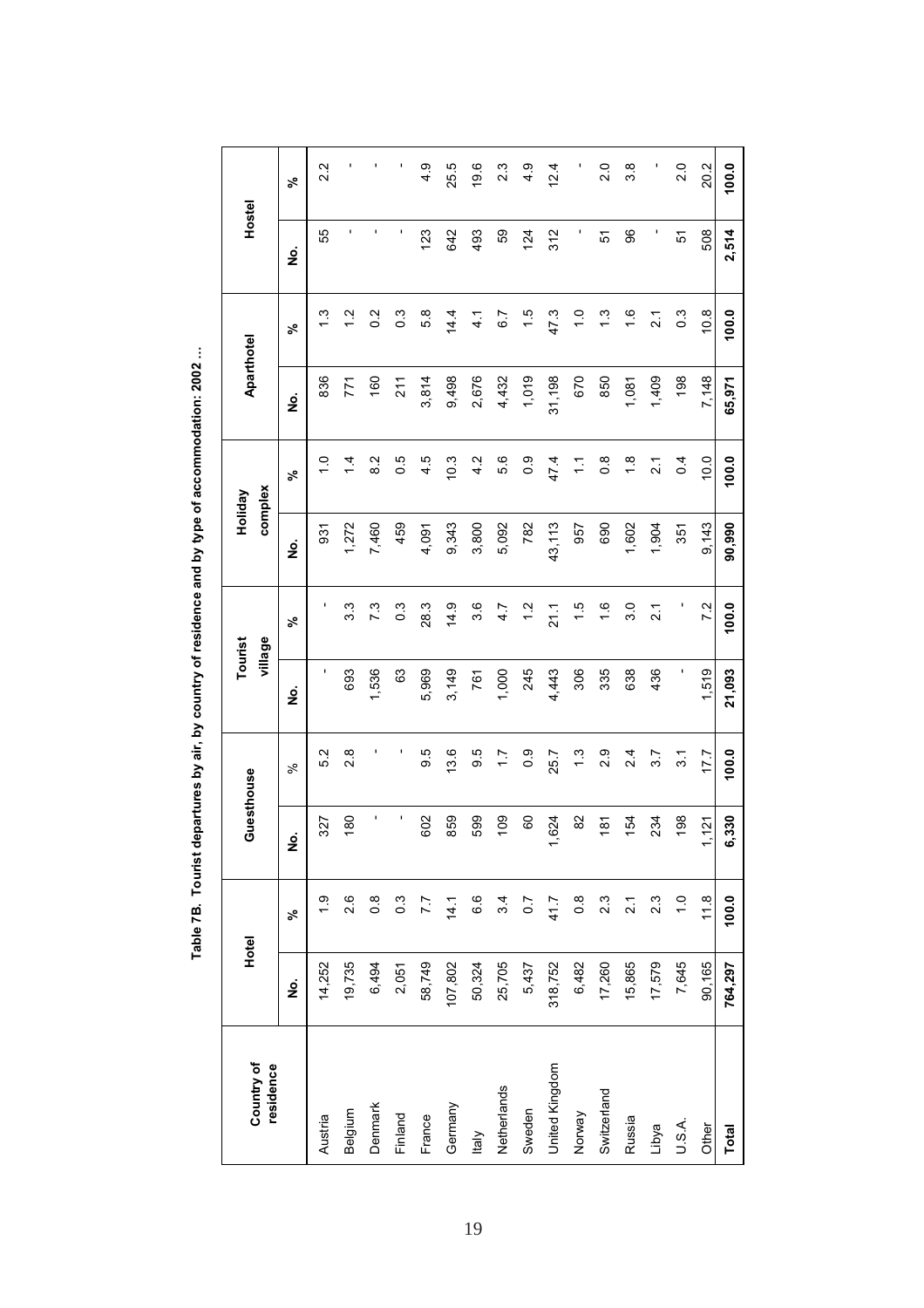|                         |        | Furnished         | Staying with          |                  | Staying with      |                  | Own private |               |                |                 |           |               |
|-------------------------|--------|-------------------|-----------------------|------------------|-------------------|------------------|-------------|---------------|----------------|-----------------|-----------|---------------|
| Country of<br>residence |        | premises          | host family           |                  | friends/relatives |                  | residence   |               | Other          |                 | Total     |               |
|                         | ş      | వ్                | ş                     | వ్               | ş                 | వ్               | ş           | వ్            | ş              | వి              | ż         | వి            |
| Austria                 | 335    | $\frac{8}{2}$     | 281                   | $\overline{C}$   | 338               | $\overline{0.7}$ | 324         |               | $\frac{1}{11}$ | $\frac{8}{1}$   | 18,790    |               |
| Belgium                 | 954    | 2.4               | 186                   | $\frac{0}{\tau}$ | 326               | $\overline{0.7}$ | 204         | 0.9           | 173            |                 | 24,494    | $\frac{2}{2}$ |
| Denmark                 | 590    | $\frac{5}{1}$     | 112                   | 0.6              | 190               | $\overline{0.4}$ | 5           | 0.4           | 45             | <u>ვ</u>        | 16,684    | <u>ي</u><br>– |
| Finland                 |        |                   | 178                   | $\frac{0}{1}$    | င္တ               | $\overline{0.2}$ | 117         | 0.5           | 389            | 21              | 3,561     | ိ             |
| France                  | 1,252  | <br>თ             | 719<br>Ñ              | 14.9             | 1,197             | 2.4              | 607         | 2.5           | 645            | 4.5             | 79,768    | ~<br>7        |
| Germany                 | 6,080  | 15.1              | 120<br>$\overline{4}$ | 22.6             | 2,988             | 61               | 2,048       | 8.5           | 1,241          | 2<br>8          | 147,770   | 13.5          |
| Italy                   | 1,386  | 3.4               | 315<br>$\mathbf{a}$   | 12.7             | 5,162             | 10.5             | 1,382       | 5.8           | 989            | င့်             | 69,887    | 6.4           |
| Netherlands             | 2,818  | $\overline{7}$ .0 | 477                   | 2.6              | 1,411             | 2.9              | 512         | $\frac{1}{2}$ | 558            | 33              | 42,173    | 3.8           |
| Sweden                  | 254    | $0.\overline{6}$  | 334                   | 1.8              | 1,185             | 24               | 149         | 0.6           |                |                 | 9,589     | <u>၀</u>      |
| United Kingdom          | 20,640 | 51.4              | $\frac{0}{2}$         | 5.6              | 24,030            | 49.0             | 14,655      | 61.2          | 6,226          | 43.7            | 466,003   | 42.5          |
| Norway                  | 425    | Ξ                 | 213                   | $\frac{2}{1}$    | 141               | $0.\overline{3}$ | 279         | $\frac{2}{1}$ | 159            | Ξ               | 9,714     | $\frac{0}{2}$ |
| Switzerland             | 550    | $\frac{4}{3}$     | 987                   | 5.4              | 680               | $\frac{4}{4}$    | 417         | Ξ             | $\frac{60}{3}$ | $\frac{8}{2}$   | 22,110    | $\frac{0}{2}$ |
| Russia                  | 329    | $0.\overline{8}$  | 349                   | 7.4              | 537               | Ξ                | 168         | $\frac{2}{3}$ | 509            | ვ<br>ვ          | 22,328    | $\frac{0}{2}$ |
| Libya                   | 673    | 17                | 68                    | 0.4              | 1,697             | 3.5              | 392         | $\frac{6}{1}$ | 634            | $4\overline{4}$ | 25,026    | 23            |
| U.S.A.                  | 445    | 든                 | 89                    | $\overline{0}$   | 1,201             | $2\overline{4}$  | 487         | 2.0           | 747            | 5.2             | 11,391    | $\frac{0}{1}$ |
| Other                   | 3,453  | 8.6               | ,773<br>Ñ             | 15.2             | 7,869             | 16.0             | 2,118       | $\frac{8}{8}$ | 1,721          | $\frac{21}{2}$  | 127,538   | 11.6          |
| <b>Total</b>            | 40,184 | 100.0             | 18,190                | 100.0            | 49,045            | 100.0            | 23,956      | 100.0         | 14,256         | 100.0           | 1,096,826 | 100.0         |

... Table 7B. Tourist departures by air, by country of residence and by type of accommodation: 2002 **… Table 7B. Tourist departures by air, by country of residence and by type of accommodation: 2002**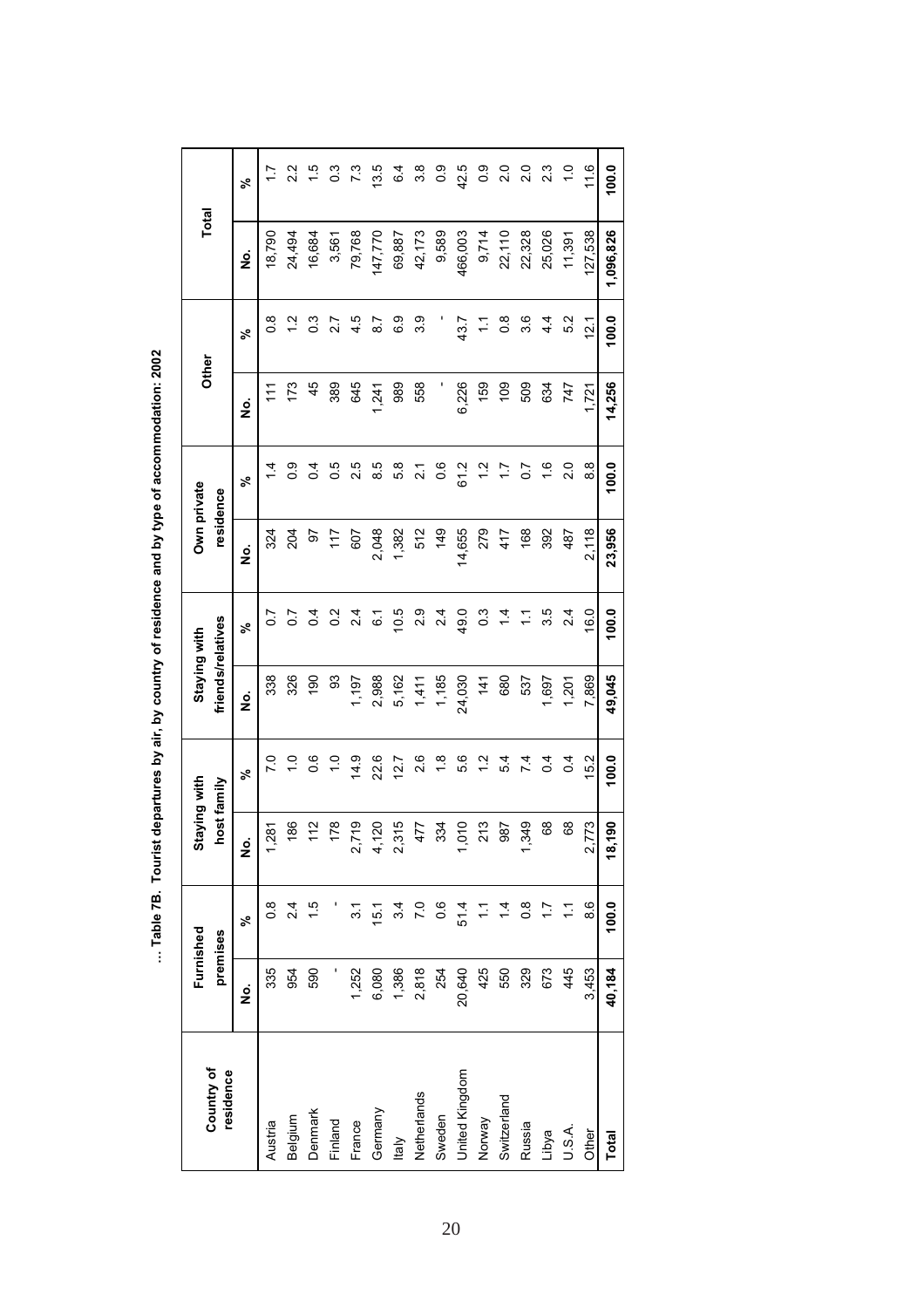| Country of<br>residence | Hotel   |                  | Guesthouse              |               |                    | village<br>Tourist | Holiday            | complex           | Aparthotel         |                   | Hostel            |               |
|-------------------------|---------|------------------|-------------------------|---------------|--------------------|--------------------|--------------------|-------------------|--------------------|-------------------|-------------------|---------------|
|                         | ġ       | వ్               | $\dot{\mathbf{o}}$<br>z | $\%$          | $\dot{\mathbf{z}}$ | వ్                 | $\dot{\mathbf{z}}$ | వ్                | $\dot{\mathbf{z}}$ | వ్                | ġ                 | వ్            |
| Austria                 | 8,607   | $3.\overline{3}$ | ı                       |               | $\frac{8}{4}$      | 0.5                | 415                | $\frac{0}{1}$     | 405                | $\ddot{ }$ :      | 198               | 19.7          |
| Belgium                 | 5,333   | 2.0              | $\frac{9}{4}$           | $\frac{0}{1}$ | 247                | 2.6                | 135                | 0.6               | 527                | 2.2               | ı                 |               |
| Denmark                 | 1,709   | 0.6              | ı                       |               | 3,023              | 31.2               | 852                | $\frac{4}{1}$     | 246                | $\frac{0}{1}$     | ٠                 |               |
| Finland                 | 741     | $0.\overline{3}$ | ı,                      |               | $\frac{9}{4}$      | 0.5                | 102                | 0.5               | ı                  |                   | 36                | 3.6           |
| France                  | 22,847  | 8.6              | 382                     | 14.9          | 1,927              | 9.9                | 773                | 3.6               | 933                | 4.0               | 152               | 15.1          |
| Germany                 | 37,410  | 14.2             | 599                     | 23.3          | 786                | $\overline{8}$ .   | 2,084              | 9.8               | 1,807              | 7.7               | 239               | 23.7          |
| ltaly                   | 17,524  | 6.6              | 114                     | 4.4           | 391                | 4.0                | 913                | $4.\overline{3}$  | 661                | $\frac{8}{2}$     | 197               | 19.6          |
| Netherlands             | 7,378   | $\frac{8}{2}$    | 98                      | 38            | 454                | 4.7                | 1,772              | 83                | 1,468              | 6.2               | ı                 |               |
| Sweden                  | 2,330   | $0.\overline{0}$ | $\mathbf{r}$            |               | $\frac{4}{9}$      | 0.5                | 122                | 0.6               | 496                | $\overline{2}$ .1 | ×,                |               |
| United Kingdom          | 111,057 | 42.0             | 812                     | 31.6          | 1,551              | 16.0               | 12, 111            | 56.9              | 13,272             | 56.2              | 134               | 13.3          |
| Norway                  | 2,186   | $\frac{8}{2}$    | 36                      | $\frac{1}{4}$ | 292                | 3.0                | 161                | $\frac{8}{2}$     | 358                | 1.5               | ı                 |               |
| Switzerland             | 6,268   | $2\overline{4}$  | ı                       |               | $\frac{1}{4}$      | 0.5                | 148                | $\overline{0.7}$  | 618                | 2.6               | ï                 |               |
| Russia                  | 3,268   | 1.2              | 36                      | $\frac{4}{4}$ | I                  |                    | 174                | $\frac{8}{2}$     | 407                | $\overline{11}$   | $\blacksquare$    |               |
| Libya                   | 5,446   | $\overline{2}$ . | 50                      | 3.8           | 110                | $\tilde{L}$        | 201                | $\frac{0}{2}$     | 543                | 2.3               | ×,                |               |
| U.S.A.                  | 3,799   | $1\overline{4}$  | ı                       |               | 36                 | 0.4                | $\frac{8}{4}$      | 0.2               | 53                 | 0.2               | $\frac{1}{4}$     | 4.9           |
| Other                   | 28,477  | 10.8             | 348                     | 13.5          | 670                | 6.9                | 1,282              | $\overline{6}$ .0 | 1,825              | 7.7               | $\mathbf{\Omega}$ | $\frac{2}{3}$ |
| <b>Total</b>            | 264,380 | 100.0            | 2,571                   | 100.0         | 9,682              | 100.0              | 21,293             | 100.0             | 23,619             | 100.0             | 1,007             | 100.0         |

Table 7C. Tourist departures by air, by country of residence and by type of accommodation: 2003\* ... **Table 7C. Tourist departures by air, by country of residence and by type of accommodation: 2003\* …**

Note that the period Jan-May is represented for year 2003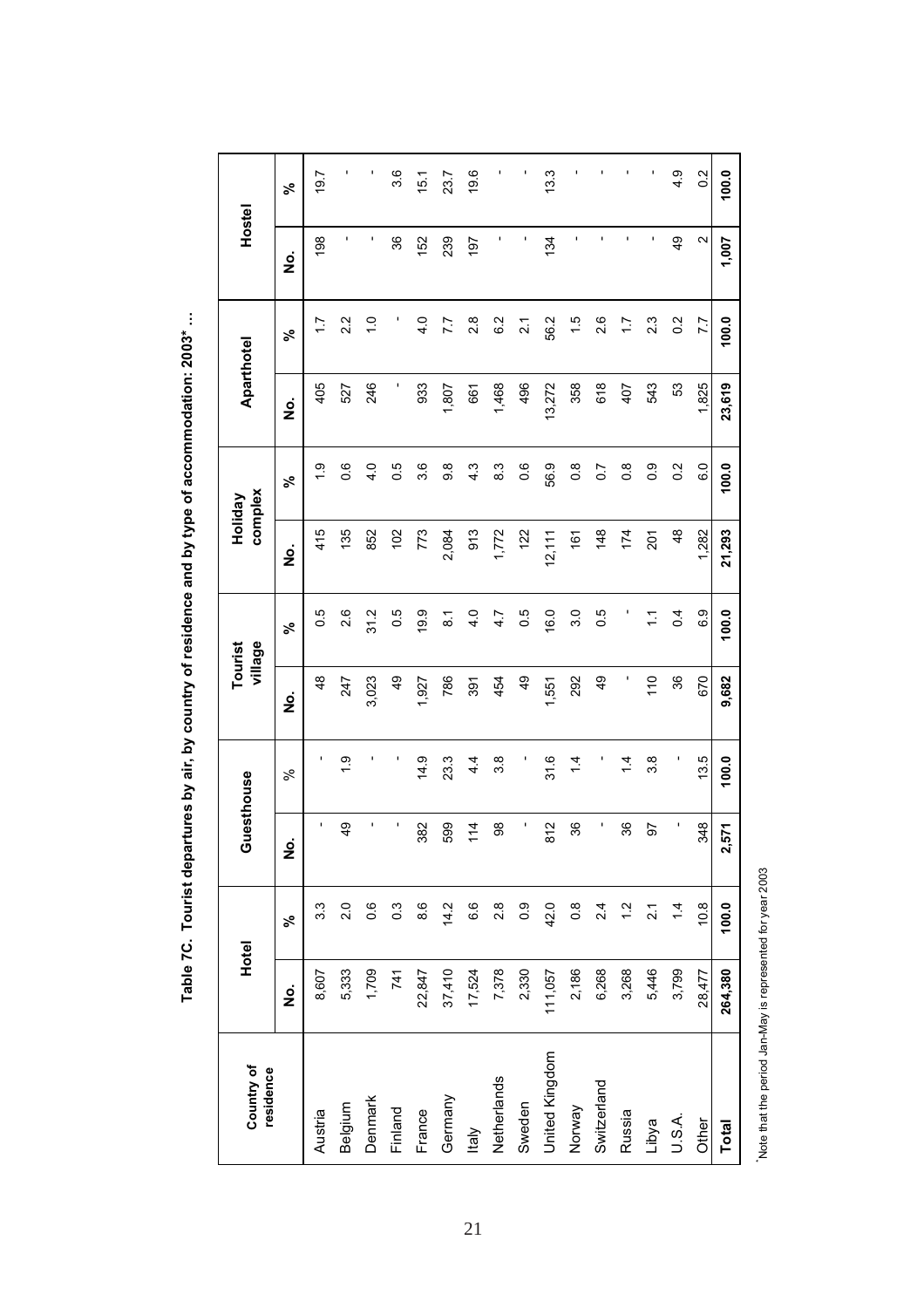| )<br>)<br>)                                          |
|------------------------------------------------------|
| <b>SACCES CONTRACTES</b>                             |
|                                                      |
| rtures by air, by country of residenc                |
|                                                      |
| $\frac{2}{5}$<br>.<br>,<br>۱<br>ا<br> <br> <br> <br> |

| Country of<br>residence | Furnished<br>premises |                  | Staying with<br>host family |                  | friends/relatives<br>Staying with |                    | Own private<br>residence |                 | Other            |               | Total   |                   |
|-------------------------|-----------------------|------------------|-----------------------------|------------------|-----------------------------------|--------------------|--------------------------|-----------------|------------------|---------------|---------|-------------------|
|                         | ġ                     | వ్               | ġ                           | ৼ৾               | ġ                                 | వ్                 | <u>o</u><br>Z            | వ్              | ş                | న్            | ġ       | న్                |
| Austria                 | 420                   | 3.8              | 969                         | 16.7             | 185                               | $\frac{0}{1}$      | 36                       | o.o             | 35               | $\frac{2}{1}$ | 11,318  | $\overline{3}$ .  |
| Belgium                 |                       |                  | ı                           | ı                | 197                               | $\overline{\cdot}$ | ı                        |                 | 49               | $\frac{6}{1}$ | 6,537   | $\frac{8}{1}$     |
| Denmark                 | QÞ                    | $\overline{0.4}$ | 49                          | 8.O              | 184                               | $\frac{0}{1}$      | 8                        | $\tilde{\cdot}$ |                  |               | 6,172   | $\ddot{ }$ :      |
| Finland                 |                       |                  | I                           |                  | $\frac{6}{7}$                     | $\overline{0}$ .3  | 50                       | $\frac{0}{2}$   |                  |               | 1,027   | $\overline{0}$ .3 |
| France                  | 392                   | 3.5              | 745                         | 12.9             | 521                               | 2.9                | 8                        | $\frac{8}{1}$   | 109              | 3.7           | 28,880  | 7.9               |
| Germany                 | 1,562                 | 14.0             | 340                         | 23.1             | 1,226                             | $\frac{8}{6}$      | 655                      | 11.7            | $\overline{201}$ | 6.7           | 47,909  | 13.1              |
| ltaly                   | 309                   | 2.8              | 587                         | 10.1             | 1,847                             | 10.3               | 463                      | 82              | 512              | 17.2          | 23,518  | 6.4               |
| Netherlands             | 791                   | $\overline{71}$  | 102                         | $\frac{8}{1}$    | 392                               | 2.2                | ı                        |                 | $\frac{8}{4}$    | $\frac{6}{1}$ | 12,503  | 3.4               |
| Sweden                  | 36                    | $0.\overline{3}$ | 146                         | 2.5              | 270                               | $\frac{5}{1}$      | $\frac{49}{5}$           | $\frac{0}{2}$   | 56               | 3.3           | 3,595   | $\frac{0}{1}$     |
| United Kingdom          | 5,956                 | 53.2             | 270                         | 4.7              | 8,934                             | 49.9               | 3,310                    | 58.9            | 702              | 23.5          | 158,109 | 43.2              |
| Norway                  | 48                    | 0.4              | I                           |                  | 150                               | $\frac{8}{2}$      | 73                       | $\frac{3}{2}$   |                  |               | 3,304   | $\frac{0}{2}$     |
| Switzerland             | 197                   | $\frac{8}{1}$    | 303                         | 5.2              | 295                               | $\frac{6}{1}$      | ı                        |                 |                  |               | 7,878   | 2.2               |
| Russia                  | $\frac{8}{3}$         | 0.4              | 182                         | $\overline{3}$ . | 124                               | $\overline{0}$     | 36                       | 0.6             | 167              | 5.6           | 4,442   | 1.2               |
| Libya                   | 201                   | $\frac{8}{1}$    | $\frac{0}{1}$               | $\ddot{0}$       | 483                               | 2.7                | 142                      | 2.5             | 110              | 3.7           | 7,443   | 2.0               |
| U.S.A.                  | 294                   | 2.6              | 36                          | $0.\overline{6}$ | 505                               | 2.8                | 209                      | 3.7             | 99               | 3.3           | 5,128   | $\overline{4}$    |
| Other                   | 886                   | 7.9              | 953                         | 16.5             | 2,543                             | 14.2               | 440                      | 7.8             | 854              | 28.6          | 38,280  | 10.5              |
| Total                   | 11,189                | 100.0            | 5,792                       | 100.0            | 17,905                            | 100.0              | 5,622                    | 100.0           | 2,983            | 100.0         | 366,043 | 100.0             |

Note that the period Jan-May is represented for year 2003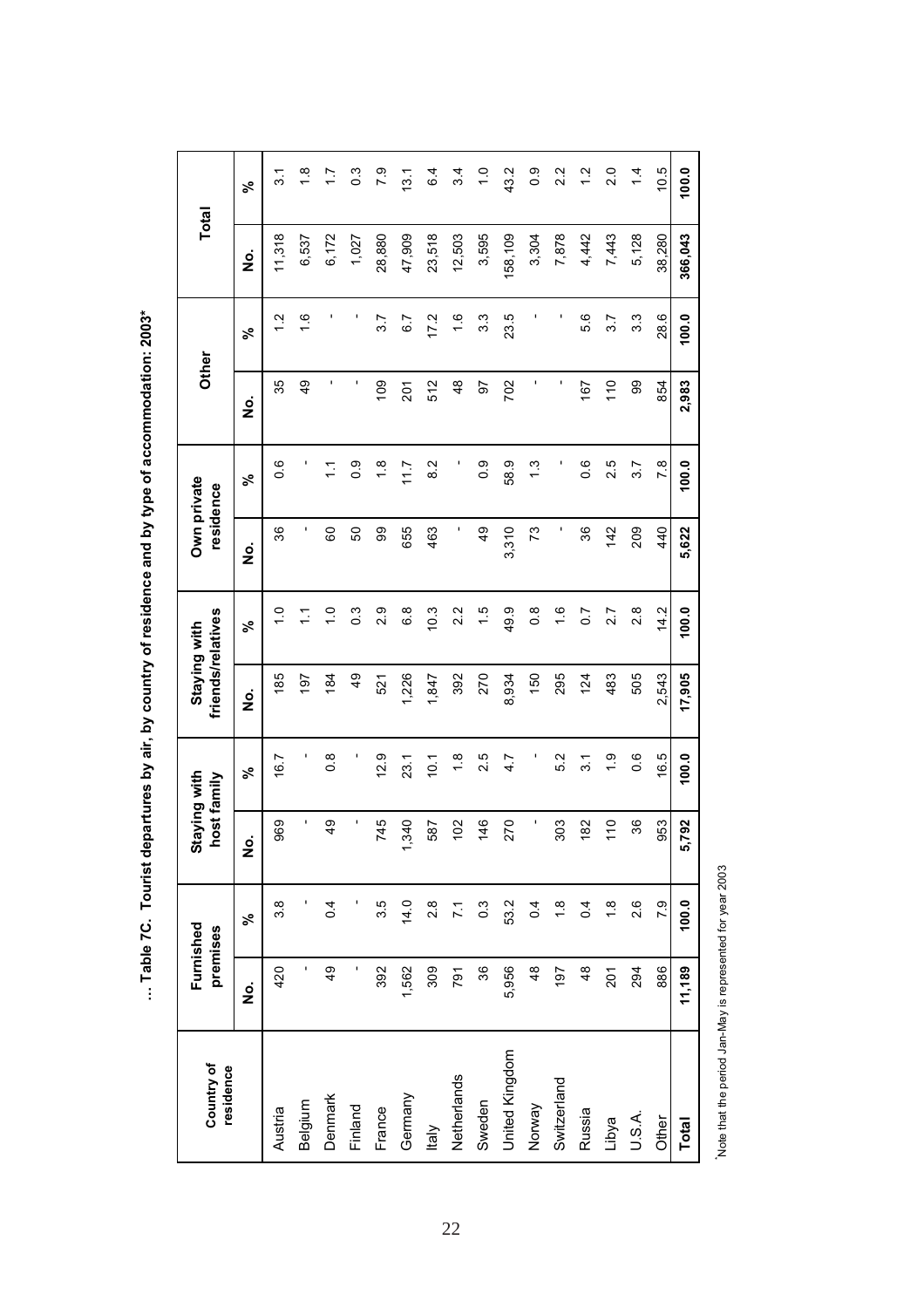| Country of<br>residence | Marsascala    | Mellieha | St.Julians | Bugibba/Qawra<br>St. Paul's Bay | Sliema  | Valletta | Gozo          | Other   | No Primary<br>Location | Total     |
|-------------------------|---------------|----------|------------|---------------------------------|---------|----------|---------------|---------|------------------------|-----------|
| Austria                 | 144           | 936      | 7,779      | 6,791                           | 5,946   | 394      | 831           | 2,103   | 250                    | 25,174    |
| Belgium                 |               | 1,575    | 6,518      | 5,273                           | 4,323   | 1,518    | 737           | 1,575   | 115                    | 21,634    |
| Denmark                 | $\frac{3}{4}$ | 13,154   | 1,483      | 1,359                           | 2,281   | 115      | $\frac{4}{3}$ | 1,030   | 83                     | 19,569    |
| Finland                 | 94            | 124      | 1,073      | 1,192                           | 1,580   | 170      | 213           | 274     | 72                     | 4,729     |
| France                  | 1,033         | 2,853    | 23,743     | 20,835                          | 11,810  | 4,298    | 1,815         | 11,382  | 968                    | 78,737    |
| Germany                 | 5,000         | 12,775   | 32,080     | 40,999                          | 36,119  | 6,097    | 11,727        | 18,638  | 2,377                  | 165,812   |
| <b>Italy</b>            | 3,399         | 2,021    | 31,266     | 8,554                           | 13,422  | 2,540    | 2,693         | 13,048  | 1,571                  | 78,514    |
| Netherlands             | 456           | 2,102    | 15,206     | 14,494                          | 8,513   | 2,177    | 2,063         | 3,767   | 663                    | 49,441    |
| Sweden                  | $\frac{4}{3}$ | 409      | 5,895      | 2,338                           | 3,339   | 228      | 535           | 1,405   | 333                    | 14,523    |
| United Kingdom          | 13,956        | 40,584   | 60,473     | 198,416                         | 70,053  | 11,586   | 16,644        | 48,182  | 5,740                  | 465,634   |
| Norway                  | 147           | 1,475    | 2,193      | 3,180                           | 2,614   | 258      | 406           | 974     |                        | 11,247    |
| Switzerland             | 203           | 1,749    | 7,262      | 5,088                           | 6,156   | 715      | 1,429         | 3,715   | 191                    | 26,508    |
| Russia                  | 72            | 467      | 7,998      | 3,857                           | 4,844   | 337      | 117           | 1,777   | 52                     | 19,521    |
| Libya                   | 262           | 409      | 5,270      | 4,761                           | 14,635  | 326      | $\frac{4}{3}$ | 5,129   | 248                    | 31,081    |
| U.S.A.                  | 86            | 278      | 3,683      | 1,329                           | 3,246   | 1,313    | 900           | 1,646   | 189                    | 12,670    |
| Other                   | 2,195         | 7,138    | 31,508     | 24,494                          | 25,948  | 5,838    | 3,379         | 18,288  | 1.584                  | 120,372   |
| Total                   | 27,068        | 88,049   | 243,430    | 342,960                         | 214,829 | 37,910   | 43,571        | 132,933 | 14,416                 | 1,145,166 |

Table 8A. Locality stayed in longest by tourist's country of residence: 2001 **Table 8A. Locality stayed in longest by tourist's country of residence: 2001**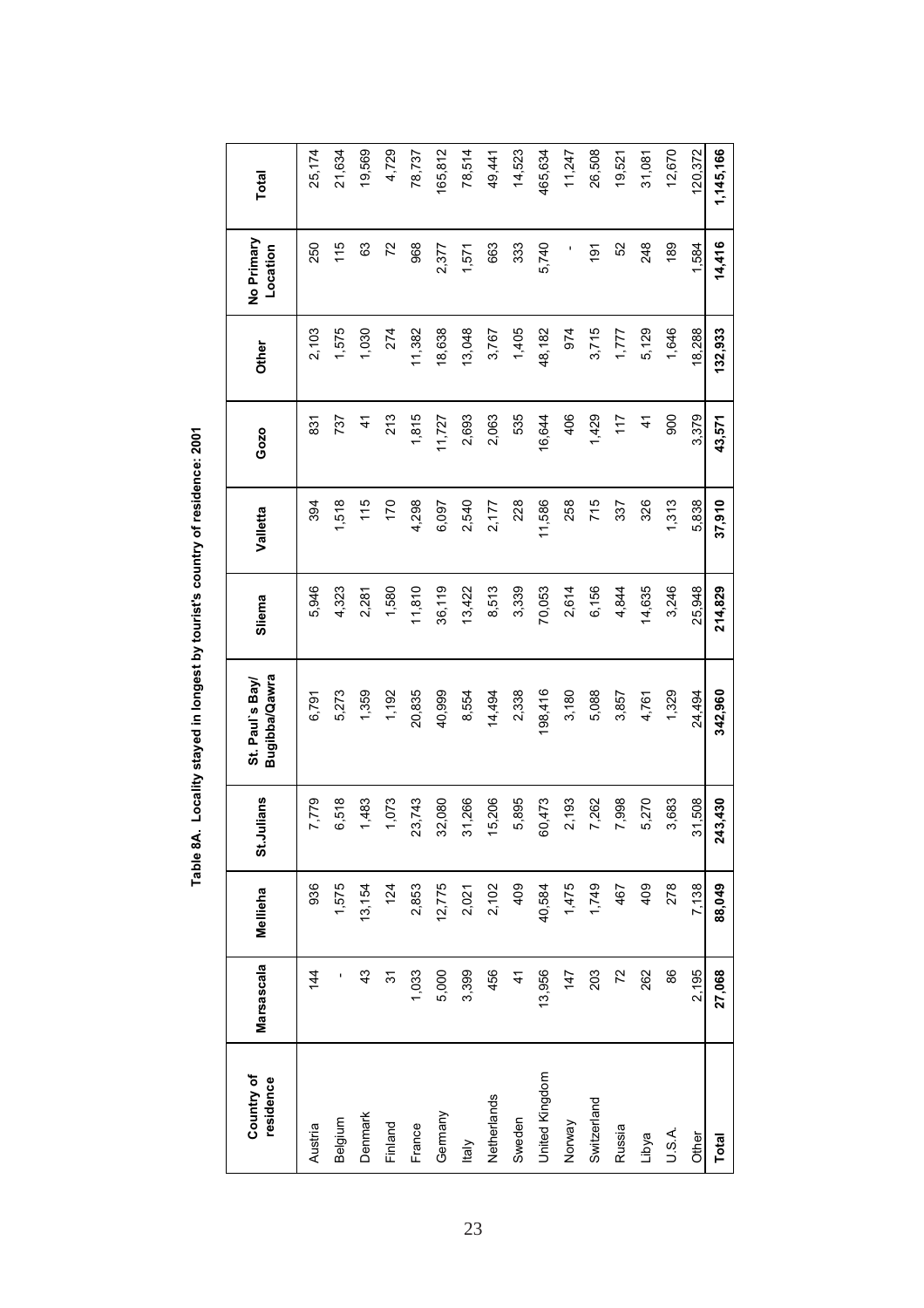| Country of<br>residence | Marsascala | Mellieha | St.Julians | Bugibba/Qawra<br>St. Paul's Bay | Sliema  | Valletta | Gozo          | Other   | No Primary<br>Location | <b>Total</b> |
|-------------------------|------------|----------|------------|---------------------------------|---------|----------|---------------|---------|------------------------|--------------|
| Austria                 | 96         | 452      | 4,342      | 3,661                           | 5,745   | 748      | 795           | 2,470   | 481                    | 18,790       |
| Belgium                 | 339        | 1,244    | 7,107      | 5,910                           | 3,854   | 757      | 1,740         | 3,285   | 258                    | 24,494       |
| Denmark                 | 45         | 12,986   | 780        | 5                               | 1,149   | 161      | 234           | 1,189   | $\frac{9}{4}$          | 16,684       |
| Finland                 |            |          | 920        | 513                             | 1,079   | 76       | 89            | 592     | 292                    | 3,561        |
| France                  | 1,375      | 5,653    | 19,065     | 18,163                          | 15,590  | 4,189    | 881           | 12,681  | 2,171                  | 79,768       |
| Germany                 | 3,183      | 11,872   | 29,719     | 32,843                          | 33,897  | 3,739    | 9,379         | 20,902  | 2,236                  | 147,770      |
| <b>Italy</b>            | 2,650      | 2,424    | 25,838     | 10,765                          | 15,509  | 2,194    | 2,332         | 7,187   | 988                    | 69,887       |
| Netherlands             | 272        | 2,103    | 12,017     | 9,975                           | 10,306  | 576      | 1,838         | 4,628   | 458                    | 42,173       |
| Sweden                  |            | 454      | 3,339      | 1,456                           | 2,870   | 156      | $\frac{4}{3}$ | 1,105   | 165                    | 9,589        |
| United Kingdom          | 14,104     | 44,743   | 53,550     | 201,399                         | 71,509  | 9,114    | 18,483        | 47,541  | 5,560                  | 466,003      |
| Norway                  | 77         | 290      | 2,668      | 1,453                           | 2,749   | 507      | 563           | 1,356   | 5                      | 9,714        |
| Switzerland             | 288        | 1,370    | 7,510      | 3,170                           | 5,165   | 909      | 999           | 2,512   | 187                    | 22,110       |
| Russia                  | 551        | 1,516    | 9,650      | 5,192                           | 2,448   | 130      | 110           | 2,269   | 462                    | 22,328       |
| Libya                   | 2,066      |          | 5,358      | 2,655                           | 8,222   | 465      | 352           | 5,496   | 412                    | 25,026       |
| U.S.A.                  |            | 297      | 2,339      | 1,892                           | 3,313   | 1,234    | 389           | 1,571   | 356                    | 11,391       |
| Other                   | 2,328      | 6,110    | 33,814     | 24,891                          | 31,347  | 3,988    | 2,521         | 20,609  | 1,930                  | 127,538      |
| Total                   | 27,374     | 91,514   | 218,016    | 324,029                         | 214,752 | 28,943   | 40,749        | 135,393 | 16,056                 | 1,096,826    |

Table 8B. Locality stayed in longest by tourist's country of residence: 2002 **Table 8B. Locality stayed in longest by tourist's country of residence: 2002**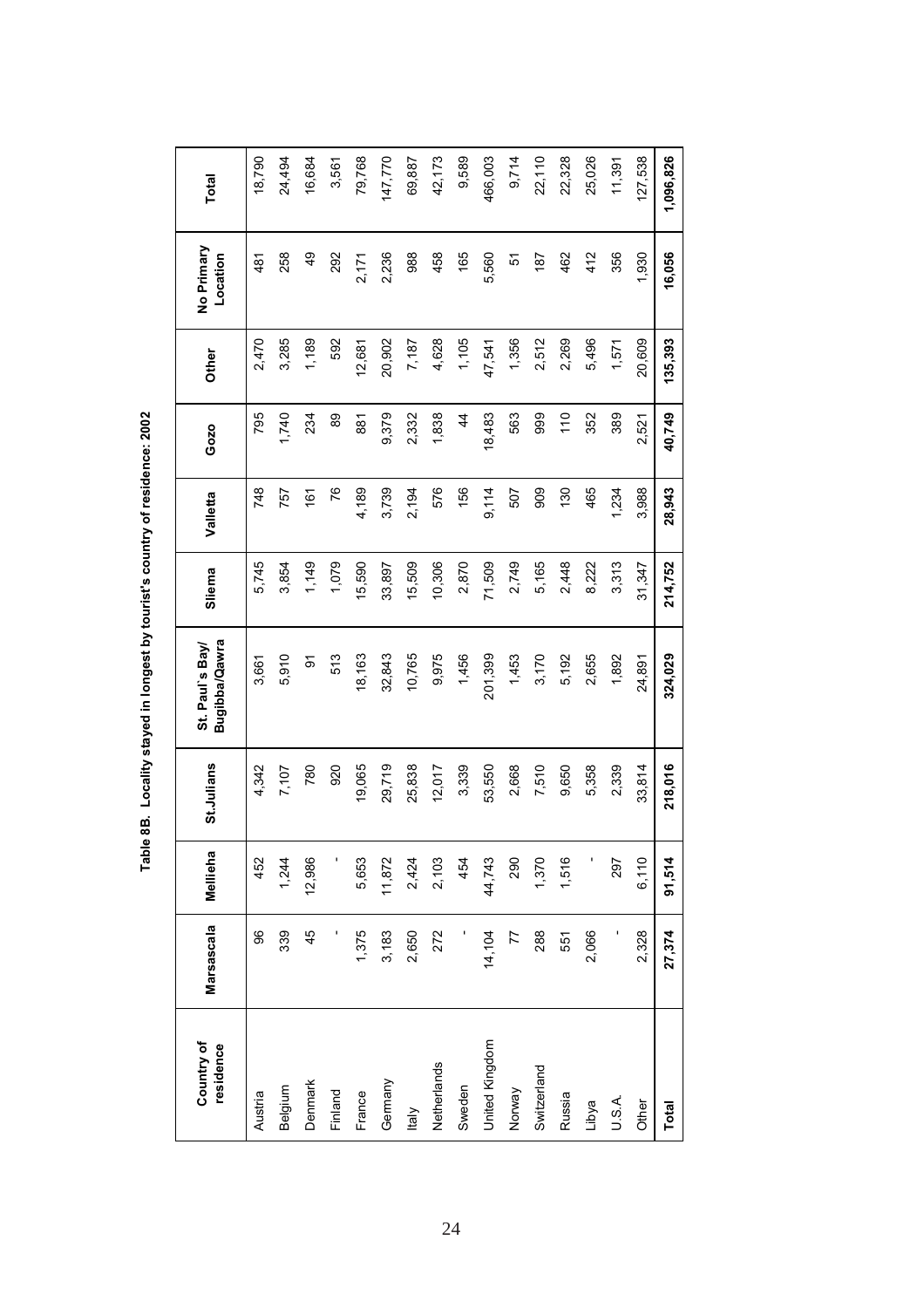| Country of<br>residence | Marsascala    | Mellieha      | St.Julians | Bugibba/Qawra<br>St. Paul's Bay | Sliema | Valletta | Gozo           | Other  | No Primary<br>Location | Total   |
|-------------------------|---------------|---------------|------------|---------------------------------|--------|----------|----------------|--------|------------------------|---------|
| Austria                 | 1,034         | 354           | 2,258      | 2,780                           | 2,986  | 294      | 419            | 1,193  | ı                      | 11,318  |
| Belgium                 | 142           | 85            | 1,901      | 2,035                           | 1,032  | 458      | 196            | 640    | 48                     | 6,537   |
| Denmark                 | $\frac{4}{9}$ | 4,827         | 493        | I                               | 197    | 6        | 102            | 284    | 159                    | 6,172   |
| Finland                 |               | 36            | 296        | 138                             | 320    | ı        | $\frac{4}{9}$  | 152    | 36                     | 1,027   |
| France                  | 532           | 1,372         | 6,649      | 7,660                           | 5,275  | 2,365    | 639            | 4,097  | 291                    | 28,880  |
| Germany                 | 984           | 3,623         | 10,002     | 10,599                          | 10,558 | 1,620    | 2,369          | 7,534  | 620                    | 47,909  |
| ltaly                   | 163           | 122           | 10,713     | 2,513                           | 5,262  | 1,028    | 160            | 3,015  | 542                    | 23,518  |
| Netherlands             |               | 532           | 3,875      | 2,105                           | 3,375  | 497      | 356            | 1,541  | 222                    | 12,503  |
| Sweden                  |               | 147           | 909        | 433                             | 1,631  | ı        | ı              | 475    |                        | 3,595   |
| United Kingdom          | 3,556         | 15,277        | 19,729     | 68,216                          | 27,735 | 3,166    | 3,396          | 14,851 | 2,183                  | 158,109 |
| Norway                  |               | 134           | 1,089      | 482                             | 716    | 50       | $\overline{5}$ | 632    | 53                     | 3,304   |
| Switzerland             |               | 333           | 2,167      | 1,585                           | 1,385  | 631      | 407            | 1,317  | S3                     | 7,878   |
| Russia                  |               | 39            | 1,591      | 1,726                           | 637    | 102      | ı              | 219    | 128                    | 4,442   |
| Libya                   | 110           | ı             | 1,549      | 445                             | 3,793  | 151      | ı              | 1,356  | 39                     | 7,443   |
| U.S.A.                  | 36            | $\frac{4}{9}$ | 1,886      | 743                             | 1,353  | 197      | 152            | 613    | 8                      | 5,128   |
| Other                   | 583           | 1,032         | 14,379     | 5,917                           | 8,917  | 1,432    | 451            | 4,731  | 838                    | 38,280  |
| <b>Total</b>            | 7,189         | 27,962        | 79,486     | 107,377                         | 75,172 | 12,099   | 8,797          | 42,650 | 5.311                  | 366,043 |

Table 8C. Locality stayed in longest by tourist's country of residence: 2003\* **Table 8C. Locality stayed in longest by tourist's country of residence: 2003\***

Note that the period Jan-May is represented for year 2003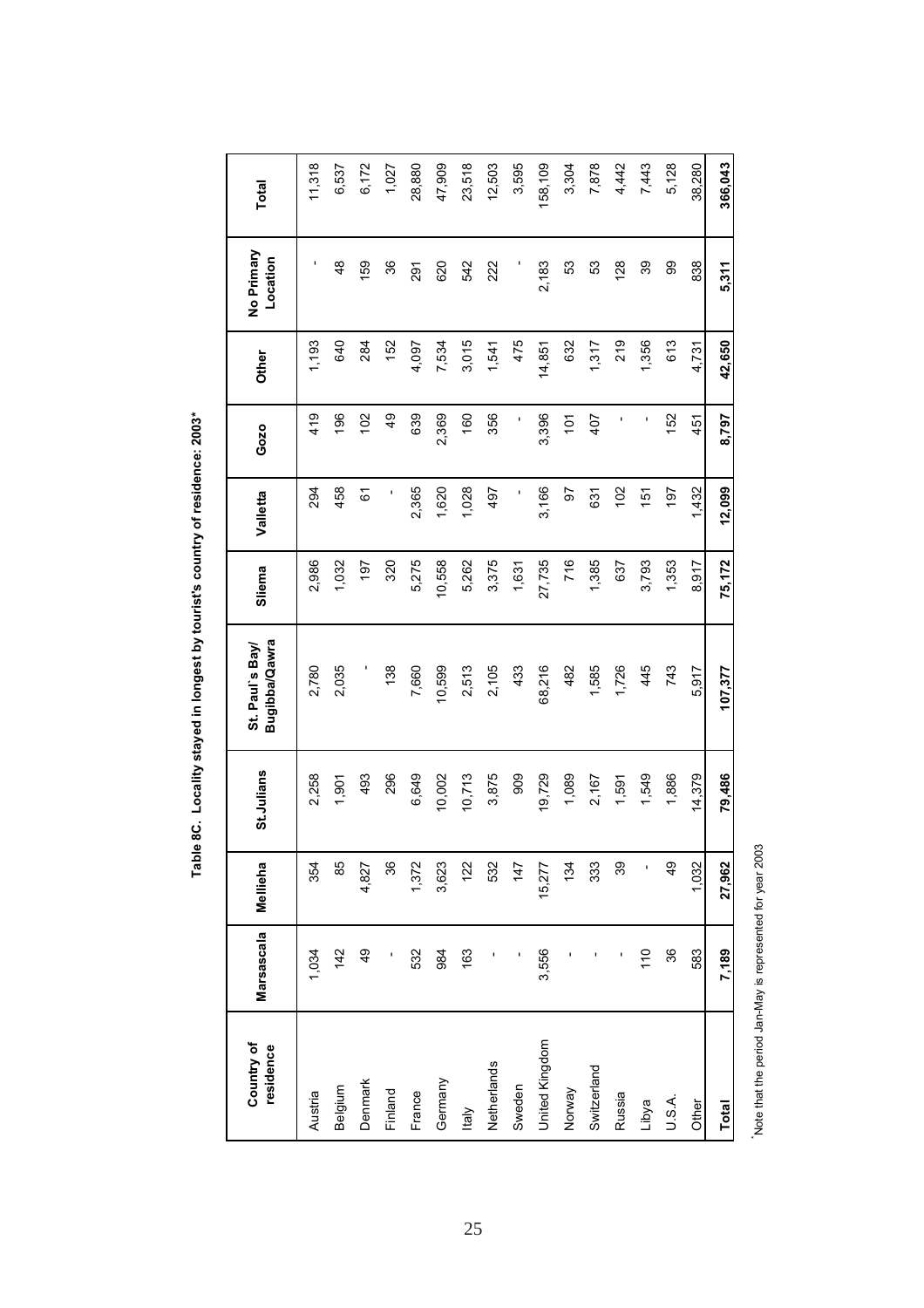| Country of     |         | Package tour |         | Non-package tour |           | <b>Total</b> |
|----------------|---------|--------------|---------|------------------|-----------|--------------|
| residence      | No.     | %            | No.     | %                | No.       | %            |
| Austria        | 20,967  | 2.5          | 4,207   | 1.4              | 25,174    | 2.2          |
| <b>Belgium</b> | 16,724  | 2.0          | 4,910   | 1.7              | 21,634    | 1.9          |
| Denmark        | 17,144  | 2.0          | 2,425   | 0.8              | 19,569    | 1.7          |
| Finland        | 4,015   | 0.5          | 714     | 0.2              | 4,729     | 0.4          |
| France         | 65,222  | 7.7          | 13,515  | 4.6              | 78,737    | 6.9          |
| Germany        | 137,453 | 16.2         | 28,359  | 9.6              | 165,812   | 14.5         |
| Italy          | 50.053  | 5.9          | 28,461  | 9.6              | 78,514    | 6.9          |
| Netherlands    | 40,219  | 4.7          | 9,222   | 3.1              | 49,441    | 4.3          |
| Sweden         | 9,653   | 1.1          | 4,870   | 1.6              | 14,523    | 1.3          |
| United Kingdom | 355,152 | 41.8         | 110.482 | 37.4             | 465.634   | 40.7         |
| Norway         | 9.371   | 1.1          | 1.876   | 0.6              | 11,247    | 1.0          |
| Switzerland    | 18,370  | 2.2          | 8,138   | 2.8              | 26,508    | 2.3          |
| Russia         | 13,173  | 1.6          | 6,348   | 2.1              | 19,521    | 1.7          |
| Libya          | 10,366  | 1.2          | 20.715  | 7.0              | 31,081    | 2.7          |
| U.S.A.         | 5,489   | 0.6          | 7,181   | 2.4              | 12,670    | 1.1          |
| Other          | 76,434  | 9.0          | 43,938  | 14.9             | 120,372   | 10.5         |
| Total          | 849,805 | 100.0        | 295,361 | 100.0            | 1,145,166 | 100.0        |

## **Table 9A. Total air departures of package/non-package tourists by country of residence: 2001**

**Table 9B. Total air departures of package/non-package tourists by country of residence: 2002**

| Country of     | Package tour |       |         | Non-package tour |           | Total |
|----------------|--------------|-------|---------|------------------|-----------|-------|
| residence      | No.          | %     | No.     | $\%$             | No.       | %     |
| Austria        | 15,675       | 1.9   | 3,115   | 1.2              | 18,790    | 1.7   |
| Belgium        | 20,468       | 2.4   | 4,026   | 1.6              | 24,494    | 2.2   |
| <b>Denmark</b> | 15,337       | 1.8   | 1,347   | 0.5              | 16,684    | 1.5   |
| Finland        | 2,797        | 0.3   | 764     | 0.3              | 3,561     | 0.3   |
| France         | 69,426       | 8.2   | 10,342  | 4.1              | 79,768    | 7.3   |
| Germany        | 128,282      | 15.2  | 19,488  | 7.7              | 147,770   | 13.5  |
| Italy          | 45,223       | 5.4   | 24,664  | 9.8              | 69,887    | 6.4   |
| Netherlands    | 37,504       | 4.4   | 4,669   | 1.9              | 42,173    | 3.8   |
| Sweden         | 6,548        | 0.8   | 3,041   | 1.2              | 9,589     | 0.9   |
| United Kingdom | 361,833      | 42.8  | 104,170 | 41.4             | 466,003   | 42.5  |
| Norway         | 8,081        | 1.0   | 1,633   | 0.6              | 9,714     | 0.9   |
| Switzerland    | 18,096       | 2.1   | 4,014   | 1.6              | 22,110    | 2.0   |
| Russia         | 19,892       | 2.4   | 2,436   | 1.0              | 22,328    | 2.0   |
| Libya          | 5,570        | 0.7   | 19,456  | 7.7              | 25,026    | 2.3   |
| U.S.A.         | 5,845        | 0.7   | 5,546   | 2.2              | 11,391    | 1.0   |
| Other          | 84,659       | 10.0  | 42,879  | 17.0             | 127,538   | 11.6  |
| <b>Total</b>   | 845,236      | 100.0 | 251,590 | 100.0            | 1,096,826 | 100.0 |

## **Table 9C. Total air departures of package/non-package tourists by country of residence: 2003\***

| Country of     | Package tour |       |        | Non-package tour |         | Total |
|----------------|--------------|-------|--------|------------------|---------|-------|
| residence      | No.          | $\%$  | No.    | $\%$             | No.     | %     |
| Austria        | 9,718        | 3.6   | 1,600  | 1.6              | 11,318  | 3.1   |
| Belgium        | 5,097        | 1.9   | 1,440  | 1.5              | 6,537   | 1.8   |
| Denmark        | 5,624        | 2.1   | 548    | 0.6              | 6,172   | 1.7   |
| Finland        | 569          | 0.2   | 458    | 0.5              | 1,027   | 0.3   |
| France         | 24,366       | 9.1   | 4,514  | 4.6              | 28,880  | 7.9   |
| Germany        | 38,178       | 14.3  | 9.731  | 9.8              | 47.909  | 13.1  |
| Italy          | 12.720       | 4.8   | 10.798 | 10.9             | 23.518  | 6.4   |
| Netherlands    | 10.738       | 4.0   | 1.765  | 1.8              | 12.503  | 3.4   |
| Sweden         | 1.970        | 0.7   | 1,625  | 1.6              | 3,595   | 1.0   |
| United Kingdom | 119,964      | 44.9  | 38.145 | 38.5             | 158,109 | 43.2  |
| Norway         | 2,185        | 0.8   | 1,119  | 1.1              | 3.304   | 0.9   |
| Switzerland    | 6,090        | 2.3   | 1.788  | 1.8              | 7,878   | 2.2   |
| Russia         | 3,416        | 1.3   | 1,026  | 1.0              | 4,442   | 1.2   |
| Libya          | 2,296        | 0.9   | 5,147  | 5.2              | 7,443   | 2.0   |
| U.S.A.         | 2,018        | 0.8   | 3,110  | 3.1              | 5,128   | 1.4   |
| Other          | 22,057       | 8.3   | 16,223 | 16.4             | 38,280  | 10.5  |
| <b>Total</b>   | 267,006      | 100.0 | 99,037 | 100.0            | 366,043 | 100.0 |

\* Note that the period Jan-May is represented for year 2003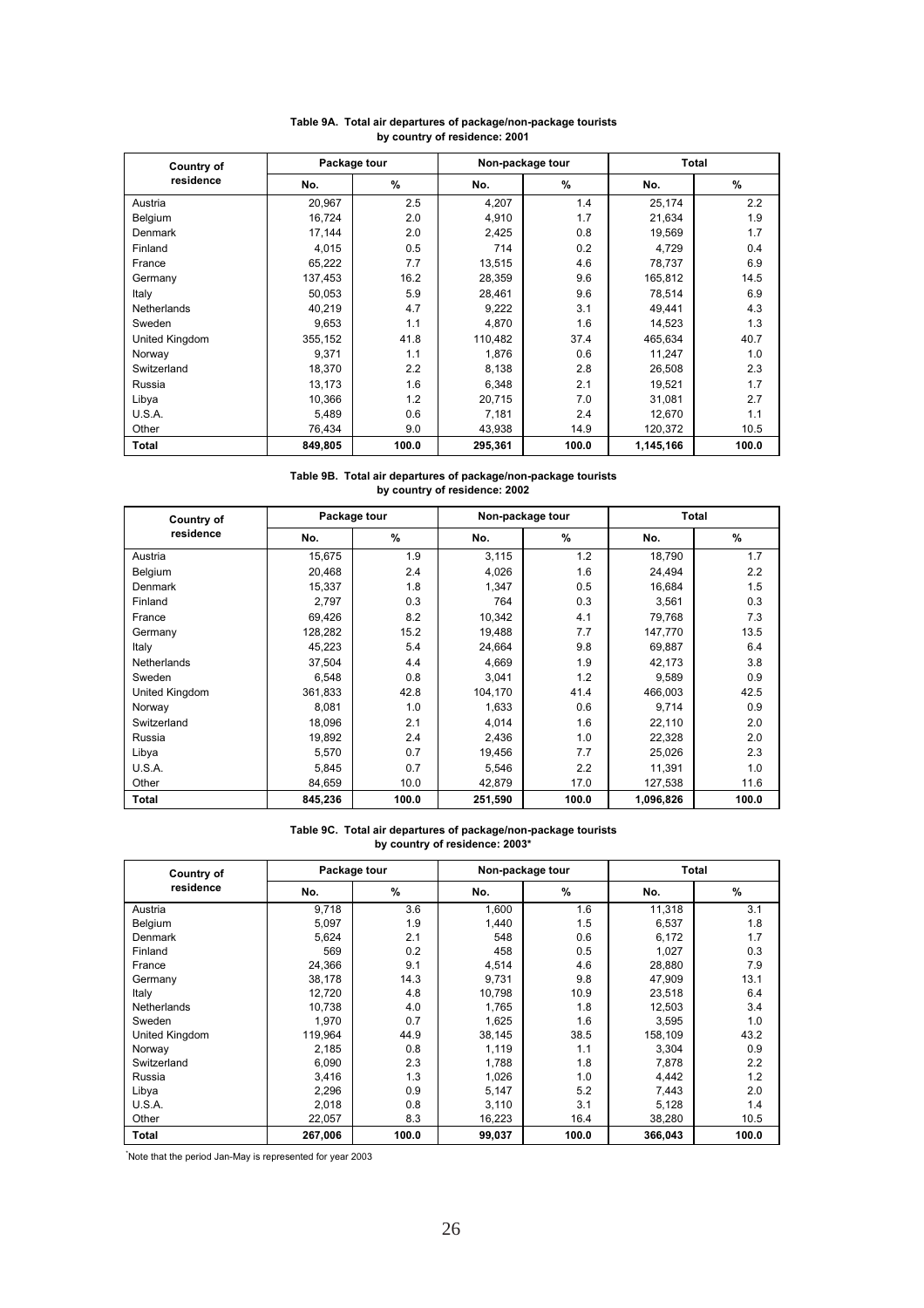| Country of     | <u>ក្នុ</u> | Feb       | Mar       | Apr       | Nay       | $\tilde{z}$ | ξ         | Aug       | Sep       | ö         | $\frac{5}{2}$ | ەم<br>م   | Total      |
|----------------|-------------|-----------|-----------|-----------|-----------|-------------|-----------|-----------|-----------|-----------|---------------|-----------|------------|
| residence      |             |           |           |           |           |             | Ε         |           |           |           |               |           |            |
| Austria        | 28,260      | 9,282     | 123,442   | 54,983    | 53,166    | 62,959      | 14,032    | 16,690    | 64,109    | 60,797    | 67,339        | 5,443     | 560,502    |
| Belgium        | 70,107      | 15,535    | 37,372    | 35,265    | 16,061    | 47,992      | 128,103   | 79,058    | 61,648    | 63,664    | 19,382        | 27,478    | 601,665    |
| Denmark        | 31,593      | 27,801    | 38,346    | 32,844    | 32,105    |             | 51,922    | 4,692     | 15,323    | 7,984     | 9,016         | 37,637    | 289,263    |
| Finland        | ı           |           | 5,534     | 19,977    |           | ı           | 12,968    | 10,318    | 12,421    | 4,277     | 8,245         |           | 73,740     |
| France         | 58,343      | 51,141    | 90,705    | 87,008    | 129,121   | 118,221     | 208,390   | 243,964   | 187,471   | 103,485   | 25,680        | 103,921   | ,507,450   |
| Germany        | 232,143     | 141,375   | 251,409   | 439,712   | 133,821   | 161,982     | 659,738   | 371,939   | 310,863   | 241,820   | 383,179       | 192,513   | 3,520,494  |
| <b>Italy</b>   | 411,575     | 139,340   | 92,895    | 59,514    | 219,839   | 229,363     | 536,009   | 732,726   | 358,830   | 281,412   | 122,640       | 186,437   | 3,470,580  |
| Netherlands    | 171,707     | 42,814    | 48,149    | 100,829   | 90,777    | 86,112      | 151,667   | 87,615    | 166,104   | 154,031   | 45,942        | 37,551    | 1,183,298  |
| Sweden         | 130,823     |           | 63,341    | 82,316    | 77,314    | 102,080     | 52,655    | 60,326    | 32,947    | 49,488    | 4,307         | 20,109    | 675,706    |
| United Kingdom | 958,272     | 427,885   | 471,935   | 727,171   | 826,826   | 749,076     | 1,891,540 | 1,445,475 | 1,789,543 | 1,346,139 | 961,146       | 427,600   | 12,022,608 |
| Norway         |             | 2,669     | 15,590    | 76,863    | 1,162     | 11,936      | 40,636    | 13,198    | 7,209     | 19,959    | 23,595        | 4,230     | 217,047    |
| Switzerland    | 106,919     | 25,371    | 52,641    | 130,547   | 114,124   | 71,310      | 23,533    | 318,075   | 111,112   | 115,996   | 29,856        | 18,650    | 1,118,134  |
| Russia         | 83,023      | 17,254    | 31,255    |           | 92,680    |             | 103,031   | 308,866   | 80,185    | 19,268    | 38,329        | 59,250    | 833, 141   |
| Libya          | 229,129     | 138,045   | 160,491   | 133,901   | 69,884    | 168,450     | 278,543   | 258,817   | 293,403   | 91,712    | 288,151       | 131,499   | 2,442,025  |
| U.S.A.         | 153,395     | 61,031    | 74,654    | 135,814   | 51,320    | 74,728      | 51,778    | 140,198   | 121,309   | 54,219    | 52,668        | 15,091    | 1,086,205  |
| Other          | 862,577     | 200,793   | 330,421   | 398,511   | 213,092   | 224,963     | 646,076   | 1,158,014 | 714,979   | 462,804   | 240,028       | 301,592   | 5,753,850  |
| Total          | 3,527,866   | 1,300,336 | 1,888,180 | 2,715,255 | 2,221,292 | 2,109,172   | 4,950,621 | 5,249,971 | 4,327,456 | 3,177,055 | 2,319,503     | 1,569,001 | 35,355,708 |

Table 10A. Accommodation expenditure of non-package tourists by month and country of residence: 2001 **Table 10A. Accommodation expenditure of non-package tourists by month and country of residence: 2001**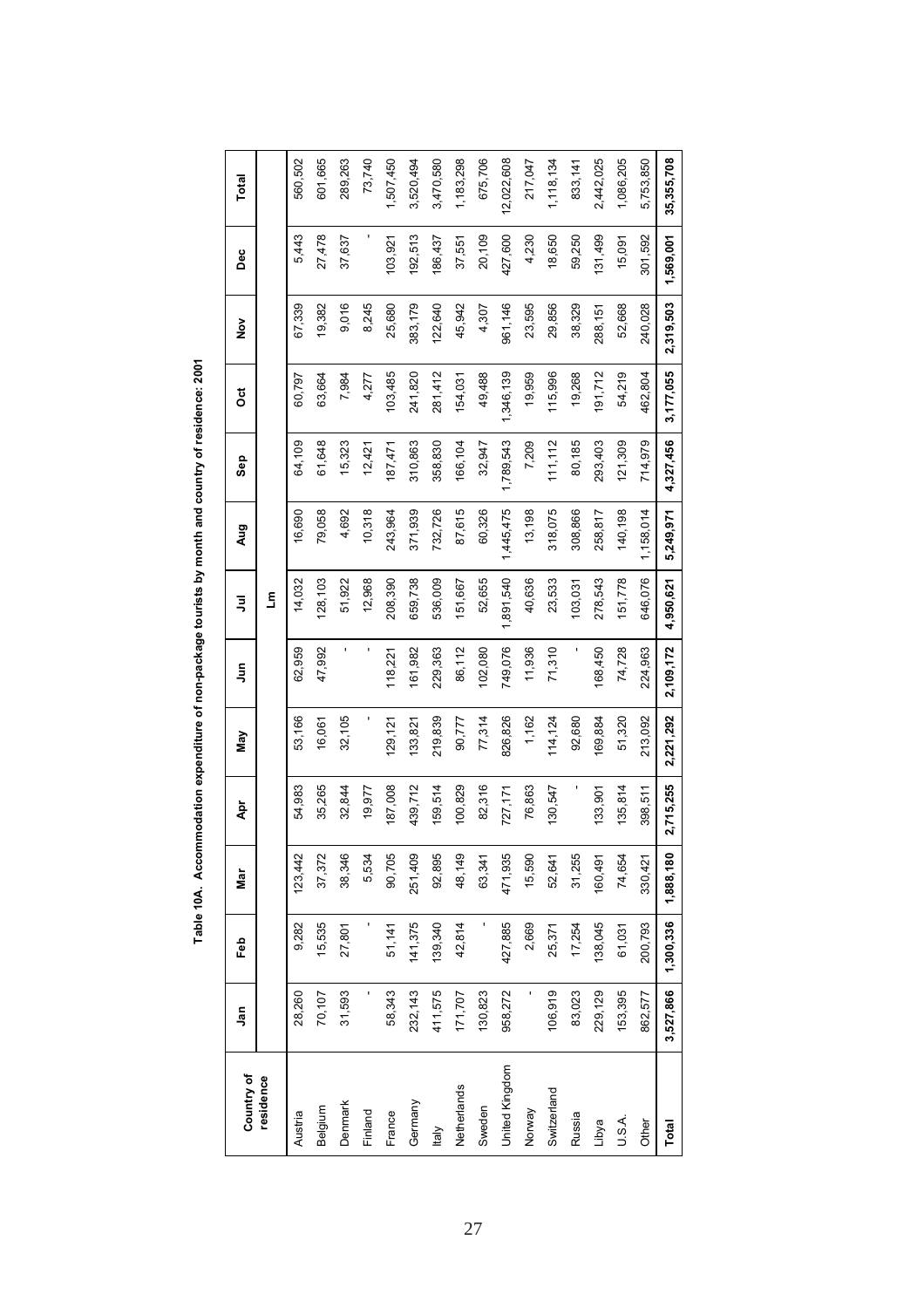Table 10B. Accommodation expenditure of non-package tourists by month and country of residence: 2002 **Table 10B. Accommodation expenditure of non-package tourists by month and country of residence: 2002**

| Country of     | <u>ក្នុ</u> | Feb       | Nar                      | Åpr       | Vay       | S<br>Jun  | ミ         | Aug       | Sep       | ğ         | $\frac{5}{2}$ | Dec       | Total      |
|----------------|-------------|-----------|--------------------------|-----------|-----------|-----------|-----------|-----------|-----------|-----------|---------------|-----------|------------|
| residence      |             |           |                          |           |           |           | ع<br>گ    |           |           |           |               |           |            |
| Austria        | 9,712       | 15,026    | တ<br>33,67               | 5,893     | 63,537    | 25,693    | 73,680    | 29,285    | 19,676    | 23,359    | 59,372        | 10,486    | 379,398    |
| Belgium        | 7,388       | 22,080    | $\infty$<br>21,94        | 40,700    | 47,115    | 8,210     | 118,068   | 72,423    | 21,577    | 9,893     | 107,837       | 19,187    | 496,426    |
| Denmark        |             | 21,303    | 15,147                   | 8,608     | 7,496     | 5,271     | 20,782    | 10,259    | 33,947    | 28,510    | 12,032        | 7,390     | 170,745    |
| Finland        | 9,712       | 17,352    | ⊚<br>5,79                |           | 3,832     | ı         |           | 26,926    | 7,119     | 26,234    | 8,931         |           | 105,905    |
| France         | 60,706      | 60,048    | 158,560                  | 92,769    | 53,158    | 76,909    | 133,267   | 169,094   | 160,197   | 47,022    | 95,738        | 11,771    | 1,319,239  |
| Germany        | 189,076     | 172,945   | 169,630                  | 270,243   | 250,385   | 173,527   | 398,828   | 207,706   | 342,888   | 127,635   | 55,036        | 121,768   | 2,579,667  |
| ltaly          | 518,377     | 152,090   | 255,887                  | 271,225   | 344,998   | 165,166   | 403,273   | 478,686   | 212,066   | 192,492   | 53,542        | 183,071   | 3,330,873  |
| Netherlands    | 26,812      | 26,367    | œ<br>31,94               | 52,194    | 76,365    | 63,563    | 81,669    | 09,175    | 9,919     | 85,076    | 31,443        | 4,185     | 598,716    |
| Sweden         | 24,288      | 24,043    | 16,480                   | 23,323    |           | 23,314    | 106,171   | 28,933    | 2,488     |           | 125,985       | 52,869    | 427,894    |
| United Kingdom | 615,536     | 552,160   | ო<br>602,64              | 711,861   | 1,126,929 | 878,748   | 1,479,314 | 1,613,720 | 970,380   | 893,621   | 799,468       | 561,907   | 10,806,287 |
| Norway         | 20,749      | 9,761     | ω<br>17,03               | 35,986    | 23,635    | 28,080    | 40,572    | 2,007     |           | 12,544    | 4,645         |           | 195,012    |
| Switzerland    | 26,077      | 49,355    | ၜ<br>61,24               | 41,313    | 22,331    | 32,357    | 49,964    | 63,743    | 88,097    | 81,112    | 12,982        | 65,905    | 594,485    |
| Russia         |             | 53,809    | တ<br>21,45               | 16,707    | 27,112    | 11,992    | 183,257   | 11,612    | 14,238    | 30,363    | 43,055        | 13,938    | 427,542    |
| Libya          | 280,071     | 31,208    | $\overline{C}$<br>191,29 | 79,138    | 57,902    | 55,955    | 312,379   | 656,964   | 678,875   | 287,765   | 51,338        | 83,755    | 2,866,642  |
| U.S.A.         | 36,871      | 7,921     | œ<br>57,48               | 41,197    | 48,293    | 50,975    | 107,400   | 187,012   | 55,076    | 19,956    | 79,987        | 95,312    | 787,488    |
| Other          | 534,710     | 255,527   | 403,621                  | 292,149   | 452,062   | 212,528   | 580,397   | 709,366   | 608,410   | 434,595   | 601,285       | 412,284   | 5,496,934  |
| Total          | 2,360,085   | 1,470,995 | 2,063,863                | 1,993,306 | 2,705,150 | 1,912,288 | 4,089,021 | 4,376,911 | 3,224,953 | 2,300,177 | 2,342,676     | 1,743,828 | 30,583,253 |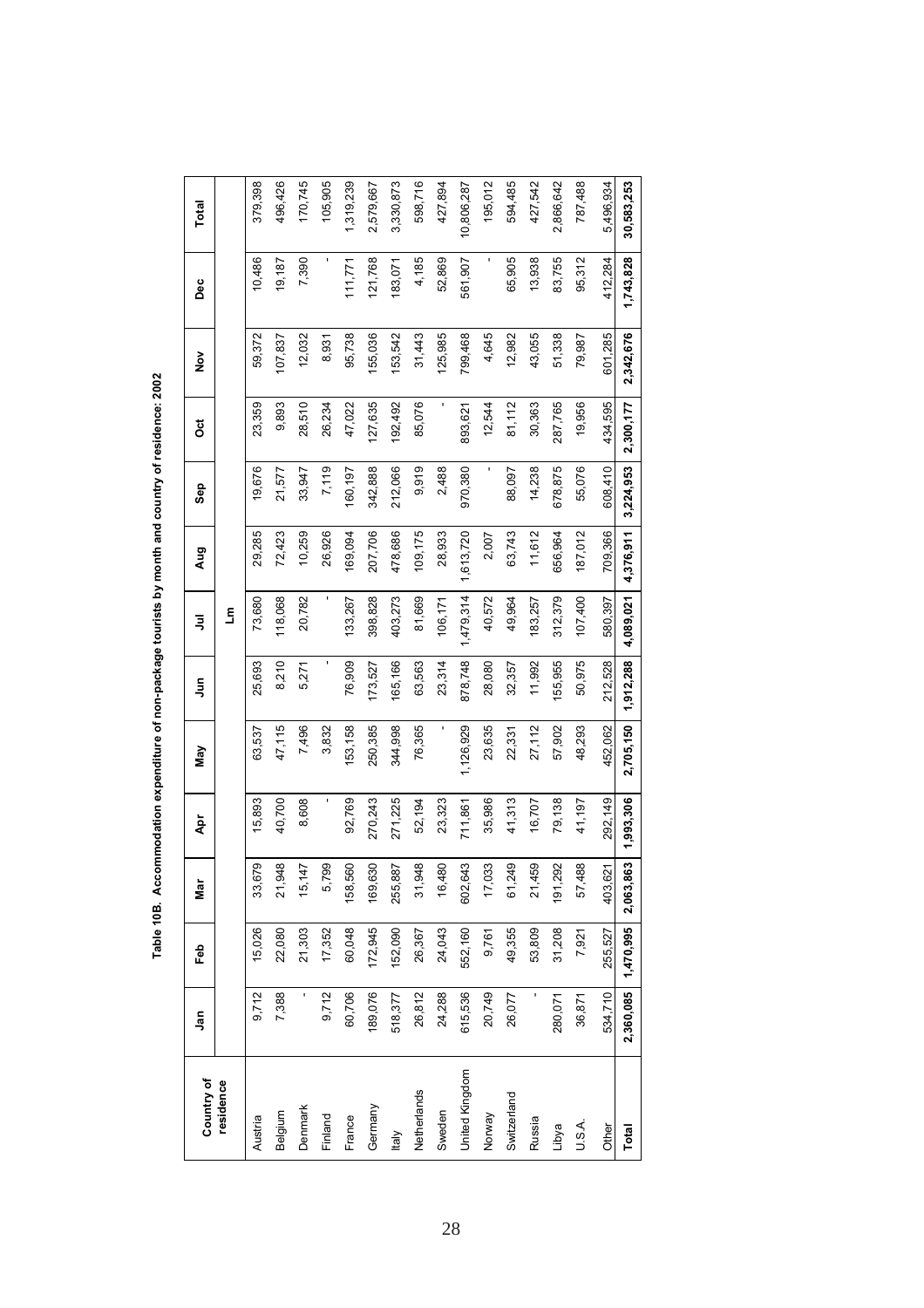| Country of     | Jan                      | Feb       | Mar       | Åpr       | Μaγ       | Total     |
|----------------|--------------------------|-----------|-----------|-----------|-----------|-----------|
| residence      |                          |           | E         |           |           |           |
| Austria        | 22,557                   | 53,012    | 10,132    | 51,621    | 58,297    | 195,619   |
| Belgium        | $\overline{\phantom{a}}$ | 36,868    | 37,031    | 21,418    | 90,273    | 185,590   |
| Denmark        | 24,908                   | 2,194     | 7,310     | 12,868    | 20,498    | 67,778    |
| Finland        |                          | 2,407     | 11,590    | 15,998    | 14,753    | 44,748    |
| France         | 77,603                   | 30,904    | 59,814    | 139,784   | 136,905   | 445,010   |
| Germany        | 211,233                  | 145,580   | 146,923   | 277,422   | 215,253   | 996,411   |
| <b>Italy</b>   | 218,449                  | 174,305   | 124,466   | 169,262   | 342,312   | 1,028,794 |
| Netherlands    | 13,222                   | 40,630    | 27,608    | 32,691    | 94,411    | 208,562   |
| Sweden         | 14,257                   | 3,943     | 31,259    | 83,280    | 52,918    | 185,657   |
| United Kingdom | 567,457                  | 477,002   | 489,637   | 976,873   | 657,195   | 3,168,164 |
| Norway         | 25,262                   | 26,472    | 9,390     | 2,165     | 51,865    | 115,154   |
| Switzerland    | 39,424                   | 61,582    | 15,196    | 51,445    | 76,699    | 244,346   |
| Russia         | 1,837                    | 12,837    | 7,831     | 18,245    | 39,247    | 79,997    |
| Libya          | 108,217                  | 122,538   | 66,042    | 60,697    | 73,949    | 431,443   |
| U.S.A.         | 80,418                   | 30,656    | 95,104    | 47,115    | 115,634   | 368,927   |
| Other          | 330,382                  | 331,078   | 370,221   | 511,220   | 342,770   | 1,885,671 |
| <b>Total</b>   | 1,735,226                | 1,552,008 | 1,509,554 | 2,472,104 | 2,382,979 | 9,651,871 |
|                |                          |           |           |           |           |           |

Table 10C. Accommodation expenditure of non-package tourists by month and country of residence: 2003\* **Table 10C. Accommodation expenditure of non-package tourists by month and country of residence: 2003\***

Note that the period Jan-May is represented for year 2003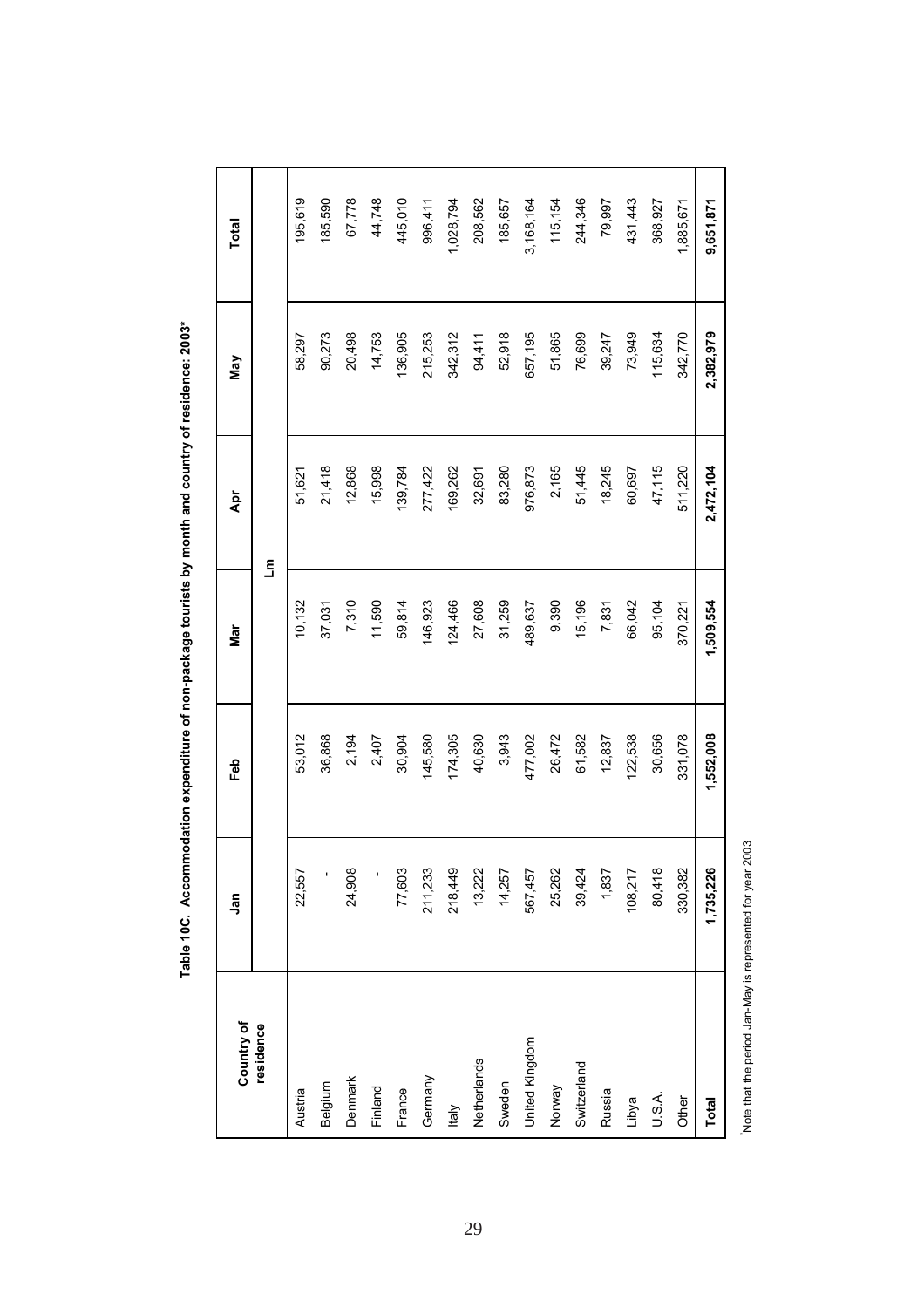| Country of | ۹n        | م<br>م    | <u>ोह</u>  | Ā          | Vay        | $\bar{5}$  | $\overline{5}$ | Aug        | Sep        | ğ          | $\frac{8}{2}$ | pec       | Total       |
|------------|-----------|-----------|------------|------------|------------|------------|----------------|------------|------------|------------|---------------|-----------|-------------|
|            |           |           |            |            |            |            | £              |            |            |            |               |           |             |
|            | 214,598   | 114,229   | 509,994    | 954,364    | 772,901    | 546,560    | 377,436        | 318,997    | 424,343    | 427,962    | 235,03        | 84,228    | 4,980,643   |
|            | 22,565    | 46,550    | 84,905     | 405,010    | 301,342    | 495,169    | 638,949        | 899,867    | 654,151    | 445,417    | 183,230       | 80,712    | 4,257,867   |
|            | 100,759   | 114,092   | 635,665    | 259,906    | 427,858    | 346,449    | 449,466        | 434,879    | 327,275    | 460,016    | 81,206        | 191,661   | 3,929,232   |
|            |           |           | 54,407     | 151,119    | 137,259    | 60,459     | 111,395        |            |            | 346,115    | 65,649        | 42,304    | 968,707     |
|            | 334,977   | 549,576   | 763,209    | 1,717,119  | 1,600,191  | 2,052,473  | 1,442,001      | 2,732,280  | 1,867,531  | 1,111,158  | 649,394       | 200,076   | 5,019,985   |
|            | 898,950   | 1,787,125 | 2,808,126  | 3,200,881  | 3,087,136  | 3,094,348  | 3,273,408      | 4,041,752  | 3,479,601  | 3,707,040  | 1,662,474     | 1,124,090 | 32,164,931  |
|            | 686,033   | 248,645   | 730,773    | 955,275    | 880,757    | 639,164    | 1,296,100      | 4,015,229  | 1,603,600  | 298,031    | 312,386       | 257,873   | 11,923,866  |
|            | 170,758   | 132,056   | 543,535    | 419,623    | 820,834    | 1,279,093  | 1,167,062      | 1,974,601  | 1,061,675  | 911,368    | 387,832       | 140,583   | 9,009,020   |
|            | 25,016    | 44,804    | 51,592     | 178,856    | 225,745    | 249,679    | 568,275        | 306,052    | 273,809    | 389,868    | 89,404        | 20,371    | 2,423,471   |
|            | 3,526,691 | 3,569,116 | 7,010,896  | 7,546,706  | 8,115,678  | 8,297,336  | 8,963,771      | 12,986,318 | 10,330,623 | 10,548,365 | 6,104,849     | 3,214,772 | 90,215,121  |
|            | 17,300    | 74,446    | 270,475    | 354,884    | 137,892    | 280,262    | 499,685        | 191,407    | 104,238    | 400,108    | 132,686       | 46,459    | 2,509,842   |
|            | 190,060   | 154,929   | 1,018,983  | 602,519    | 495,296    | 379,959    | 484,374        | 374,416    | 443,599    | 759,817    | 301,117       | 61,500    | 5,266,569   |
|            | 38,983    |           | 45,557     | 115,823    | 164,038    | 293,263    | 567,025        | 995,151    | 649,168    | 377,270    | 175,442       |           | 3,421,720   |
|            | 143,207   | 53,546    | 269,298    | 351,578    | 92,312     | 117,015    | 56,292         | 483,812    | 365,349    | 114,281    | 19,300        | 123,252   | 2,289,242   |
|            | 122,420   | 195,422   | 376,670    | 297,324    | 239,185    | 140,407    | 57,336         | 71,448     | 80,453     | 198,284    | 175,137       | 129,77    | 2,083,857   |
|            | 1,317,068 | 708,739   | 1,612,863  | 1,407,002  | 890,451    | 1,682,93   | 2,717,089      | 4,107,093  | 2,460,928  | 1,124,396  | 977,270       | 647,943   | 9,653,773   |
|            | 7,809,385 | 7,793,275 | 16,786,948 | 18,917,989 | 18,388,875 | 19,954,567 | 22,769,664     | 33,933,302 | 24,126,343 | 21,619,496 | 11,652,407    | 6,365,595 | 210,117,846 |
|            |           |           |            |            |            |            |                |            |            |            |               |           |             |

Table 11A. Tourist expenditure on package tours by month and country of residence: 2001 **Table 11A. Tourist expenditure on package tours by month and country of residence: 2001**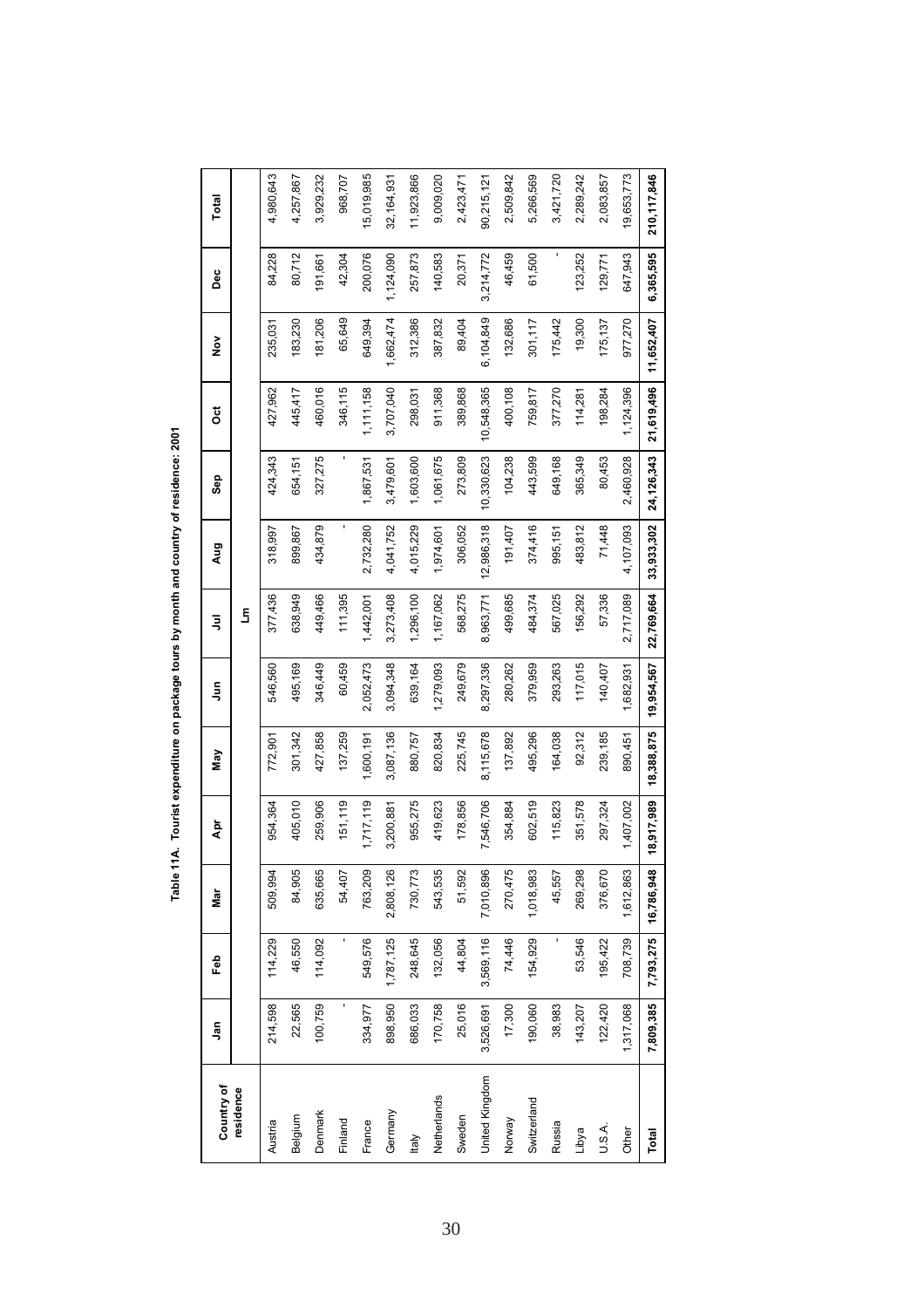| Country of     | ູ່ສຸດ     | Feb       | Nar        | ٩pr        | Vay          | $\bar{5}$  | $\bar{z}$  | Aug        | Sep        | ö          | $\frac{5}{2}$ | ەم<br>م   | Total       |
|----------------|-----------|-----------|------------|------------|--------------|------------|------------|------------|------------|------------|---------------|-----------|-------------|
| residence      |           |           |            |            |              |            | ξ          |            |            |            |               |           |             |
| Austria        | 100,623   | 173,443   | 487,342    | 340,373    | 549,725      | 356,148    | 318,314    | 385,145    | 441,789    | 552,954    | 56,219        | 14,547    | 3,876,622   |
| Belgium        | 56,555    | 120,549   | 145,335    | 216,970    | 461,720      | 551,964    | ,295,383   | ,012,703   | 830,341    | 533,875    | 249,010       | 97,927    | 5,572,332   |
| Denmark        | 153,723   | 207,801   | 444,803    | 303,350    | 309,134      | 414,559    | 473,434    | 298,892    | 408,918    | 347,457    | 156,499       | 227,311   | 3,745,881   |
| Finland        | ı         | 24,564    | 66,752     | 69,541     | 160,850      |            | 61,671     | 108,516    | 43,944     | 107,775    | 132,878       | ı         | 776,491     |
| France         | 321,002   | 553,013   | 928,366    | ,821,778   | 2,373,243    | 1,831,101  | 2,116,946  | 2,928,319  | 901,006    | ,315,674   | 664,918       | 386,548   | 17,141,914  |
| Germany        | 904,284   | 1,468,792 | 2,555,089  | 2,785,361  | 2,654,820    | 3,026,466  | 2,715,559  | 3,895,371  | 4.204.069  | 5,287,772  | ,618,562      | 1,441,312 | 32,557,457  |
| ltaly          | 604,057   | 493,507   | 624,991    | 957,441    | 326,155      | 872,064    | 1,885,703  | 3,093,606  | ,622,226   | 282,845    | 322,619       | 215,559   | 11,300,773  |
| Netherlands    | 170,371   | 131,228   | 412, 157   | 637,343    | 888,089      | 923,904    | 1,179,259  | 2,069,214  | 753,475    | ,317,018   | 314,738       | 53,727    | 8,850,523   |
| Sweden         | 16,588    | 21,681    | 70,487     | 163,739    | 125,000      | 164,988    | 240,246    | 275,493    | 145,651    | 222,670    | 196,463       | 31,109    | 1,674,115   |
| United Kingdom | 3,745,109 | 3,890,305 | 6,851,277  | 7,278,075  | 946,761<br>ق | 9,553,033  | 0,008,919  | 12,907,168 | 11,218,762 | 2,839,902  | 5,523,926     | 3,795,694 | 94,558,931  |
| Norway         | 27,502    | 68,938    | 272,249    | 377,583    | 249,833      | 228,707    | 403,245    | 254,147    | 157,818    | 272,334    | 108,949       | 57,931    | 2,479,236   |
| Switzerland    | 375,484   | 59,308    | 292,732    | 442,209    | 319,312      | 472, 157   | 510,608    | 603,386    | 601,353    | 929,882    | 331,615       | 125,050   | 5,063,096   |
| Russia         | 129,205   | 39,775    | 63,943     | 23,482     | 564,101      | 338,241    | ,302,817   | ,566,793   | 887,996    | 581,900    | 283,063       | 27,568    | 5,908,884   |
| Libya          | 154,111   | 150,410   | 81,038     | 210,368    | 230,594      | 18,581     | 24,800     | 18,483     | 7,993      | 5,847      | 101,673       | 54,042    | 1,057,940   |
| U.S.A.         | 144,940   | 276,891   | 247,224    | 229,569    | 346,779      | 229,876    | 29,948     | 428,929    | 185,840    | 235,259    | 146,060       | 153,995   | 2,655,310   |
| Other          | 789,937   | 567,344   | 1,758,644  | ,273,135   | 1,162,473    | 1,468,021  | 3,175,270  | 5,095,109  | 2,733,463  | 1,476,070  | 1,277,078     | 898,758   | 21,675,302  |
| Total          | 7,693,491 | 8,247,549 | 15,302,429 | 17,230,317 | 17,668,589   | 20,449,810 | 25,742,122 | 34,941,274 | 26,144,644 | 26,309,234 | 11,584,270    | 7,581,078 | 218,894,807 |

Table 11B. Tourist expenditure on package tours by month and country of residence: 2002 **Table 11B. Tourist expenditure on package tours by month and country of residence: 2002**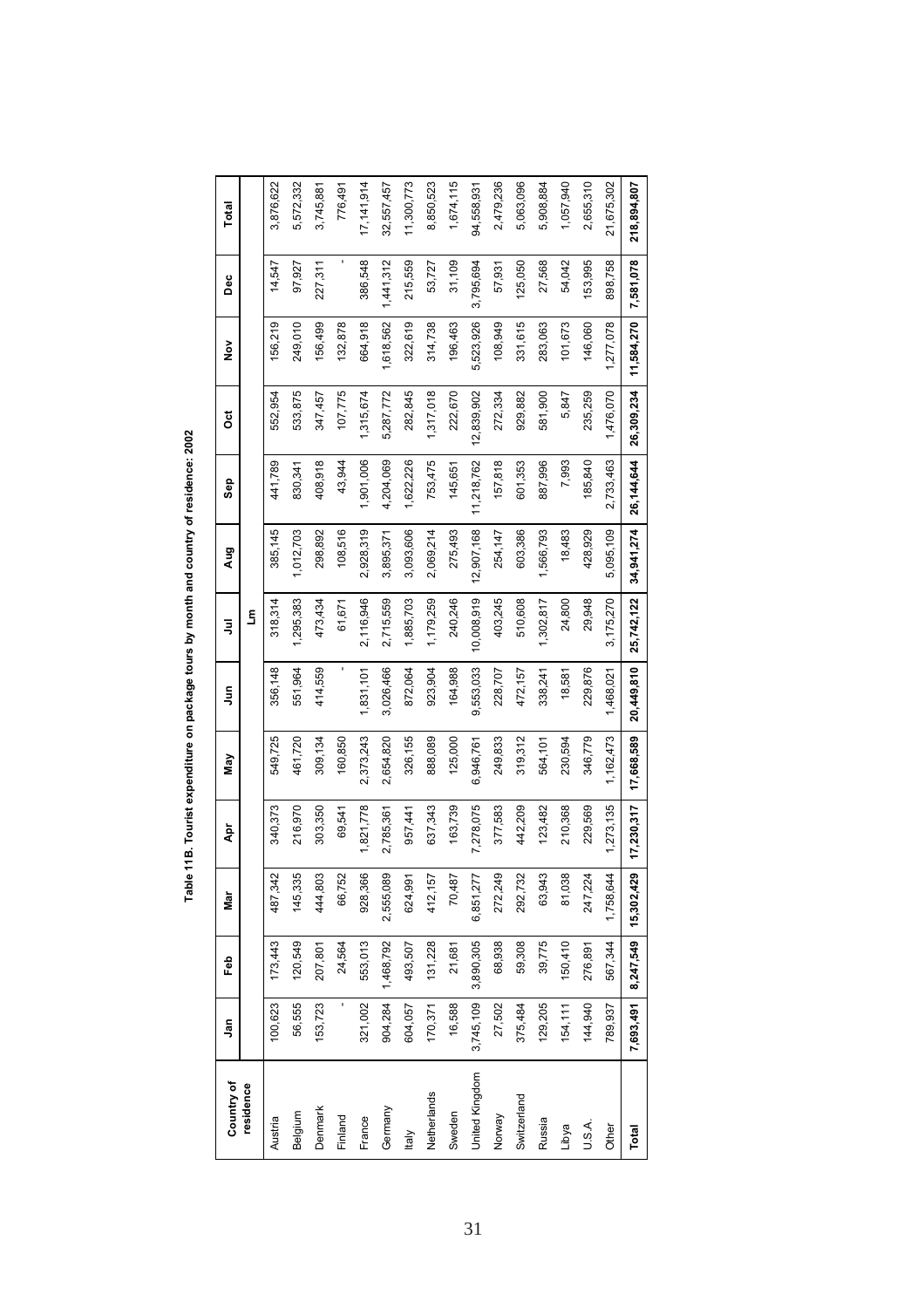| Country of     | ឹ         | م<br>س    | Mar        | Āpr        | Nay        | Total      |
|----------------|-----------|-----------|------------|------------|------------|------------|
| residence      |           |           |            | £          |            |            |
| Austria        | 108,001   | 74,093    | 128,837    | 1,016,039  | 1,040,575  | 2,367,545  |
| Belgium        | 100,311   | 65,614    | 220,884    | 381,310    | 729,786    | 1,497,905  |
| Denmark        | 42,041    | 63,131    | 184,442    | 462,154    | 571,085    | 1,322,853  |
| Finland        |           | 11,847    | 12,531     | 167,738    | 28,695     | 220,811    |
| France         | 416,403   | 506,477   | 847,015    | 1,705,795  | 2,790,750  | 6,266,440  |
| Germany        | 835,188   | 1,004,572 | 2,556,407  | 3,176,136  | 2,471,466  | 10,043,769 |
| <b>Italy</b>   | 526,022   | 134,776   | 644,146    | 808,096    | 748,416    | 2,861,456  |
| Netherlands    | 165,961   | 110,996   | 502,505    | 768,885    | 741,199    | 2,289,546  |
| Sweden         | 31,179    | 24,183    | 81,769     | 139,881    | 234,107    | 511,119    |
| United Kingdom | 4,633,330 | 4,026,491 | 5,237,306  | 6,956,268  | 6,847,167  | 27,700,562 |
| Norway         | 10,468    | 113,757   | 206,331    | 94,478     | 281,504    | 706,538    |
| Switzerland    | 233,542   | 211,841   | 527,776    | 583,867    | 368,830    | 1,925,856  |
| Russia         | 93,551    | 79,128    | 129,041    | 168,703    | 351,101    | 821,524    |
| Libya          | 86,375    | 46,819    | 129,998    | 152,414    | 163,857    | 579,463    |
| U.S.A.         | 375,396   | 101,883   | 177,988    | 158,988    | 270,297    | 1,084,552  |
| Other          | 1,363,938 | 973,288   | 1,031,765  | 1,549,204  | 1,439,104  | 6,357,299  |
| Total          | 9,021,706 | 7,548,896 | 12,618,741 | 18,289,956 | 19,077,939 | 66,557,238 |

Table 11C. Tourist expenditure on package tours by month and country of residence: 2003\* **Table 11C. Tourist expenditure on package tours by month and country of residence: 2003\***

Note that the period Jan-May is represented for year 2003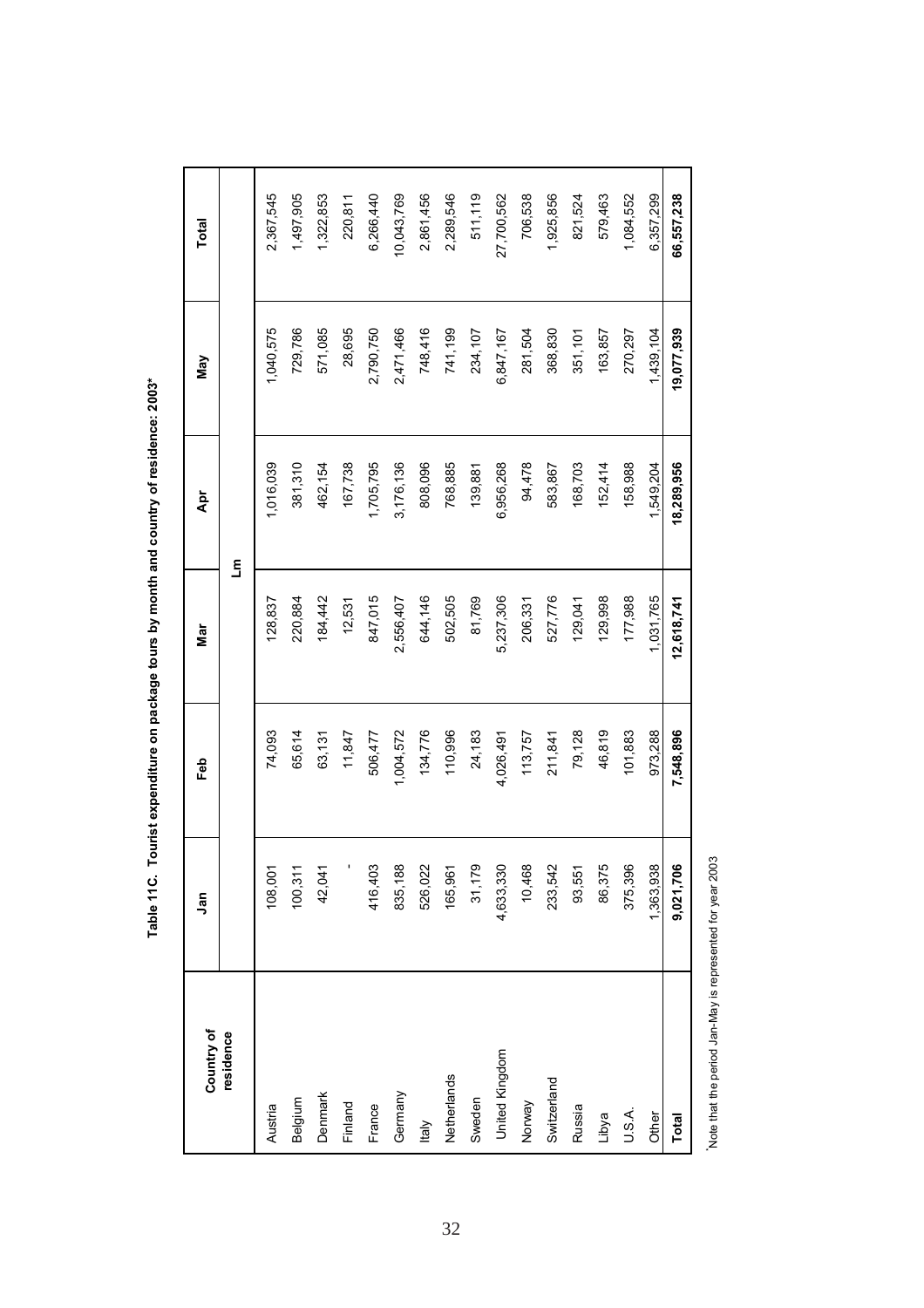| Country of     | <u>ក្នុ</u> | Feb       | nar<br>⊠  | ۵p           | Νay       | $\tilde{z}$ | ξ          | Aug          | Sep        | ö          | $\frac{5}{2}$ | pe<br>De  | Total       |
|----------------|-------------|-----------|-----------|--------------|-----------|-------------|------------|--------------|------------|------------|---------------|-----------|-------------|
| residence      |             |           |           |              |           |             | Ε          |              |            |            |               |           |             |
| Austria        | 72,405      | 46,541    | 246,597   | 292,671      | 295,068   | 235,564     | 215,682    | 137,971      | 239,171    | 190,192    | 52,347        | 40,304    | 2,164,513   |
| Belgium        | 60,623      | 26,917    | 56,593    | 52,865       | 121,523   | 241,702     | 427,471    | 474,381      | 402,366    | 227,718    | 118,804       | 78,271    | 2,389,234   |
| Denmark        | 137,010     | 56,096    | 226,101   | 115,234      | 186,944   | 147,976     | 269,607    | 222,906      | 179,025    | 242,775    | 68,864        | 117,517   | 1,970,055   |
| Finland        |             | ı         | 14,347    | 56,532       | 50,370    | 19,756      | 44,414     | 10,462       | 10,104     | 186,210    | 36,663        | 54,929    | 483,787     |
| France         | 136,556     | 213,355   | 249,827   | 604,532      | 636,455   | 720,792     | 786,848    | 1,119,335    | 869,224    | 495,900    | 246,546       | 171,072   | 6,250,442   |
| Germany        | 442,790     | 838,285   | 1,316,651 | 1,315,998    | 1,233,807 | 1,186,878   | 1,796,651  | 1,757,585    | 1,638,302  | ,803,362   | 833,166       | 580,420   | 14,743,895  |
| ltaly          | 447,495     | 196,439   | 350,580   | 449,914      | 464,696   | 452,004     | 994,876    | 1,990,480    | 882,079    | 355,567    | 273,361       | 368,248   | 7,225,739   |
| Netherlands    | 130,391     | 93,580    | 317,278   | 348,995      | 457,427   | 768,555     | 609,097    | 878,342      | 579,360    | 615,535    | 208,328       | 83,047    | 5,089,935   |
| Sweden         | 52,916      | 62,582    | 47,820    | 179,617      | 154,857   | 225,602     | 348,669    | 188,854      | 157,713    | 252,911    | 43,385        | 12,690    | 1,727,616   |
| United Kingdom | 2,072,647   | 2,169,899 | 3,473,377 | 3,806,237    | 4,722,931 | 4,945,449   | 6,467,009  | 7,436,793    | 7,428,737  | 6,871,731  | 3,944,241     | 2,147,698 | 55,486,749  |
| Norway         | 27,680      | 30,306    | 116,517   | 241,845      | 59,146    | 152,382     | 346,884    | 135,343      | 84,332     | 255,964    | 63,549        | 38,828    | 1,552,776   |
| Switzerland    | 96,775      | 96,759    | 211,746   | 292,676      | 259,301   | 189,418     | 224,403    | 490,349      | 240,963    | 419,040    | 146,546       | 29,893    | 2,697,869   |
| Russia         | 89,587      | 25,636    | 54,974    | 66,768       | 66,343    | 106,333     | 373,406    | 700,068      | 338,663    | 229,457    | 113,552       | 27,613    | 2,292,400   |
| Libya          | 268,527     | 213,225   | 393,635   | 221,527      | 83,415    | 54,201      | 321,805    | 421,356      | 425,724    | 286,198    | 257,415       | 177,363   | 3,324,391   |
| U.S.A.         | 148,564     | 83,661    | 197,866   | 40,851       | 202,188   | 148,225     | 190,837    | 169,029      | 212,411    | 85,108     | 199,428       | 51,747    | 1,829,915   |
| Other          | 1,127,312   | 521,825   | 633,550   | 780,265      | 713,511   | 1,234,109   | 2,228,087  | 2,994,701    | 1,957,416  | 1,237,991  | 759,767       | 637,520   | 14,826,054  |
| Total          | 5,311,278   | 4,675,106 | 7,907,459 | 066,527<br>శ | 9,907,982 | 10,928,946  | 15,645,746 | 19, 127, 955 | 15,645,590 | 13,755,659 | 7,465,962     | 4,617,160 | 124,055,370 |

Table 12A. Other expenditure of package/non-package tourists by month and country of residence: 2001 **Table 12A. Other expenditure of package/non-package tourists by month and country of residence: 2001**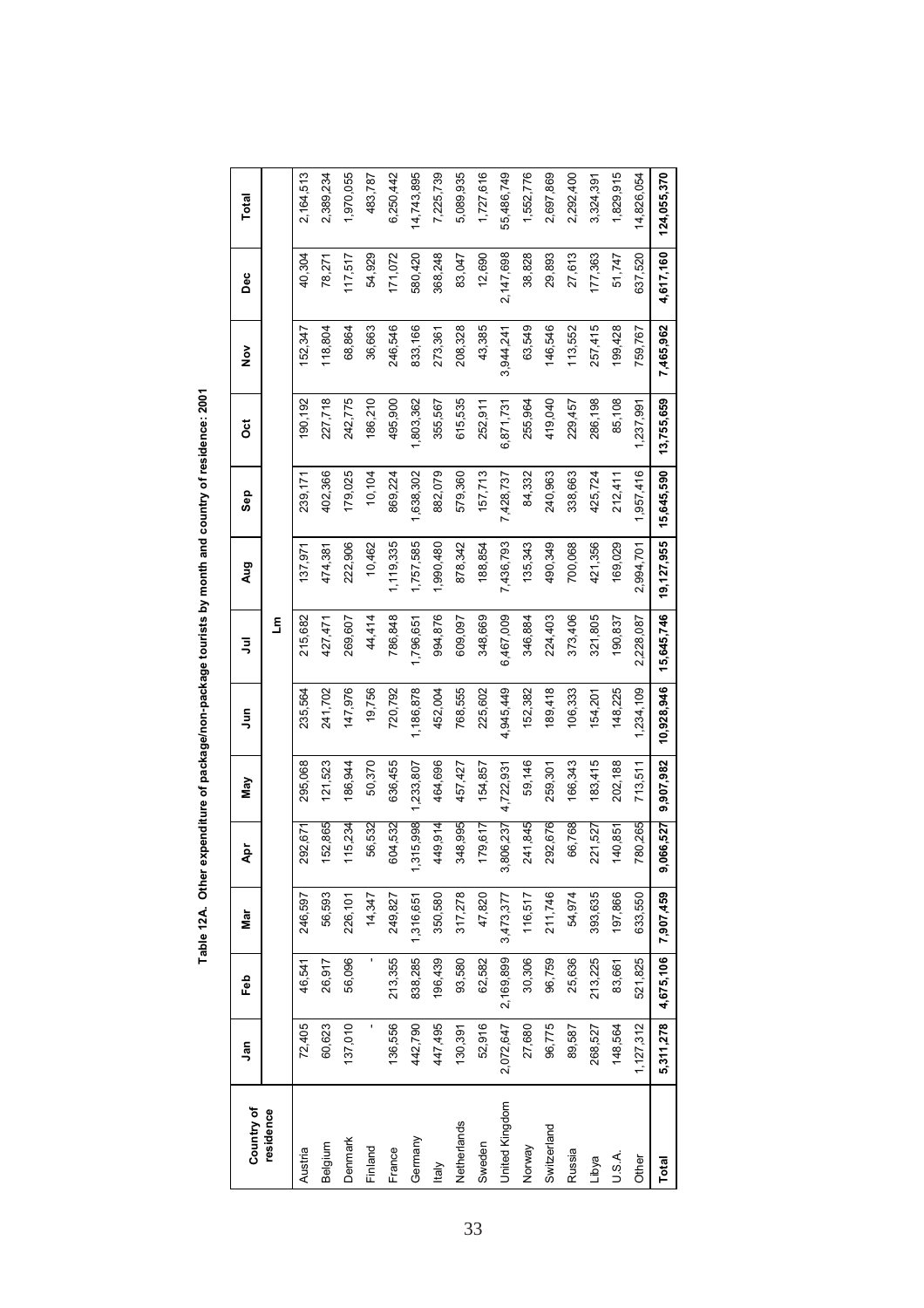| Country of     | Jan       | Feb       | Nar       | Ąpr       | Νay        | $\tilde{z}$ | ミ          | <b>Aug</b> | Sep        | ğ          | $\frac{5}{2}$ | Dec       | Total       |
|----------------|-----------|-----------|-----------|-----------|------------|-------------|------------|------------|------------|------------|---------------|-----------|-------------|
| residence      |           |           |           |           |            |             | ξ          |            |            |            |               |           |             |
| Austria        | 58,280    | 139,638   | 192,293   | 27,267    | 303,853    | 175,255     | 177,062    | 227,212    | 183,229    | 234,039    | 88,763        | 15,466    | 1,922,357   |
| Belgium        | 20,385    | 41,565    | 79,268    | 88,274    | 221,910    | 207,869     | 621,957    | 425,959    | 353,195    | 237,200    | 230,834       | 60,129    | 2,588,545   |
| Denmark        | 82,695    | 122,530   | 176,857   | 67,099    | 179,070    | 188,230     | 205,118    | 134,733    | 199,533    | 210,615    | 133,751       | 144,758   | 1,944,988   |
| Finland        | 2,294     | 18,776    | 42,514    | 63,880    | 42,887     |             | 26,875     | 83,107     | 32,989     | 61,475     | 76,933        |           | 451,731     |
| France         | 153,318   | 233,130   | 332,070   | 724,779   | 1,044,482  | 698,555     | 845,303    | 1,279,796  | 997,633    | 597,466    | 418,631       | 271,220   | 7,596,383   |
| Germany        | 497,882   | 655,100   | 1,099,488 | 1,249,494 | 1,274,417  | 1,440,161   | 1,485,680  | 1,565,282  | 1,932,924  | 2,186,182  | 924,832       | 639,832   | 14,951,274  |
| <b>Italy</b>   | 531,385   | 241,193   | 399,582   | 623,743   | 335,178    | 636,209     | 904,124    | 1,585,455  | 820,604    | 360,517    | 297,159       | 279,981   | 7,015,129   |
| Netherlands    | 87,404    | 76,304    | 237,457   | 307,788   | 460,834    | 528,235     | 640,857    | 1,166,801  | 397,645    | 698,041    | 185,158       | 37,273    | 4,823,798   |
| Sweden         | 51,500    | 87,151    | 44,758    | 82,141    | 64,996     | 137,417     | 205,425    | 165,392    | 72,773     | 57,616     | 210,573       | 93,765    | 1,273,509   |
| United Kingdom | 2,507,902 | 2,353,875 | 4,509,359 | 4,422,487 | 4,831,807  | 6,885,028   | 6,776,308  | 8,199,084  | 6,878,792  | 7,747,415  | 4,330,077     | 2,889,108 | 62,331,242  |
| Norway         | 23,246    | 34,963    | 95,573    | 139,028   | 146,660    | 101,158     | 249,129    | 98,863     | 69,810     | 144,937    | 212,605       | 20,739    | 1,336,712   |
| Switzerland    | 144,526   | 59,784    | 175,480   | 68,910    | 187,092    | 196,495     | 209,853    | 198,006    | 306,851    | 360,526    | 174,956       | 139,515   | 2,321,994   |
| Russia         | 58,470    | 53,222    | 36,462    | 65,648    | 333,255    | 226,379     | 759,797    | 654,771    | 444,261    | 240,381    | 171,687       | 155,271   | 3,199,605   |
| Libya          | 276,491   | 89,578    | 262,727   | 77,215    | 164,242    | 194,356     | 264,790    | 442,006    | 319,882    | 323,923    | 256,880       | 430,246   | 3,202,337   |
| U.S.A.         | 93,434    | 54,773    | 198,092   | 51,221    | 113,796    | 260,988     | 137,474    | 375,580    | 144,316    | 60,365     | 107,085       | 200,529   | 1,897,652   |
| Other          | 795,685   | 445,057   | 993,856   | 864,072   | 1,087,306  | 1,556,777   | 2.484.046  | 3,525,352  | 2.059.431  | 1,204,289  | 1,066,940     | 1,122,586 | 17,205,397  |
| Total          | 5,384,897 | 4,706,639 | 8,875,836 | 9,423,046 | 10,791,785 | 13,433,112  | 15,993,799 | 20,127,400 | 15,213,868 | 14,724,988 | 8,886,864     | 6,500,419 | 134,062,653 |

Table 12B. Other expenditure of package/non-package tourists by month and country of residence: 2002 **Table 12B. Other expenditure of package/non-package tourists by month and country of residence: 2002**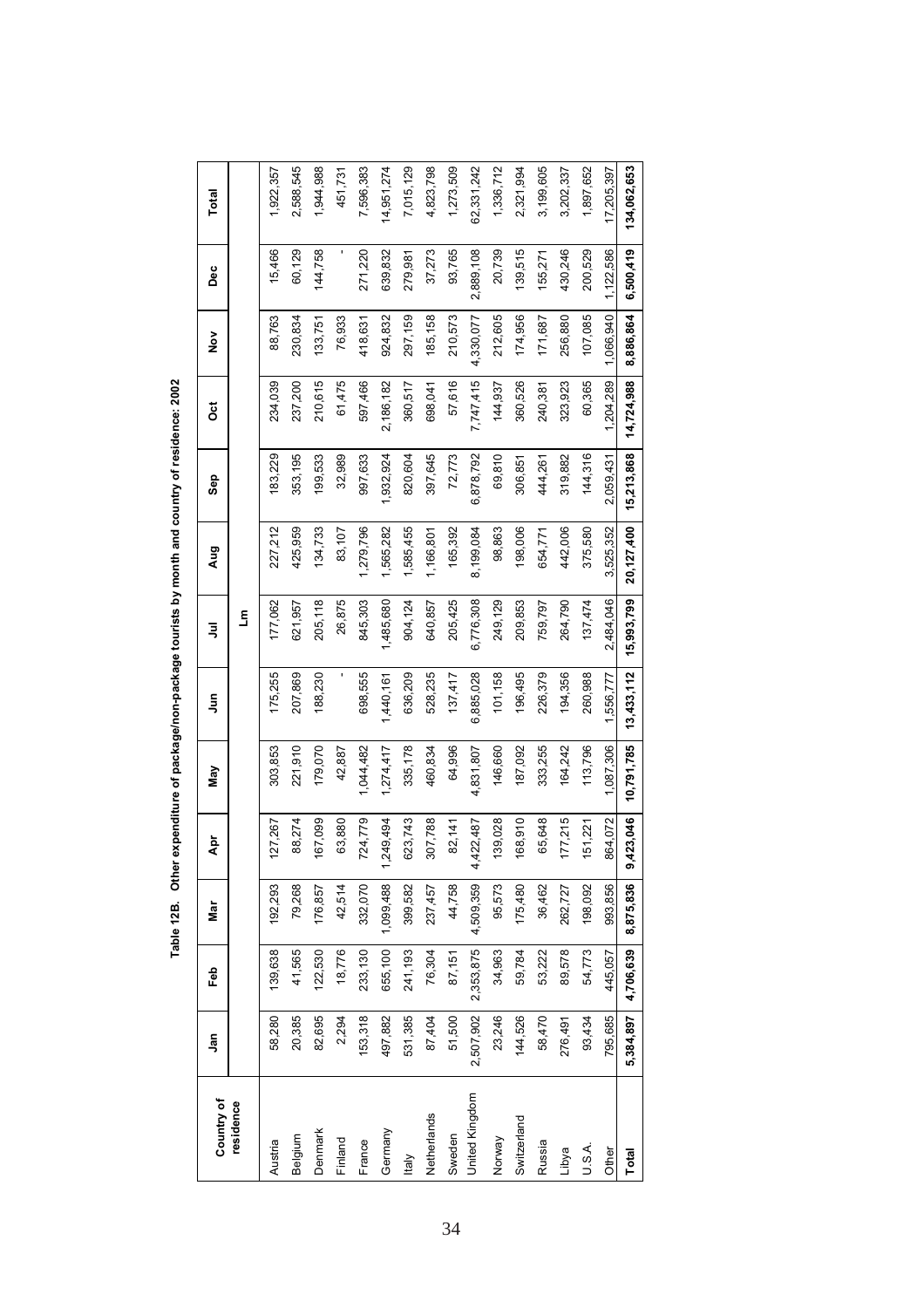|                      | Jan       | Feb       | Nar       | Åpr        | Nay        | Total      |
|----------------------|-----------|-----------|-----------|------------|------------|------------|
| Country of residence |           |           |           | ع<br>آ     |            |            |
| Austria              | 56,495    | 55,504    | 68,309    | 332,489    | 399,454    | 912,251    |
| Belgium              | 32,934    | 63,403    | 91,957    | 138,176    | 274,935    | 601,405    |
| Denmark              | 121,650   | 47,401    | 124,436   | 258,354    | 246,184    | 798,025    |
| Finland              |           | 14,081    | 13,355    | 68,395     | 118,605    | 214,436    |
| France               | 241,018   | 181,971   | 354,986   | 712,814    | 1,373,866  | 2,864,655  |
| Germany              | 619,788   | 502,704   | 963,559   | 1,348,901  | 1,072,984  | 4,507,936  |
| Italy                | 381,829   | 401,521   | 529,081   | 502,759    | 553,094    | 2,368,284  |
| Netherlands          | 74,474    | 171,310   | 314,766   | 318,812    | 539,867    | 1,419,229  |
| Sweden               | 38,806    | 11,969    | 54,754    | 151,693    | 185,903    | 443,125    |
| United Kingdom       | 3,236,696 | 3,090,741 | 4,223,579 | 4,612,546  | 5,219,979  | 20,383,541 |
| Norway               | 26,890    | 124,419   | 161,205   | 160,715    | 141,663    | 614,892    |
| Switzerland          | 95,555    | 126,309   | 182,355   | 241,637    | 263,037    | 908,893    |
| Russia               | 43,313    | 48,811    | 67,138    | 99,451     | 206,653    | 465,366    |
| Libya                | 310,906   | 233,371   | 346,647   | 162,756    | 152,401    | 1,206,081  |
| U.S.A.               | 189,196   | 70,133    | 135,223   | 93,005     | 177,386    | 664,943    |
| Other                | 956,719   | 1,302,446 | 789,719   | 1,065,699  | 1,313,419  | 5,428,002  |
| <b>Total</b>         | 6,426,269 | 6,446,094 | 8,421,069 | 10,268,202 | 12,239,430 | 43,801,064 |

Table 12C. Other expenditure of package/non-package tourists by month and country of residence: 2003\* **Table 12C. Other expenditure of package/non-package tourists by month and country of residence: 2003\***

Note that the period Jan-May is represented for year 2003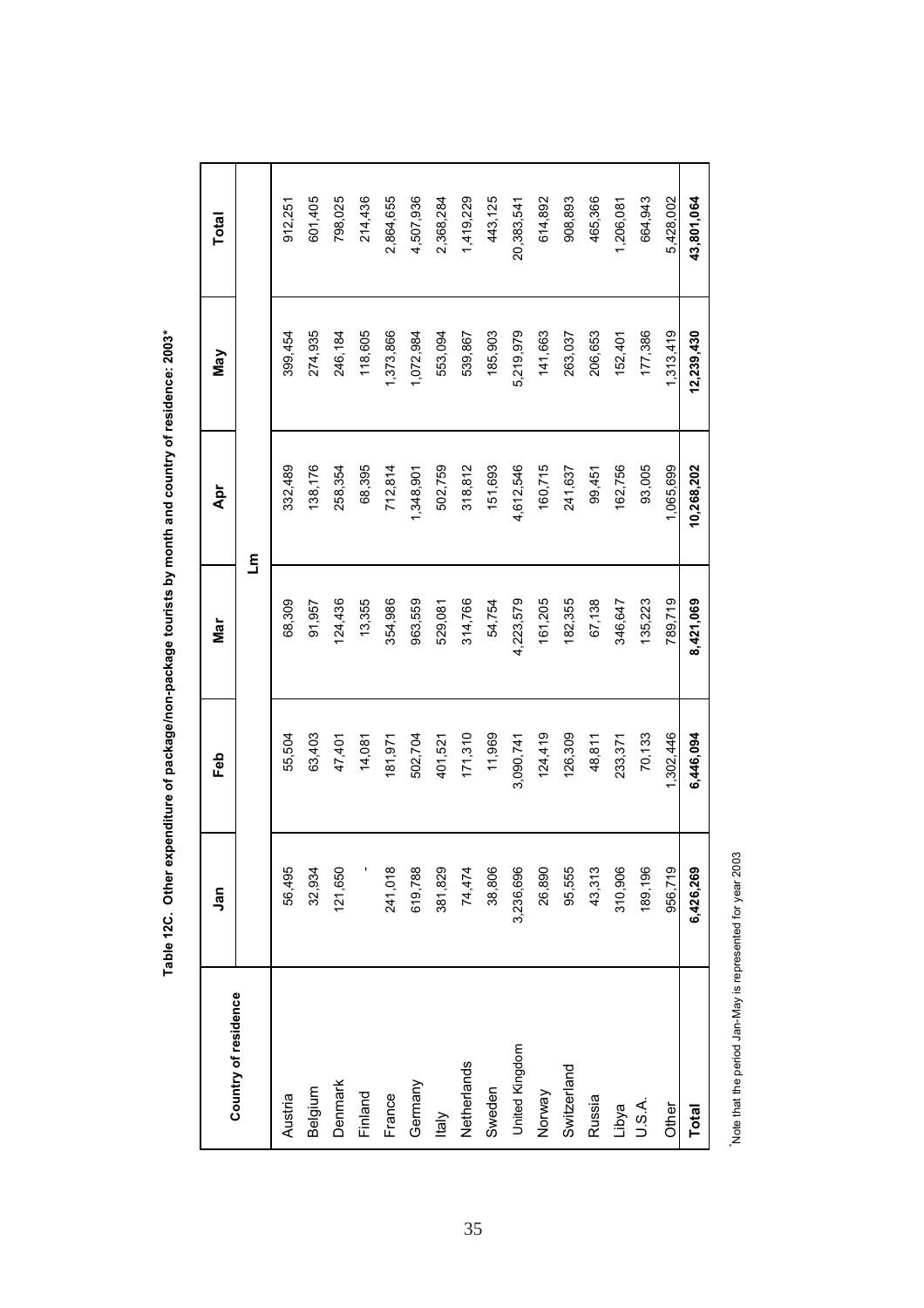|                         | Package tour    |            | Non-package   | Package and non-package | Total       |
|-------------------------|-----------------|------------|---------------|-------------------------|-------------|
| Country of<br>residence | Ø<br>expenditur | Airfares   | Accommodation | other expenditure       |             |
|                         |                 |            | ع<br>ح        |                         |             |
| Austria                 | ო<br>4,980,64   | 562,035    | 560,502       | 2,164,513               | 8,267,693   |
| Belgium                 | Ņ<br>4,257,86   | 745,813    | 601,665       | 2,389,234               | 7,994,579   |
| Denmark                 | N<br>3,929,23   | 383,176    | 289,263       | 1,970,055               | 6,571,726   |
| Finland                 | ∼<br>968,70     | 102,273    | 73,740        | 483,787                 | 1,628,507   |
| France                  | 15,019,985      | 1,794,948  | 1,507,450     | 6,250,442               | 24,572,825  |
| Germany                 | 32, 164, 93     | 3,854,876  | 3,520,494     | 14,743,895              | 54,284,196  |
| <b>Italy</b>            | ڡۣ<br>11,923,86 | 3,915,645  | 3,470,580     | 7,225,739               | 26,535,830  |
| Netherlands             | 9,009,020       | 1,174,761  | 1,183,298     | 5,089,935               | 16,457,014  |
| Sweden                  | 2,423,471       | 754,596    | 675,706       | 1,727,616               | 5,581,389   |
| United Kingdom          | 90,215,121      | 15,358,415 | 12,022,608    | 55,486,749              | 173,082,893 |
| Norway                  | 2,509,842       | 300,178    | 217,047       | 1,552,776               | 4,579,843   |
| Switzerland             | 5,266,569       | 1,243,945  | 1,118,134     | 2,697,869               | 10,326,517  |
| Russia                  | 3,421,720       | 1,161,314  | 833, 141      | 2,292,400               | 7,708,575   |
| Libya                   | 2,289,242       | 4,318,033  | 2,442,025     | 3,324,391               | 12,373,691  |
| U.S.A.                  | 2,083,857       | 1,488,810  | 1,086,205     | 1,829,915               | 6,488,787   |
| Other                   | دى<br>19,653,77 | 8,738,011  | 5,753,850     | 14,826,054              | 48,971,688  |
| Total                   | 210,117,846     | 45,896,829 | 35,355,708    | 124,055,370             | 415,425,753 |

Table 13A. Tourist expenditure by package/non-package tour classified by country of residence: 2001 **Table 13A. Tourist expenditure by package/non-package tour classified by country of residence: 2001**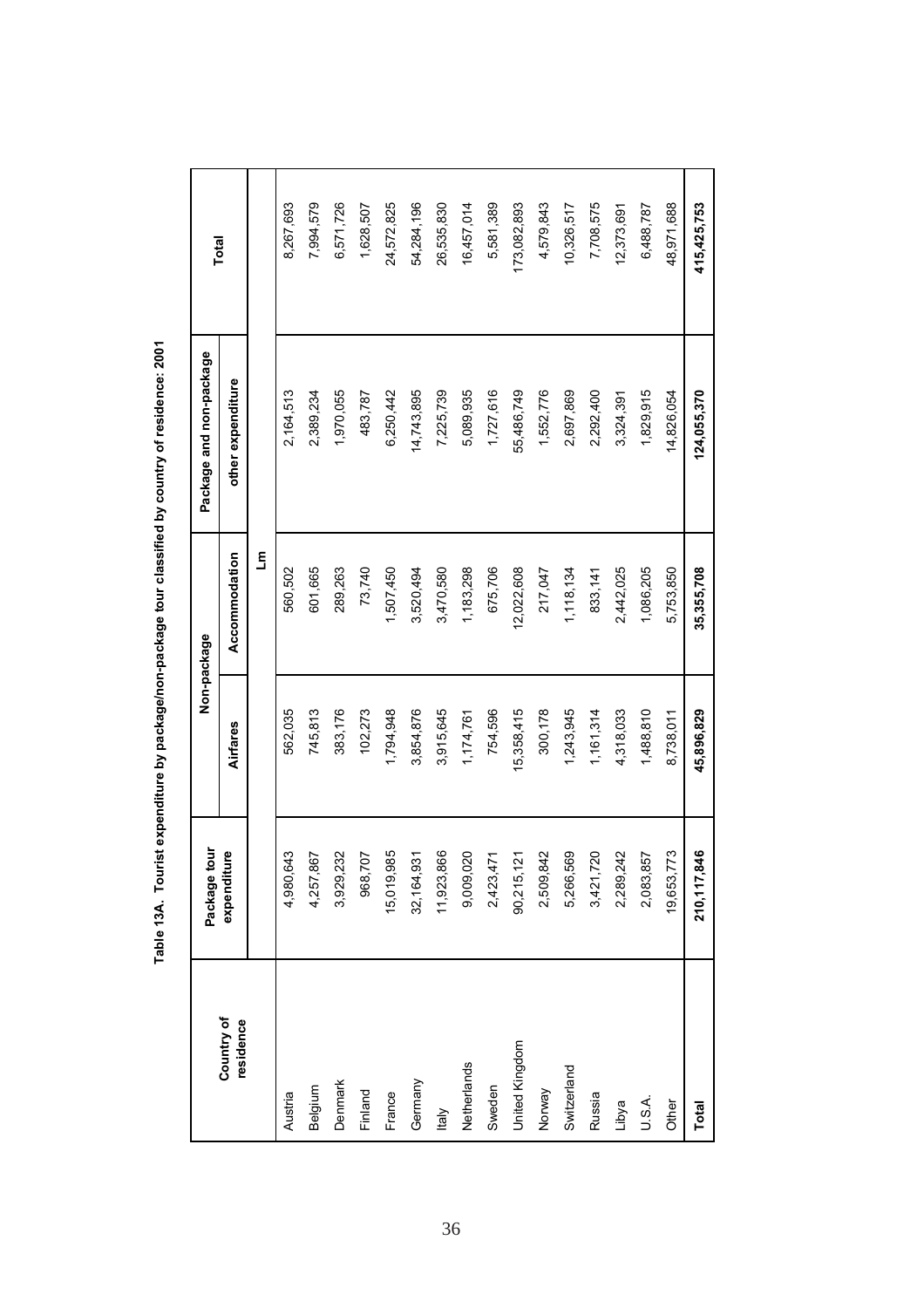|                         | Package tour     |            | Non-package   | Package and non-package |             |
|-------------------------|------------------|------------|---------------|-------------------------|-------------|
| Country of<br>residence | စ္<br>expenditur | Airfares   | Accommodation | other expenditure       | Total       |
|                         |                  |            | £             |                         |             |
| Austria                 | 3,876,622        | 459,234    | 379,398       | 1,922,357               | 6,637,611   |
| Belgium                 | 5,572,332        | 648,413    | 496,426       | 2,588,545               | 9,305,716   |
| Denmark                 | 3,745,881        | 238,770    | 170,745       | 1,944,988               | 6,100,384   |
| Finland                 | 776,491          | 108,763    | 105,905       | 451,731                 | 1,442,890   |
| France                  | 17, 141, 914     | 1,492,478  | 1,319,239     | 7,596,383               | 27,550,014  |
| Germany                 | 32,557,457       | 2,670,005  | 2,579,667     | 14,951,274              | 52,758,403  |
| Italy                   | 11,300,773       | 3,135,351  | 3,330,873     | 7,015,129               | 24,782,126  |
| Netherlands             | 8,850,523        | 642,948    | 598,716       | 4,823,798               | 14,915,985  |
| Sweden                  | 1,674,115        | 530,637    | 427,894       | 1,273,509               | 3,906,155   |
| United Kingdom          | 94,558,931       | 14,279,943 | 10,806,287    | 62,331,242              | 181,976,403 |
| Norway                  | 2,479,236        | 309,155    | 195,012       | 1,336,712               | 4,320,115   |
| Switzerland             | 5,063,096        | 580,039    | 594,485       | 2,321,994               | 8,559,614   |
| Russia                  | 5,908,884        | 445,114    | 427,542       | 3,199,605               | 9,981,145   |
| Libya                   | 1,057,940        | 5,442,197  | 2,866,642     | 3,202,337               | 12,569,116  |
| U.S.A.                  | 2,655,310        | 1,460,713  | 787,488       | 1,897,652               | 6,801,163   |
| Other                   | 21,675,302       | 8,734,575  | 5,496,934     | 17,205,397              | 53,112,208  |
| Total                   | 218,894,807      | 41,178,335 | 30,583,253    | 134,062,653             | 424,719,048 |

Table 13B. Tourist expenditure by package/non-package tour classified by country of residence: 2002 **Table 13B. Tourist expenditure by package/non-package tour classified by country of residence: 2002**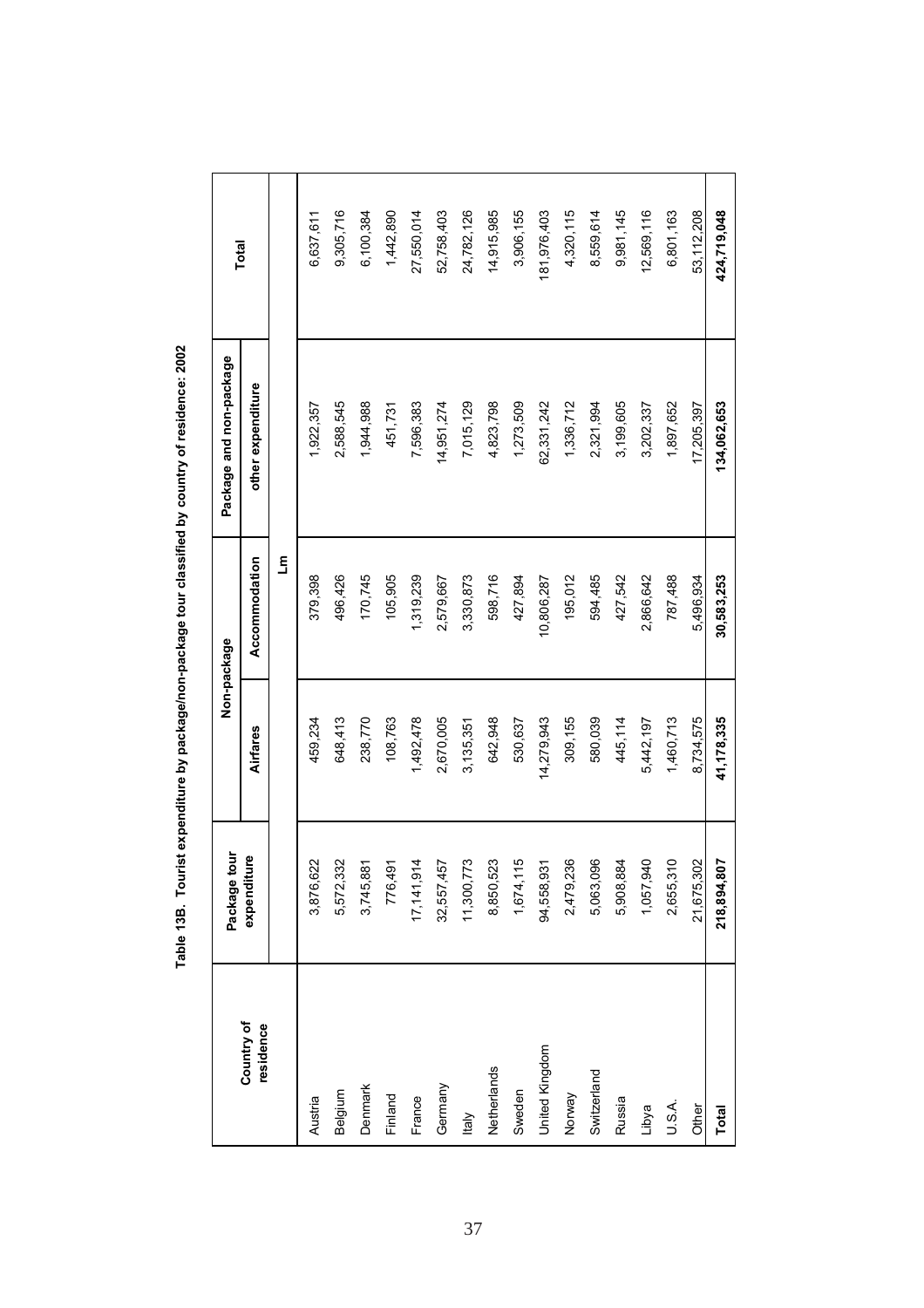|                         | Package tour               |            | Non-package   | Package and non-package | Total       |
|-------------------------|----------------------------|------------|---------------|-------------------------|-------------|
| Country of<br>residence | به<br>expenditur           | Airfares   | Accommodation | other expenditure       |             |
|                         |                            |            | ع<br>آ        |                         |             |
| Austria                 | ю<br>2,367,54              | 195,262    | 195,619       | 912,251                 | 3,670,677   |
| Belgium                 | 1,497,905                  | 257,125    | 185,590       | 601,405                 | 2,542,025   |
| Denmark                 | 1,322,853                  | 82,992     | 67,778        | 798,025                 | 2,271,648   |
| Finland                 | 220,811                    | 90,165     | 44,748        | 214,436                 | 570,160     |
| France                  | 6,266,440                  | 620,575    | 445,010       | 2,864,655               | 10,196,680  |
| Germany                 | 10,043,769                 | 1,566,785  | 996,411       | 4,507,936               | 17,114,901  |
| <b>Italy</b>            | 2,861,456                  | 1,395,780  | 1,028,794     | 2,368,284               | 7,654,314   |
| Netherlands             | $\overline{6}$<br>2,289,54 | 242,839    | 208,562       | 1,419,229               | 4,160,176   |
| Sweden                  | თ<br>511, 11               | 267,271    | 185,657       | 443,125                 | 1,407,172   |
| United Kingdom          | 27,700,562                 | 4,348,105  | 3,168,164     | 20,383,541              | 55,600,372  |
| Norway                  | 706,538                    | 214,213    | 115,154       | 614,892                 | 1,650,797   |
| Switzerland             | 1,925,856                  | 344,164    | 244,346       | 908,893                 | 3,423,259   |
| Russia                  | 821,524                    | 155,963    | 79,997        | 465,366                 | 1,522,850   |
| Libya                   | 579,463                    | 729,990    | 431,443       | 1,206,081               | 2,946,977   |
| U.S.A.                  | 1,084,552                  | 698,601    | 368,927       | 664,943                 | 2,817,023   |
| Other                   | 6,357,299                  | 3,207,860  | 1,885,671     | 5,428,002               | 16,878,832  |
| Total                   | 66,557,238                 | 14,417,690 | 9,651,871     | 43,801,064              | 134,427,863 |

Table 13C. Tourist expenditure by package/non-package tour classified by country of residence: 2003\* **Table 13C. Tourist expenditure by package/non-package tour classified by country of residence: 2003\***

Note that the period Jan-May is represented for year 2003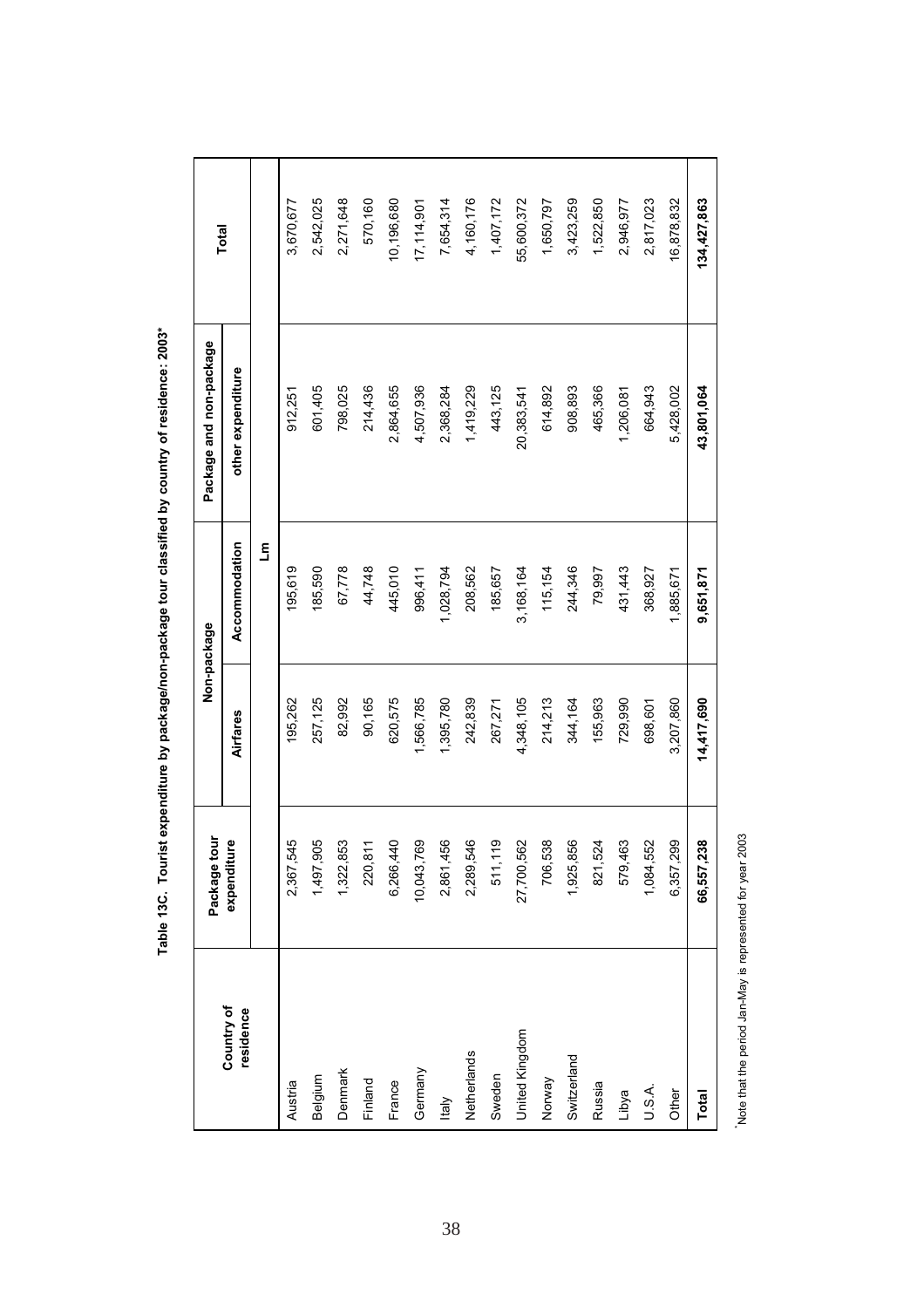| Country of     | ្លឹ        | Feb        | Nar        | Ā          | Μaγ        | ءِ<br>ح    | $\overline{5}$ | <b>Aug</b>   | Sep        | ö          | $\frac{5}{2}$ | Dec        | Total       |
|----------------|------------|------------|------------|------------|------------|------------|----------------|--------------|------------|------------|---------------|------------|-------------|
| residence      |            |            |            |            |            |            | Ę              |              |            |            |               |            |             |
| Austria        | 341,201    | 203,916    | 937,960    | 1,331,813  | 1,192,070  | 925,784    | 663,394        | 491,254      | 805,588    | 741,903    | 492,267       | 140,543    | 8,267,693   |
| Belgium        | 196,878    | 143,863    | 286,010    | 635,739    | 464,225    | 909,968    | 1,284,764      | ,532,517     | 1,178,968  | 810,085    | 343,232       | 208,330    | 7,994,579   |
| Denmark        | 311,035    | 237,287    | 940,272    | 446,988    | 701,313    | 494,425    | 829,046        | 669,375      | 547,334    | 721,895    | 269,064       | 403,692    | 6,571,726   |
| Finland        |            |            | 83,034     | 255,810    | 187,630    | 80,215     | 94,417         | 28,118       | 33,974     | 542,970    | 125,106       | 97,233     | 1,628,507   |
| France         | 617,419    | 868,177    | 1,233,984  | 2,722,004  | 2,526,915  | 3,023,467  | 2,665,517      | 4,395,146    | 3,172,339  | ,805,439   | 965,153       | 577,265    | 24,572,825  |
| Germany        | 1,812,707  | 3,001,910  | 4,807,118  | 5,449,556  | 4,633,521  | 4,625,809  | 6,333,461      | 6,508,479    | 5,766,375  | 6,026,559  | 3,233,193     | 2,085,508  | 54,284,196  |
| ltaly          | 1,831,536  | 888,583    | 1,312,048  | 1,712,192  | ,888,160   | 1,638,126  | 3,349,649      | 7,504,853    | 3,281,912  | 1,219,893  | 897,074       | 1,011,804  | 26,535,830  |
| Netherlands    | 555,669    | 367,202    | 956,557    | 965,340    | 1,506,335  | 2,239,160  | 2,070,327      | 3,022,634    | 2,000,944  | 1,815,602  | 665,784       | 291,460    | 16,457,014  |
| Sweden         | 275,558    | 107,386    | 270,492    | 530,537    | 570,458    | 645,170    | 1,085,994      | 615,440      | 497,857    | 765,645    | 148,628       | 68,224     | 5,581,389   |
| United Kingdom | 7,278,963  | 6,789,837  | 11,699,160 | 13,048,001 | 15,034,645 | 15,549,815 | 19,327,408     | 23,858,323   | 21,737,298 | 20,597,212 | 11,974,169    | 6,188,062  | 73,082,893  |
| Norway         | 44,980     | 118,521    | 408,481    | 773,253    | 208,326    | 469,030    | 956,476        | 350,353      | 208,754    | 706,382    | 240,670       | 94,617     | 4,579,843   |
| Switzerland    | 460,191    | 340,486    | 1,365,115  | 1,168,512  | ,018,866   | 756,732    | 761,727        | 1,460,527    | 884,316    | 1,465,420  | 509,602       | 135,023    | 10,326,517  |
| Russia         | 296,045    | 87,471     | 168,183    | 182,591    | 552,141    | 399,596    | 1,343,762      | 2,351,398    | 1,181,590  | 649,401    | 368,658       | 127,739    | 7,708,575   |
| Libya          | 1,112,455  | 663,708    | 1,251,802  | ,086,220   | 765,532    | 718,693    | 1,044,705      | 1,558,048    | ,564,537   | 1,021,134  | 1,010,560     | 576,297    | 12,373,691  |
| U.S.A.         | 602,979    | 400,766    | 793,716    | 685,365    | 580,858    | 475,067    | 624,034        | 589,573      | 567,283    | 449,716    | 507,572       | 211,858    | 6,488,787   |
| Other          | 4,122,286  | 1,777,714  | 3,547,353  | 3,048,455  | 2,185,371  | 3,686,926  | 6,338,691      | 10, 193, 722 | 6,087,449  | 3,692,686  | 2,399,857     | 1,891,178  | 48,971,688  |
| Total          | 19,859,902 | 15,996,827 | 30,061,285 | 34,042,376 | 34,016,366 | 36,637,983 | 48,873,372     | 65, 129, 760 | 49,516,518 | 43,031,942 | 24,150,589    | 14,108,833 | 415,425,753 |

Table 14A. Total tourist expenditure by month and country of residence: 2001 **Table 14A. Total tourist expenditure by month and country of residence: 2001**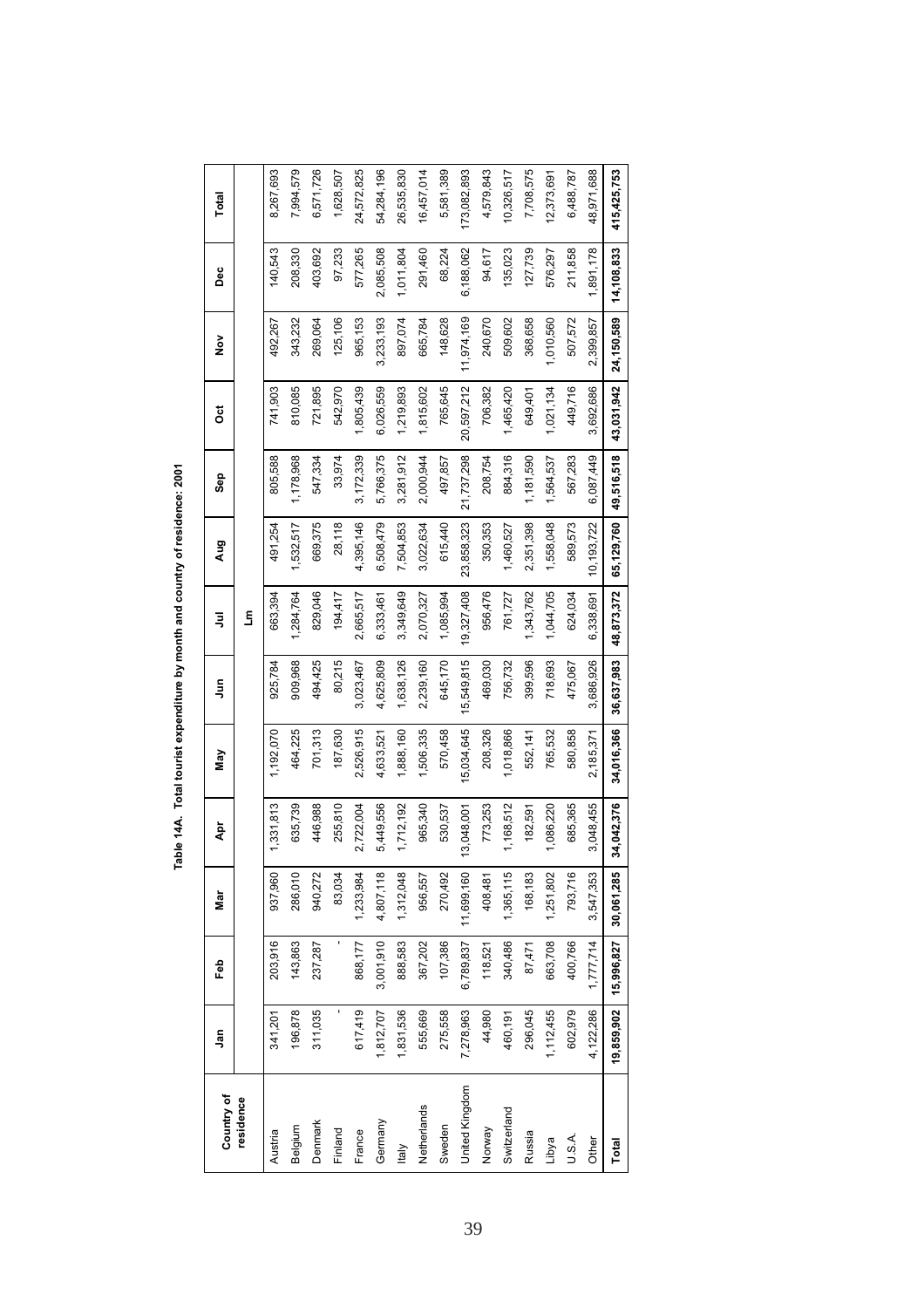| Country of     | ទី         | Feb        | Nar        | Ā          | Мay        | Ę          | ミ          | Aug        | Sep        | ö          | $\frac{5}{2}$ | Dec        | Total       |
|----------------|------------|------------|------------|------------|------------|------------|------------|------------|------------|------------|---------------|------------|-------------|
| residence      |            |            |            |            |            |            | £          |            |            |            |               |            |             |
| Austria        | 175,553    | 342,843    | 741,124    | 506,052    | 1,000,732  | 603,729    | 615,286    | 684,458    | 660,323    | 844,503    | 375,377       | 87,631     | 6,637,611   |
| Belgium        | 86,883     | 221,436    | 270,451    | 432,774    | 791,883    | 789,008    | 2,141,678  | ,586,894   | ,243,168   | 800,879    | 740,051       | 200,611    | 9,305,716   |
| Denmark        | 236,418    | 384,192    | 654,209    | 494,033    | 505,435    | 616,191    | 737,976    | 454,143    | 667,500    | 625,088    | 316,180       | 409,019    | 6,100,384   |
| Finland        | 18,889     | 74,203     | 131,035    | 133,421    | 213,403    |            | 88,545     | 229,320    | 90,880     | 226,048    | 237,146       |            | 1,442,890   |
| France         | 587,873    | 962,139    | 1,559,952  | 2,764,602  | 3,779,867  | 2,710,655  | 3,224,152  | 4,546,164  | 3,207,022  | 1,996,790  | 1,284,548     | 926,250    | 27,550,014  |
| Germany        | 1,727,104  | 2,443,028  | 3,993,989  | 4,625,785  | 4,400,717  | 4,873,778  | 4,966,092  | 5,823,196  | 6,762,415  | 7,753,143  | 2,939,335     | 2,449,82   | 52,758,403  |
| ltaly          | 2,010,135  | 1,046,186  | 1,485,657  | 2,129,026  | 1,246,056  | 2,009,536  | 3,465,253  | 5,595,415  | 2,847,060  | 1,112,352  | 940,533       | 894,917    | 24,782,126  |
| Netherlands    | 301,987    | 266,247    | 702,774    | 1,041,072  | ,517,35    | ,595,262   | 1,990,730  | 3,431,258  | 1,174,392  | 2,230,677  | 563,164       | 101,07     | 14,915,985  |
| Sweden         | 147,072    | 149,583    | 155,463    | 315,900    | 189,996    | 388,015    | 609,489    | 488,652    | 227,497    | 280,286    | 687,183       | 267,019    | 3,906,155   |
| United Kingdom | 7,449,989  | 7,279,387  | 12,658,743 | 13,511,139 | 14,191,699 | 18,942,520 | 19,987,557 | 25,001,192 | 20,474,009 | 23,005,730 | 11,567,886    | 7,906,552  | 181,976,403 |
| Norway         | 92,999     | 123,768    | 432,914    | 590,704    | 463,180    | 402,258    | 747,873    | 362,783    | 227,627    | 456,345    | 340,993       | 78,671     | 4,320,115   |
| Switzerland    | 569,363    | 217,607    | 588,918    | 711,441    | 550,674    | 757,878    | 823,427    | 898,060    | 1,086,308  | 1,445,858  | 532,664       | 377,416    | 8,559,614   |
| Russia         | 187,675    | 201,981    | 138,863    | 217,925    | 954,723    | 585,885    | 2,340,808  | 2,261,746  | 1,364,096  | 900,561    | 604,248       | 222,634    | 9,981,145   |
| Libya          | 1,142,109  | 334,484    | 806,107    | 594,745    | 518,999    | 935,834    | 1,101,507  | 2,163,048  | 2,396,930  | ,285,910   | 502,239       | 787,204    | 12,569,116  |
| U.S.A.         | 335,375    | 349,972    | 600,295    | 556,271    | 608,331    | 724,703    | 441,001    | 1,229,547  | 475,224    | 364,839    | 542,020       | 573,585    | 6,801,163   |
| Other          | 2,704,780  | 1,667,081  | 3,569,534  | 2,933,628  | 3,334,195  | 3,872,014  | 7,053,298  | 10,334,180 | 6,322,023  | 3,832,290  | 4,265,064     | 3,224,12   | 53,112,208  |
| Total          | 17,774,204 | 16,064,137 | 28,490,028 | 31,558,518 | 34,267,241 | 39,807,266 | 50,334,672 | 65,090,056 | 49,226,474 | 47,161,299 | 26,438,631    | 18,506,522 | 424,719,048 |

Table 14B. Total expenditure by month and country of residence: 2002 **Table 14B. Total expenditure by month and country of residence: 2002**